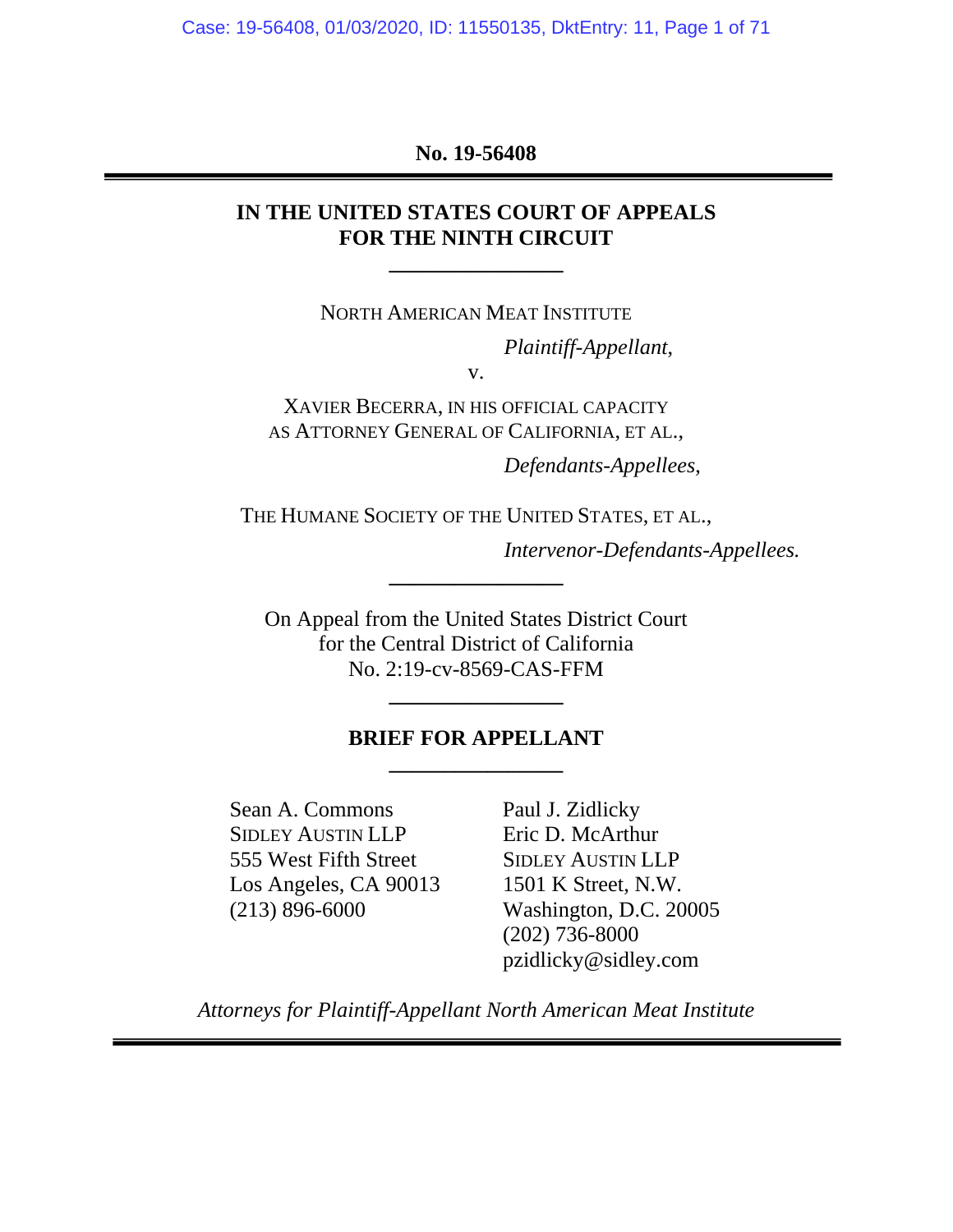## **CORPORATE DISCLOSURE STATEMENT**

<span id="page-1-0"></span>Plaintiff-Appellant North American Meat Institute ("NAMI") is a private nonprofit trade association representing packers and processors of beef, pork, lamb, veal, turkey, and processed meat products. NAMI has no parent corporation. No publicly held corporation has a 10% or greater ownership in NAMI.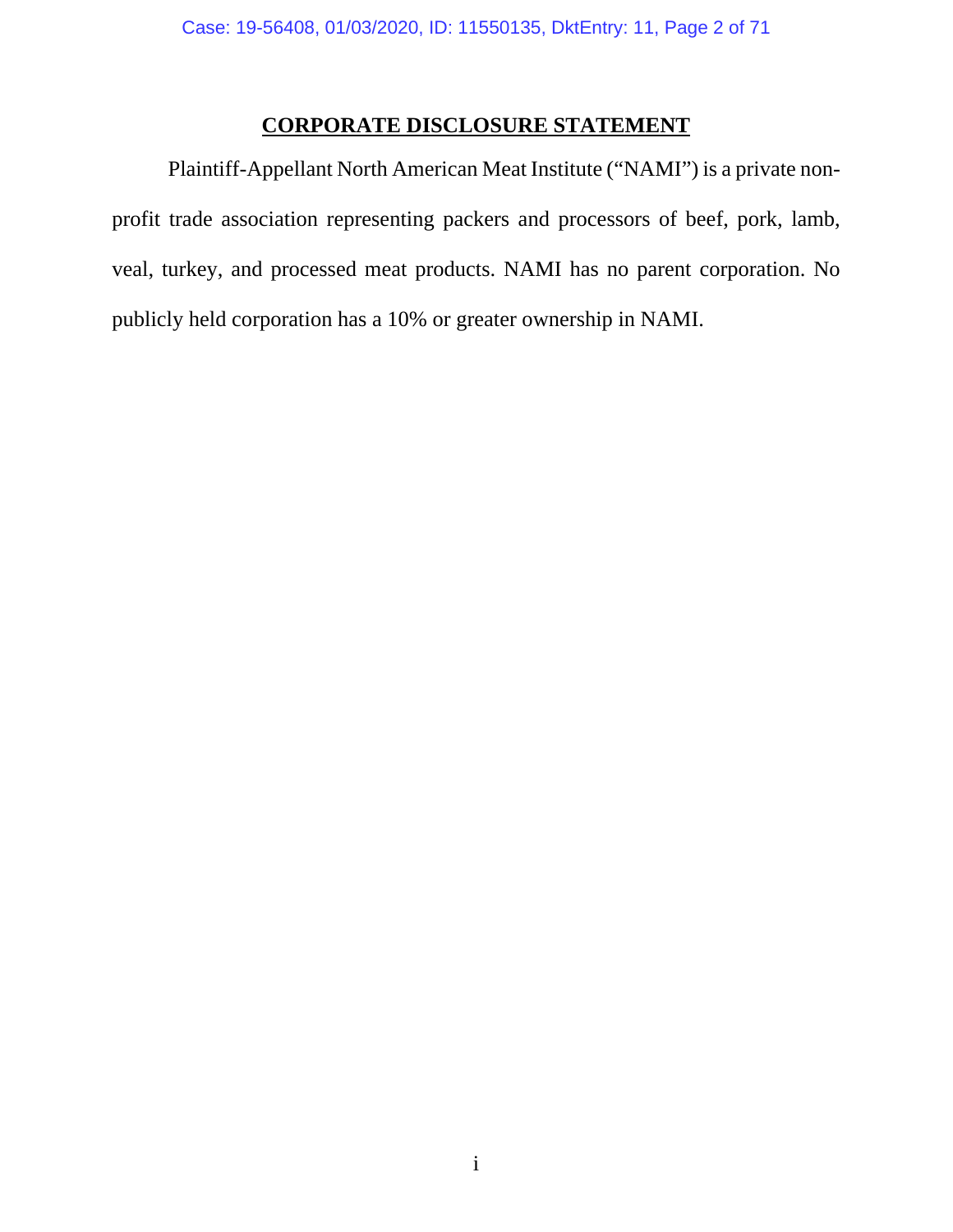## **TABLE OF CONTENTS**

## **Page**

|                                  | A.              |                                                       |  |  |
|----------------------------------|-----------------|-------------------------------------------------------|--|--|
|                                  | <b>B.</b>       |                                                       |  |  |
|                                  | $\mathcal{C}$ . |                                                       |  |  |
|                                  | D.              |                                                       |  |  |
|                                  |                 |                                                       |  |  |
|                                  |                 |                                                       |  |  |
|                                  |                 |                                                       |  |  |
| I.                               |                 |                                                       |  |  |
|                                  | A.              |                                                       |  |  |
|                                  | <b>B.</b>       | The Sales Ban Controls Extraterritorial Commerce 29   |  |  |
|                                  | $\mathbf{C}$ .  | The Sales Ban Unduly Burdens Interstate Commerce.  39 |  |  |
| Π.                               |                 | NAMI's Members Will Suffer Irreparable Harm Absent An |  |  |
| Ш.                               |                 |                                                       |  |  |
|                                  |                 |                                                       |  |  |
|                                  |                 |                                                       |  |  |
| <b>CERTIFICATE OF COMPLIANCE</b> |                 |                                                       |  |  |
| STATUTORY ADDENDUM               |                 |                                                       |  |  |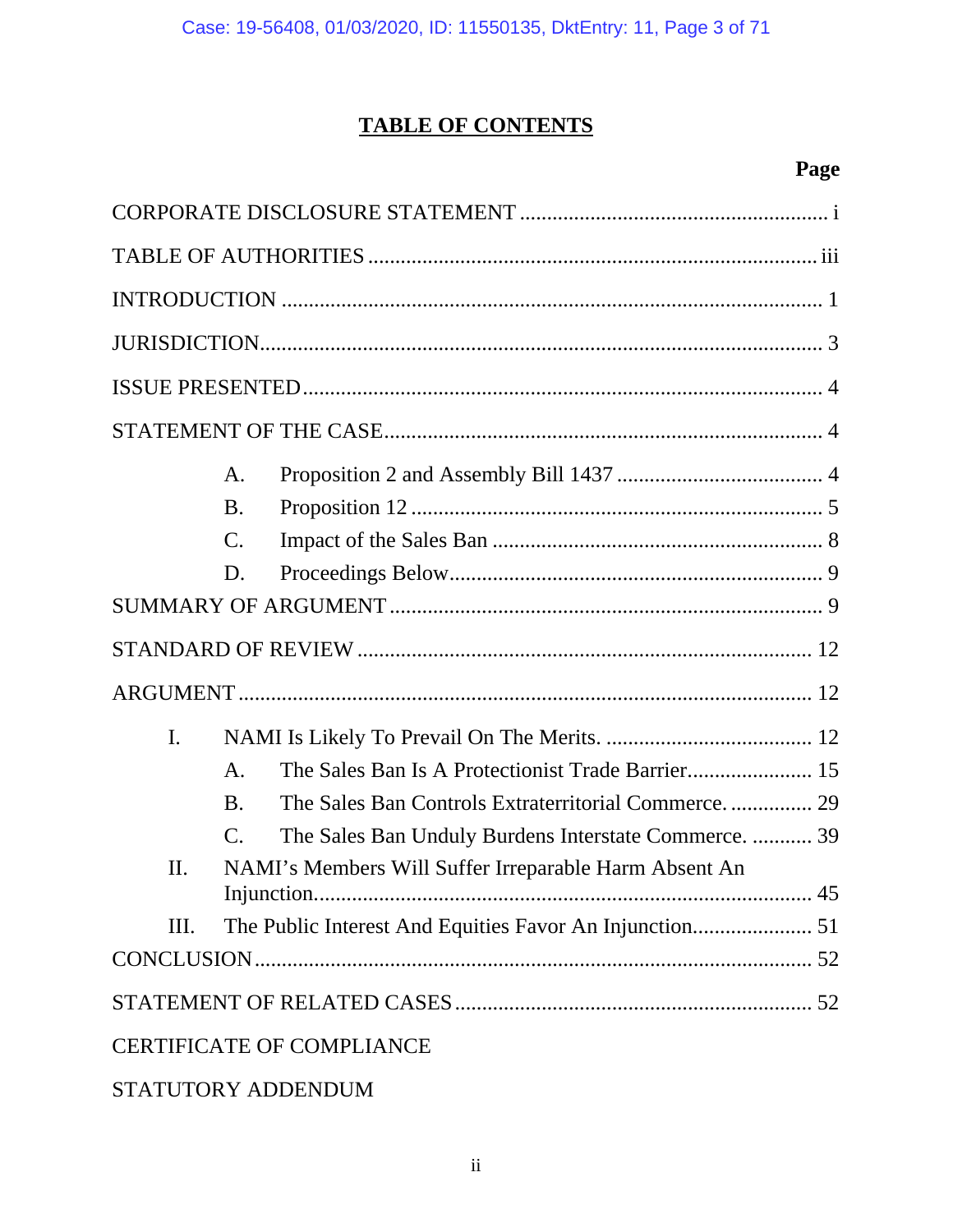## **TABLE OF AUTHORITIES**

## **Page**

## <span id="page-3-0"></span>**Cases**

| $ACLU$ v. Johnson,                                                                                                |
|-------------------------------------------------------------------------------------------------------------------|
|                                                                                                                   |
| Am. Beverage Ass'n v. Snyder,                                                                                     |
| Am. Libraries Ass'n v. Pataki,                                                                                    |
| Am. Trucking Ass'ns, Inc. v. City of Los Angeles,                                                                 |
| Ass'n des Eleveurs de Canards et d'Oies du Quebec v. Harris,                                                      |
| Ass'n for Accessible Meds. v. Frosh,<br>887 F.3d 664 (4th Cir. 2018), cert. denied, 139 S. Ct. 1168 (2019) 36, 38 |
| Bacchus Imports, Ltd. v. Dias,                                                                                    |
| Baldwin v. G.A.F. Seelig, Inc.,                                                                                   |
| Bioganic Safety Brands, Inc. v. Ament,                                                                            |
| BMW of N. Am., Inc. v. Gore,                                                                                      |
| Bonaparte v. Tax Court,                                                                                           |
| Bristol-Myers Squibb Co. v. Superior Court,                                                                       |
| Brown v. Fletcher's Estate,                                                                                       |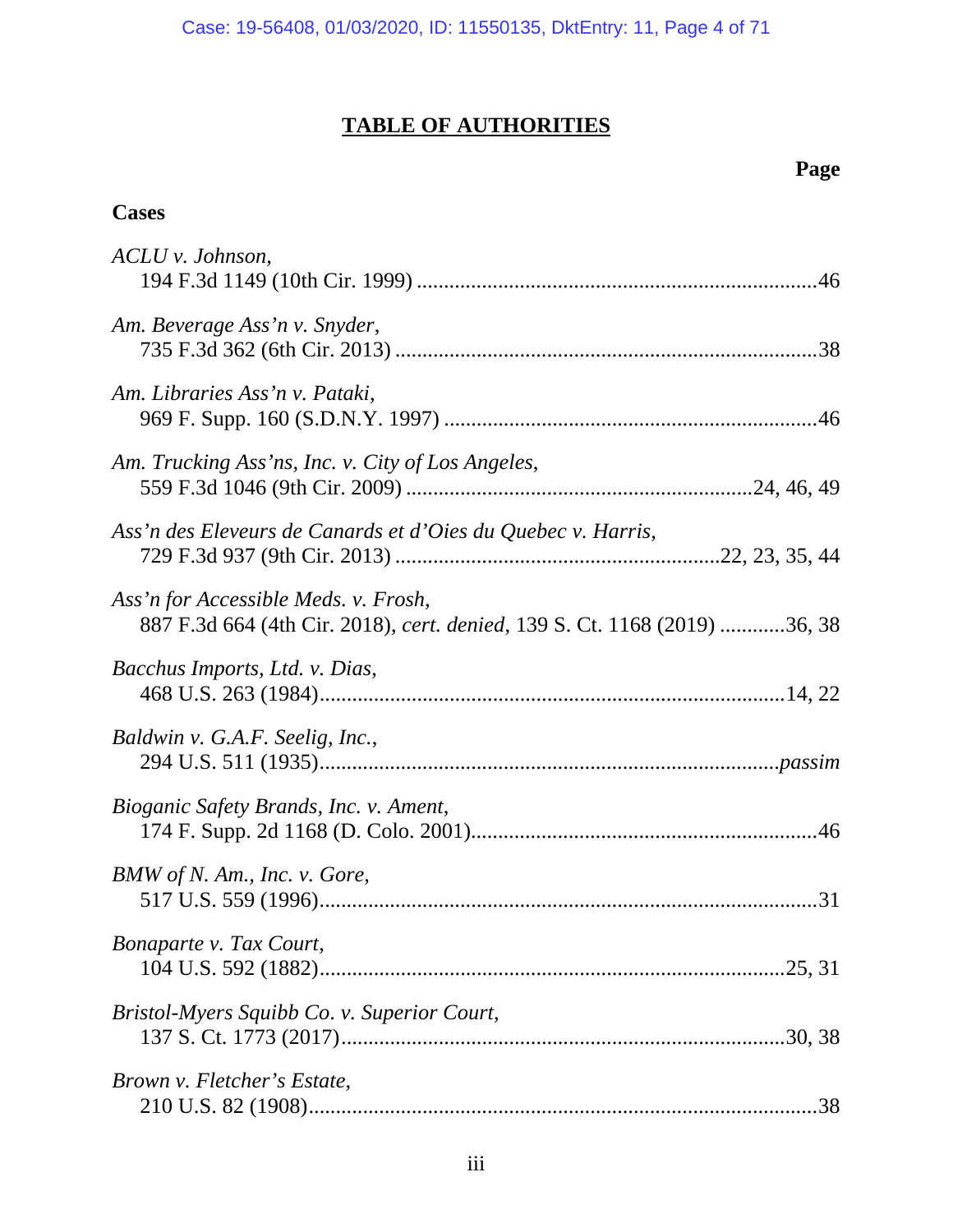| Brown-Forman Distillers Corp. v. N.Y. State Liquor Auth.,                                                                                                                               |
|-----------------------------------------------------------------------------------------------------------------------------------------------------------------------------------------|
| C&A Carbone, Inc. v. Town of Clarkstown,                                                                                                                                                |
| Cal. Pharmacists Ass'n v. Maxwell-Jolly,<br>563 F.3d 847 (9th Cir. 2009), vacated on other grounds by<br>Douglas v. Indep. Living Ctr. of S. Cal., Inc., 565 U.S. 606 (2012) 46, 47, 51 |
| Chinatown Neighborhood Ass'n v. Harris,                                                                                                                                                 |
| Cloverland-Green Spring Dairies, Inc. v. Pa. Milk Mktg. Bd.,                                                                                                                            |
| Daniels Sharpsmart, Inc. v. Smith,                                                                                                                                                      |
| Drakes Bay Oyster Co. v. Jewell,                                                                                                                                                        |
| Duncan v. Becerra,<br>366 F. Supp. 3d 1131 (S.D. Cal. 2019), appeal docketed, No. 19-                                                                                                   |
| Edgar v. MITE Corp.,                                                                                                                                                                    |
| Fort Gratiot Sanitary Landfill, Inc. v. Mich. Dep't of Nat. Res.,                                                                                                                       |
| Great Atl. & Pac. Tea Co. v. Cottrell,                                                                                                                                                  |
| Healy v. Beer Inst.,                                                                                                                                                                    |
| hiQ Labs, Inc. v. LinkedIn Corp.,                                                                                                                                                       |
| Hunt v. Wash. State Apple Advert. Comm'n,                                                                                                                                               |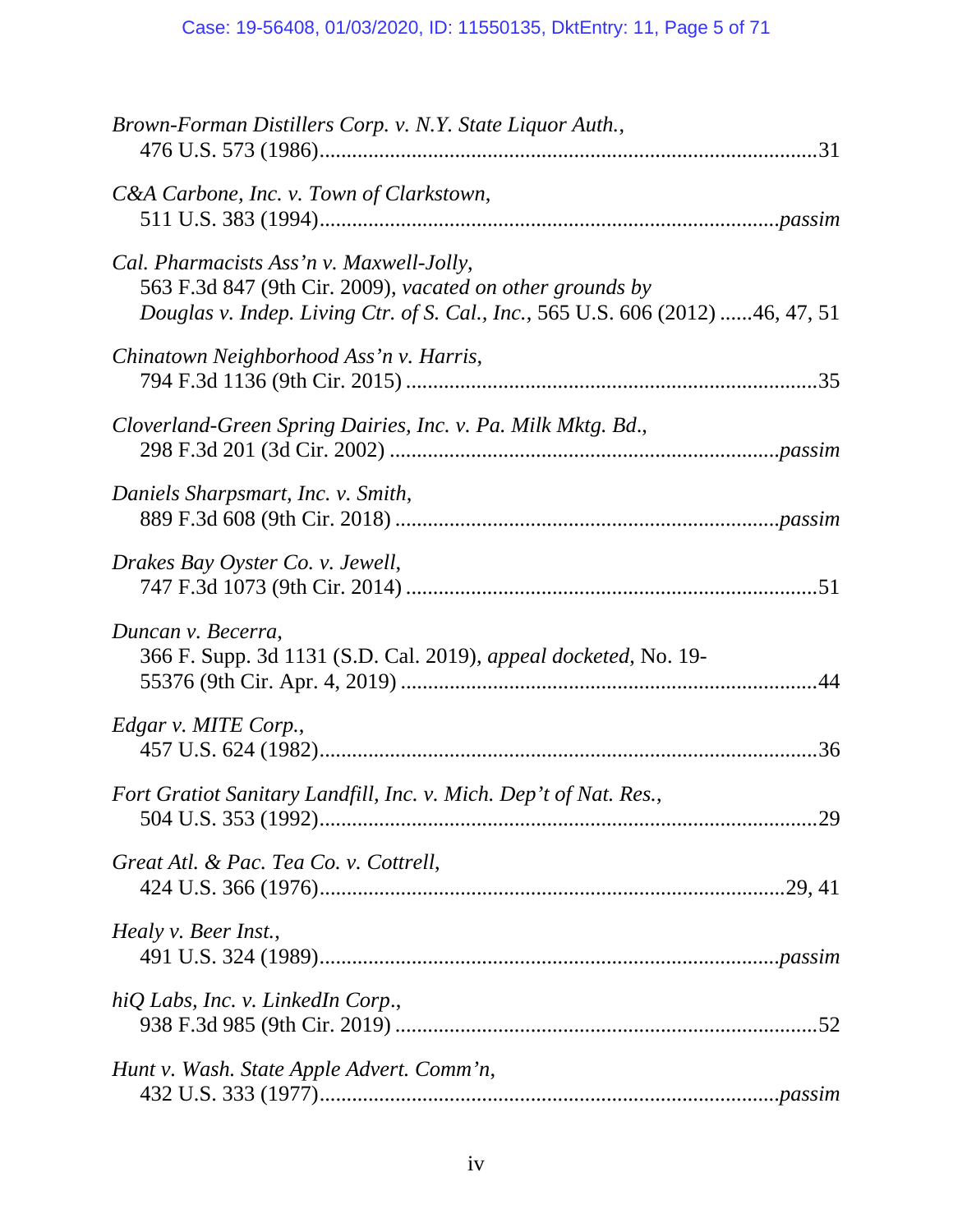| Kassel v. Consol. Freightways Corp. of Del.,                                                           |
|--------------------------------------------------------------------------------------------------------|
| Missouri ex rel. Koster v. Harris,                                                                     |
| Legato Vapors, LLC v. Cook,                                                                            |
| Lewis v. BT Inv. Managers, Inc.,                                                                       |
| Melendres v. Arpaio,                                                                                   |
| Missouri v. California,                                                                                |
| Monterey Mech. Co. v. Wilson,                                                                          |
| Nat'l Ass'n of Optometrists & Opticians v. Harris,                                                     |
| Nat'l Foreign Trade Council v. Natsios,<br>181 F.3d 38 (1st Cir. 1999), aff'd sub nom. Crosby v. Nat'l |
| Nat'l Meat Ass'n v. Harris,                                                                            |
| Nat'l Solid Wastes Mgmt. Ass'n v. Meyer,                                                               |
| Nat'l Solid Wastes Mgmt. Ass'n v. Meyer,                                                               |
| NCAA v. Miller,                                                                                        |
| New Energy Co. of Ind. v. Limbach,                                                                     |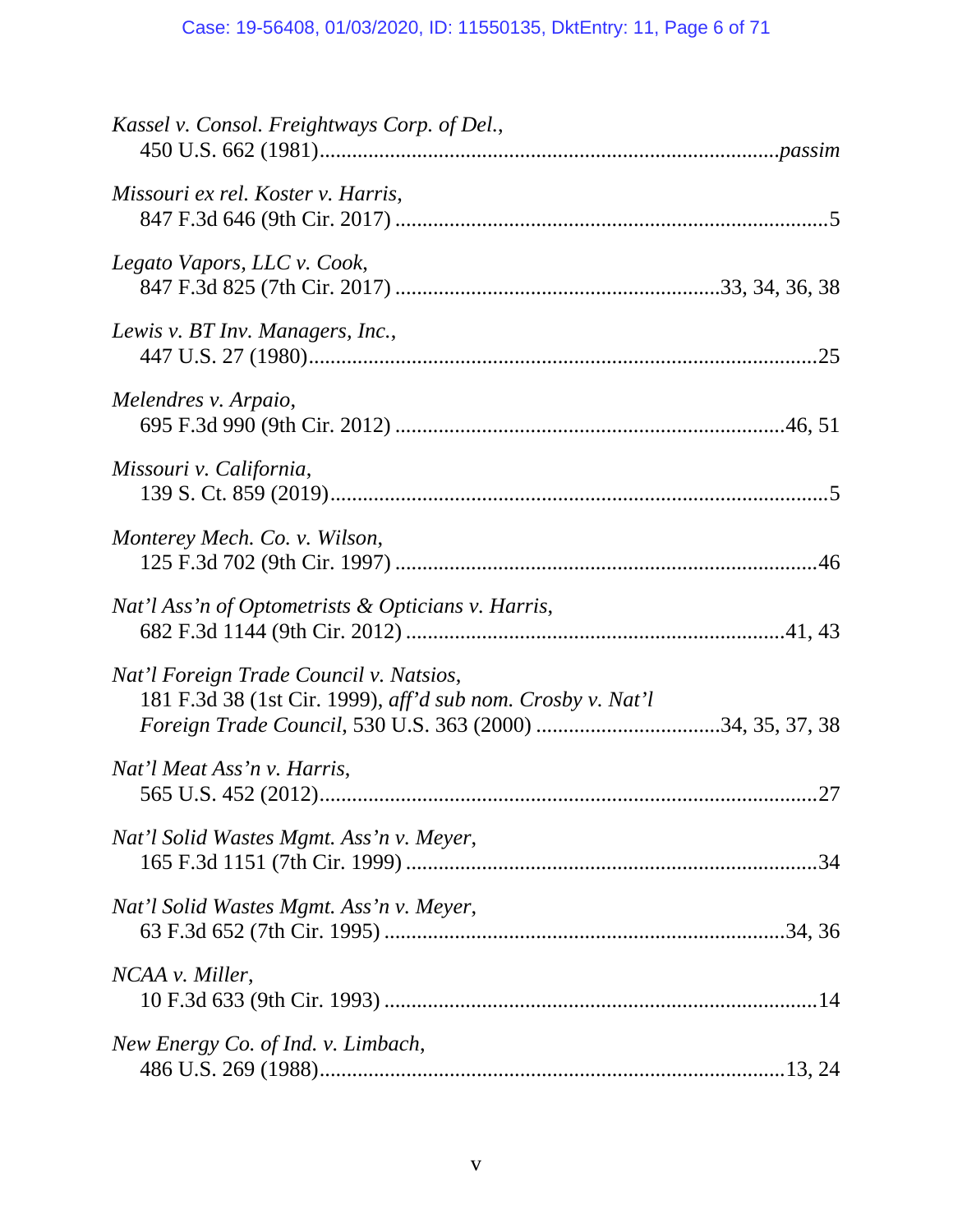## Case: 19-56408, 01/03/2020, ID: 11550135, DktEntry: 11, Page 7 of 71

| Nken v. Holder,                                  |
|--------------------------------------------------|
| North Dakota v. Heydinger,                       |
| Ogden v. Saunders,                               |
| Or. Waste Sys., Inc. v. Dep't of Envtl. Quality, |
| Pac. Nw. Venison Producers v. Smitch,            |
| Pharm. Research & Mfrs. of Am. v. Walsh,         |
| Pike v. Bruce Church, Inc.,                      |
| Printz v. United States,                         |
| Publius v. Boyer-Vine,                           |
| Raymond Motor Transp., Inc. v. Rice,             |
| Rocky Mountain Farmers Union v. Corey,           |
| Rocky Mountain Farmers Union v. Corey,           |
| Rocky Mountain Farmers Union v. Corey,           |
| S. Pac. Co. v. Arizona ex rel. Sullivan,         |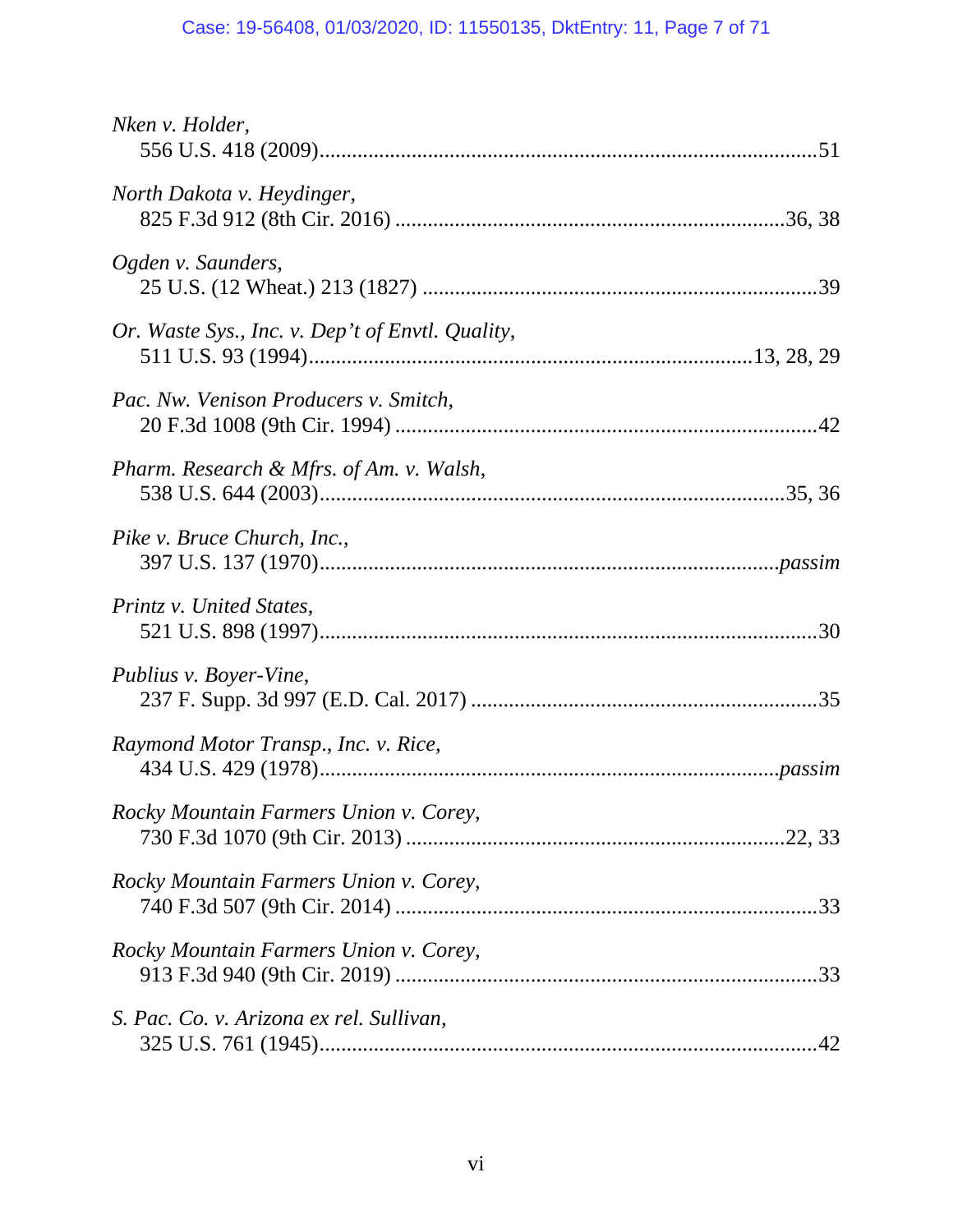## Case: 19-56408, 01/03/2020, ID: 11550135, DktEntry: 11, Page 8 of 71

| Sam Francis Found. v. Christies, Inc.,                                                                        |  |
|---------------------------------------------------------------------------------------------------------------|--|
| Tenn. Wine & Spirits Retailers Ass'n v. Thomas,                                                               |  |
| Union Pac. R.R. v. Cal. Pub. Utils. Comm'n,                                                                   |  |
| W. Lynn Creamery, Inc. v. Healy,                                                                              |  |
| Watson v. Emp'rs Liab. Assurance Corp.,                                                                       |  |
| World-Wide Volkswagen Corp. v. Woodson,                                                                       |  |
| Yniguez v. Arizonans for Official English,<br>69 F.3d 920 (9th Cir. 1995), vacated on other grounds, 520 U.S. |  |
| <b>Constitution and Statutes</b>                                                                              |  |
|                                                                                                               |  |
|                                                                                                               |  |
|                                                                                                               |  |
|                                                                                                               |  |
|                                                                                                               |  |
|                                                                                                               |  |
|                                                                                                               |  |
|                                                                                                               |  |
|                                                                                                               |  |
| Prevention of Cruelty to Farm Animals Act, Cal. Proposition 12 (Nov.                                          |  |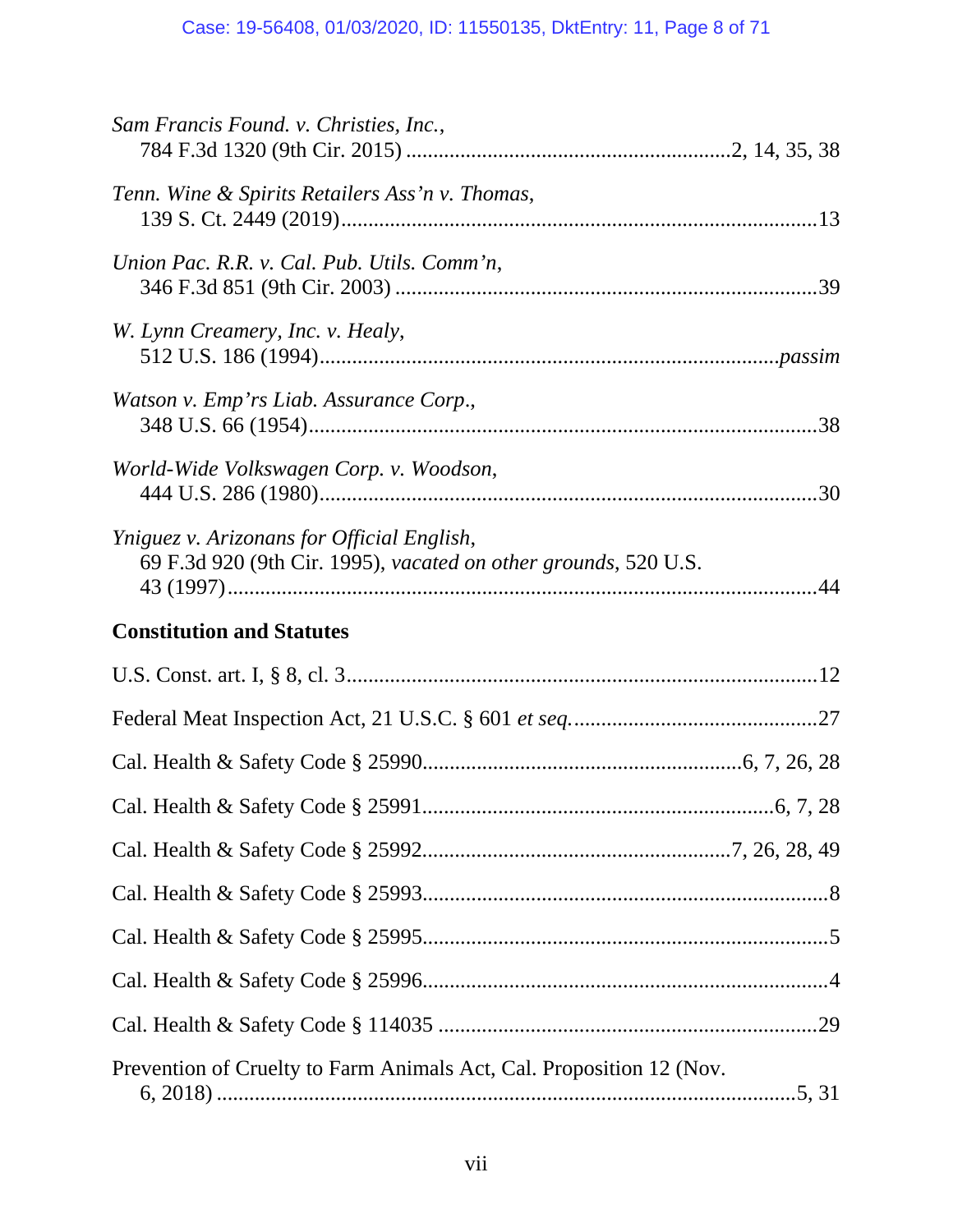| Prevention of Farm Animal Cruelty Act, 2016 Mass. Acts 105237                                                                                                                                           |
|---------------------------------------------------------------------------------------------------------------------------------------------------------------------------------------------------------|
| Prevention of Farm Animal Cruelty Act, Cal. Proposition 2 (Nov. 4,                                                                                                                                      |
| <b>Legislative Materials</b>                                                                                                                                                                            |
| Assemb. Comm. on Appropriations, Bill Analysis of AB 1437 (May                                                                                                                                          |
| Renée Johnson, Cong. Research Serv., RS22600, The Federal Food                                                                                                                                          |
| <b>Scholarly Authorities</b>                                                                                                                                                                            |
| Donald H. Regan, Siamese Essays: (1) CTS Corp. v. Dynamics Corp.<br>of America and Dormant Commerce Clause Doctrine; (II)<br><i>Extraterritorial State Legislation, 85 Mich. L. Rev. 1865 (1987) 39</i> |
| Douglas Laycock, Equal Citizens of Equal and Territorial States: The<br>Constitutional Foundations of Choice of Law, 92 Colum. L. Rev.<br>.39                                                           |
| <b>Other Authority</b>                                                                                                                                                                                  |
| Sec'y of State of Cal., <i>Official Voter Information Guide</i> (Nov. 4,                                                                                                                                |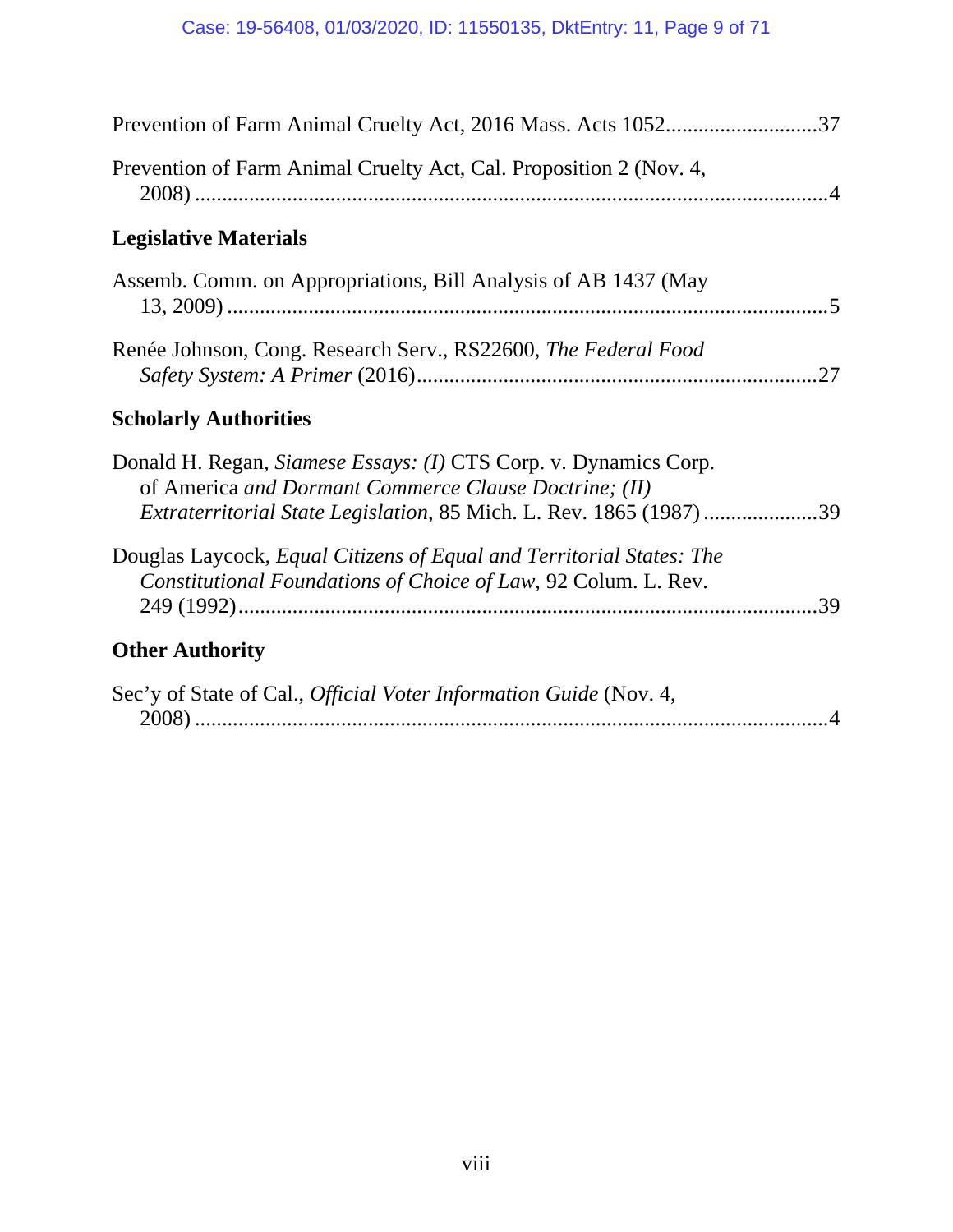## **INTRODUCTION**

<span id="page-9-0"></span>This case presents the issue whether California can insulate its farmers from out-of-state competition by projecting its agricultural regulations beyond its borders and banning the sale of wholesome meats imported into California unless farmers in other States and countries comply with the animal-confinement requirements California voters adopted in Proposition 12. Under longstanding Supreme Court precedent, the answer is no. California is not permitted to devastate the out-of-state veal and pork industries, and the independent farmers who for generations have labored in them, by dictating from afar the manner in which farm animals must be raised outside California's borders. Because the North American Meat Institute ("NAMI") is likely to prevail on the merits of its constitutional challenge, and because NAMI's members and countless farmers throughout the nation will suffer severe irreparable harm absent preliminary injunctive relief, this Court should reverse and remand for entry of a preliminary injunction against Proposition 12's sales ban ("Sales Ban").

NAMI is likely to prevail on the merits because the Sales Ban violates the Commerce Clause and interstate federalism in three respects. *First*, it erects a protectionist trade barrier that shields California producers from out-of-state competition. The Sales Ban impermissibly "levels the playing field" between California and out-of-state producers by stripping away out-of-state producers' competitive advantage. This protectionism violates the Commerce Clause and cannot survive strict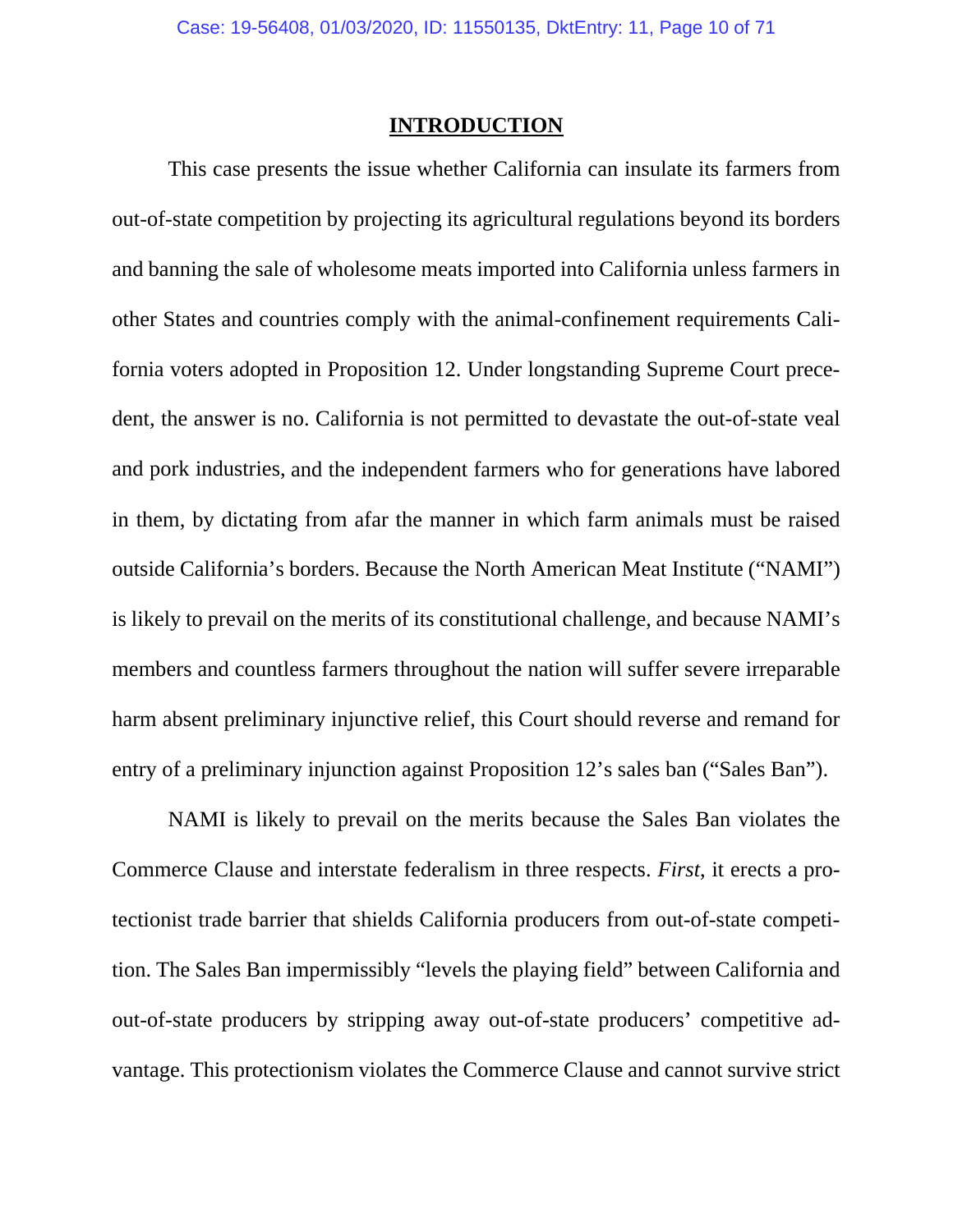scrutiny. *See, e.g.*, *Hunt v. Wash. State Apple Advert. Comm'n*, 432 U.S. 333, 350– 53 (1977); *Baldwin v. G.A.F. Seelig, Inc.*, 294 U.S. 511, 521–28 (1935).

*Second*, the Sales Ban violates the constitutional prohibition on extraterritorial state regulation. *See, e.g.*, *Healy v. Beer Inst.*, 491 U.S. 324, 335–37 (1989); *Sam Francis Found. v. Christies, Inc.*, 784 F.3d 1320, 1323–25 (9th Cir. 2015) (en banc). "States and localities may not attach restrictions to exports or imports in order to control commerce in other States." *C&A Carbone, Inc. v. Town of Clarkstown*, 511 U.S. 383, 393 (1994). That is precisely what the Sales Ban does—it projects California law worldwide by banning the in-state sale of wholesome meats imported from other States and countries unless out-of-state farmers comply with California's animal-confinement requirements.

*Third*, the Sales Ban substantially and unduly burdens interstate commerce. *See Pike v. Bruce Church, Inc.*, 397 U.S. 137, 142 (1970). By requiring producers to either exit the California market or spend hundreds of millions of dollars building California-compliant facilities, the Sales Ban substantially impairs the free flow of goods in interstate commerce. And the resulting burdens, which will be borne primarily by out-of-state businesses, clearly exceed any legitimate local interest.

Absent a preliminary injunction, the Sales Ban will irreparably injure NAMI's members and farmers throughout the country. The Sales Ban renders obsolete the facilities in which veal and pork farmers already have invested hundreds of millions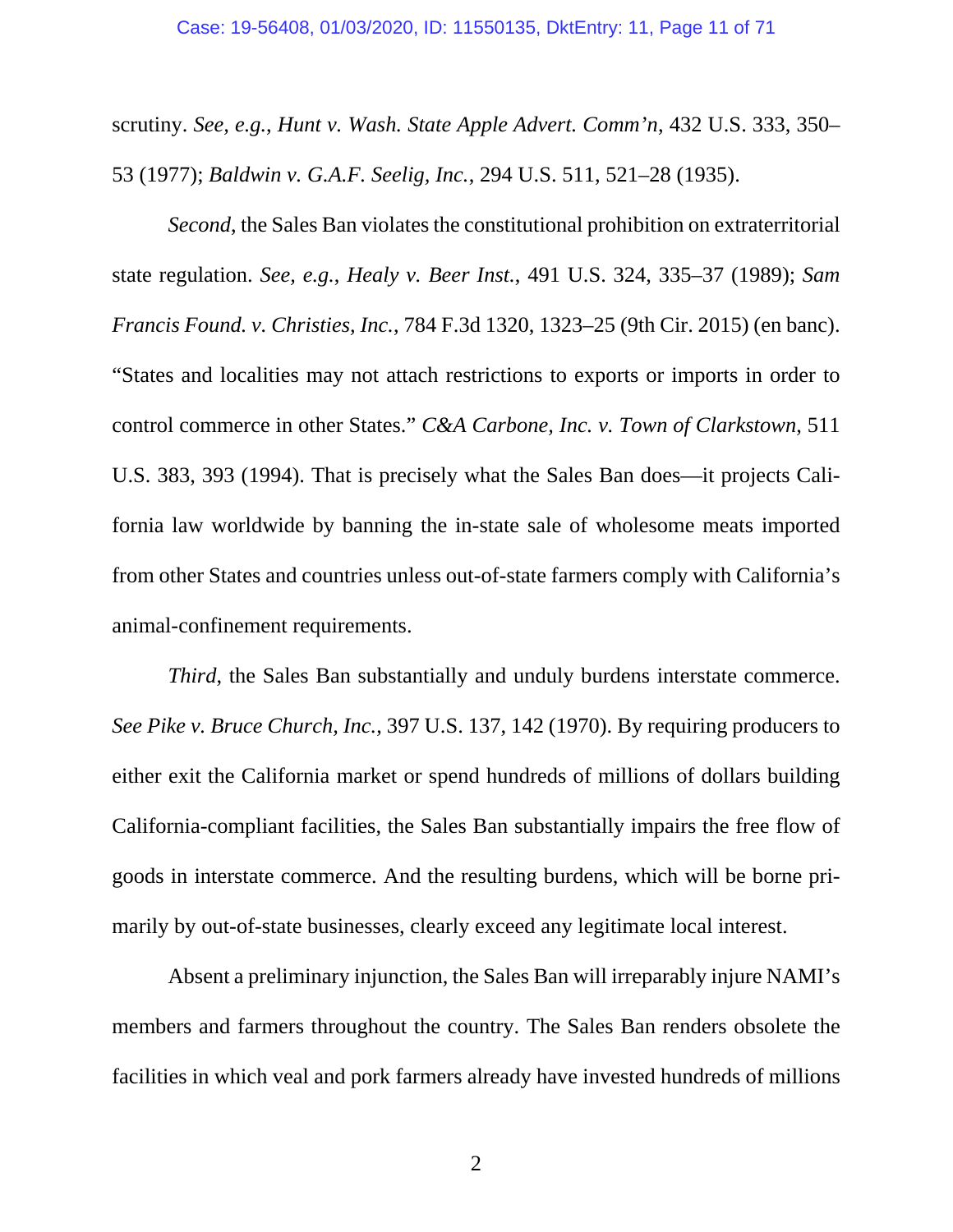#### Case: 19-56408, 01/03/2020, ID: 11550135, DktEntry: 11, Page 12 of 71

<span id="page-11-0"></span>of dollars, and requires them either to spend hundreds of millions more or to exit the California market and suffer the resulting loss of revenue and customer goodwill. Neither category of harm can be remedied post-trial because of California's sovereign immunity. And because a preliminary injunction would not harm California, the balance of equities and public interest tip sharply in favor of an injunction.

The district court's contrary decision—which rested solely on its conclusion that there are no "serious questions" on the merits—misconstrues controlling Commerce Clause precedent. Contrary to the district court's conclusion, no decision of the Supreme Court or this Court allows California to exclude imported products from its market unless out-of-state producers comply with California's dictates regarding production conditions, where neither those conditions nor the resulting products cause any in-state harms. To the contrary, affirming the district court would set this Circuit at odds with both Supreme Court precedent and decisions of other circuits, which have struck down materially indistinguishable laws. The decision below should be reversed, and the Sales Ban should be preliminarily enjoined.

#### **JURISDICTION**

The district court had original jurisdiction under 28 U.S.C. §§ 1331 and 1343 because this civil action arises under the U.S. Constitution. The district court denied NAMI's motion for a preliminary injunction on November 22, 2019, *see* Excerpts

3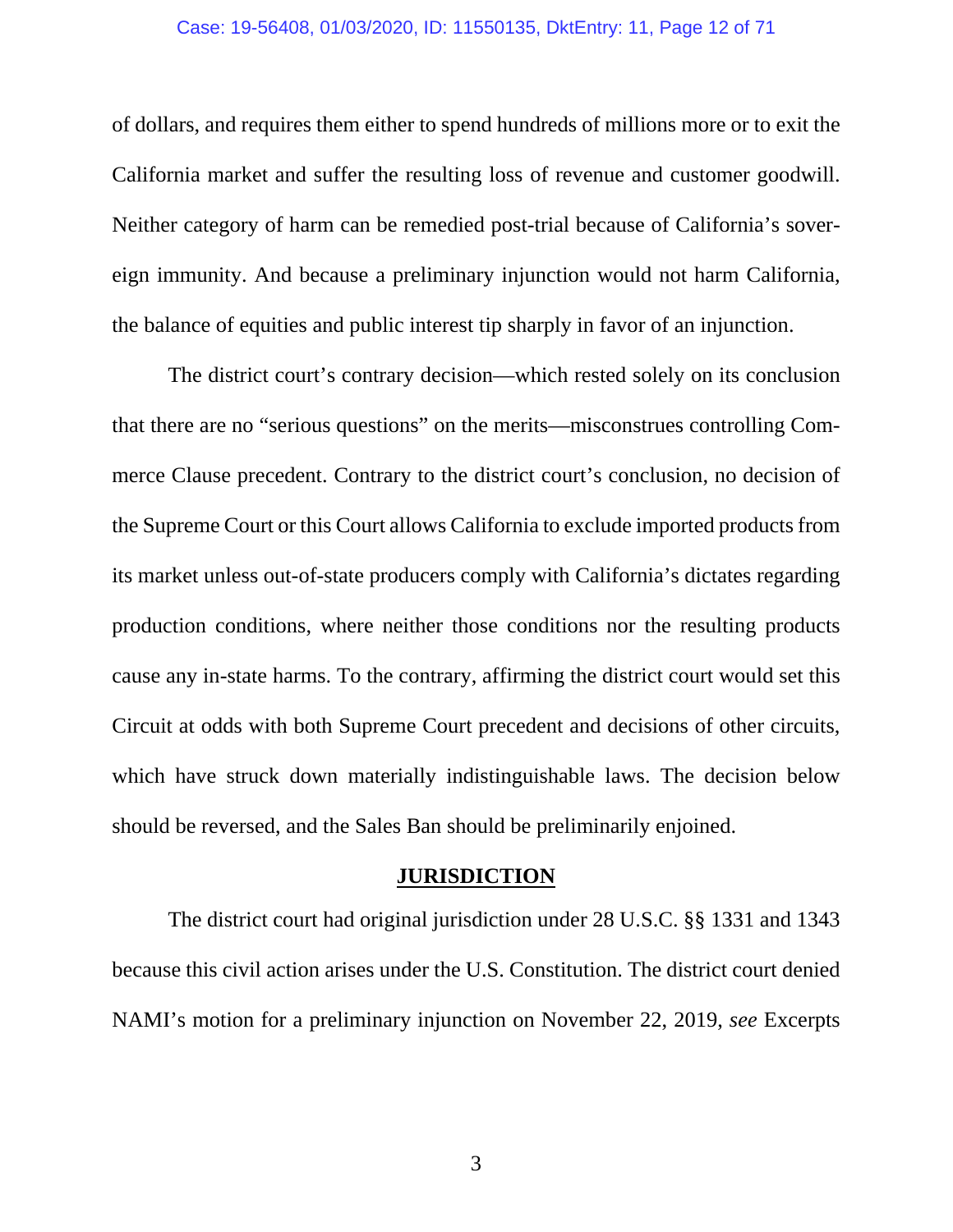<span id="page-12-0"></span>of Record ("ER") 1–26, and NAMI timely noticed this appeal on December 3, 2019, *see* ER27. This Court has appellate jurisdiction under 28 U.S.C. § 1292(a)(1).

#### **ISSUE PRESENTED**

Whether the district court erred in refusing to preliminarily enjoin the Sales Ban as applied to imported veal and pork produced outside California.

## **STATEMENT OF THE CASE**

#### **A. Proposition 2 and Assembly Bill 1437**

In November 2008, California voters enacted Proposition 2, a ballot initiative entitled the Prevention of Farm Animal Cruelty Act, to "prohibit the cruel confinement of farm animals." Prop. 2 §§ 1–2. Effective January 1, 2015, Proposition 2 which applied only within California's borders—prevented California's farmers from confining pregnant pigs, veal calves, and egg-laying hens in a way that prevented them from "[l]ying down, standing up, and fully extending his or her limbs," or "[t]urning around freely." *Id.* § 3. As proponents of Proposition 2 emphasized during the initiative campaign, California farmers were given more than six years to restructure their facilities and operations to come into compliance before the prohibitions took effect. *See* Sec'y of State of Cal., *Official Voter Information Guide* 18 (Nov. 4, 2008) (emphasizing that farmers would have "ample time" to comply).

In 2010, the California legislature enacted AB 1437, which extended Proposition 2's confinement requirements for hens to out-of-state farmers by banning the sale of eggs from hens that were not confined in compliance with Proposition 2. Cal.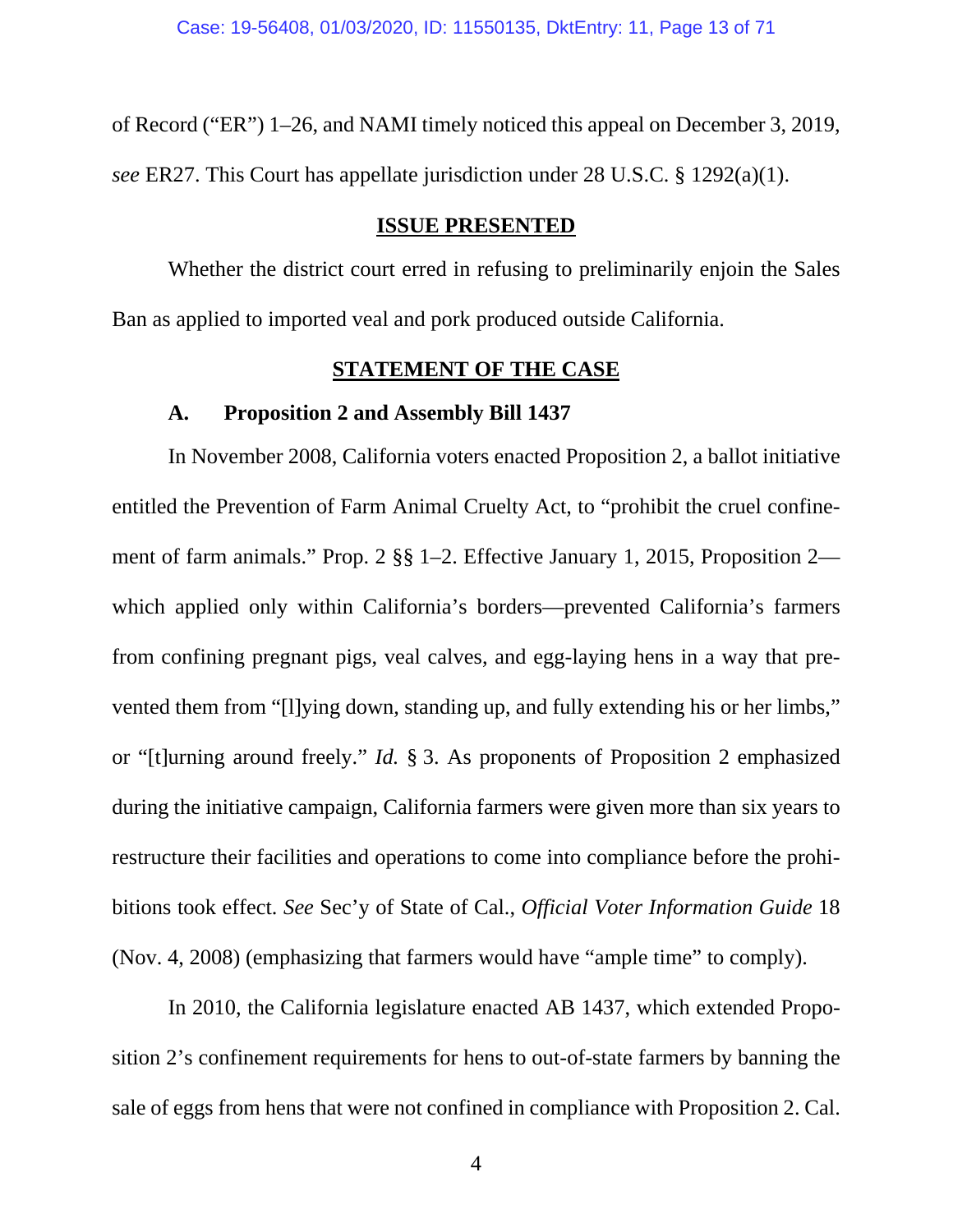<span id="page-13-0"></span>Health & Safety Code § 25996. Although the statute's stated purpose was to "protect California consumers" from foodborne pathogens, *id.* § 25995(e), its legislative history explained that "[t]he intent of this legislation [was] to level the playing field so that in-state producers [were] not disadvantaged" by competition from out-of-state producers that were not subject to the same confinement requirements. Assemb. Comm. on Appropriations, Bill Analysis of AB 1437 (May 13, 2009).<sup>1</sup>

### **B. Proposition 12**

 $\overline{a}$ 

In November 2018, California voters enacted Proposition 12, the text of which is reproduced in the addendum to this brief. Entitled the Prevention of Cruelty to Farm Animals Act, Prop. 12 § 1, Proposition 12's stated purpose is "to prevent animal cruelty by phasing out extreme methods of farm animal confinement, which also threaten the health and safety of California consumers, and increase the risk of foodborne illness and associated negative fiscal impacts on the State of California," *id.*  § 2. California farmers already had been required to comply with the confinement standards implemented by Proposition 2. For the first time, Proposition 12 applied California's animal-confinement standards for veal calves and breeding sows outside California. Proposition 12 was not accompanied by any legislative findings or

<sup>&</sup>lt;sup>1</sup> A coalition of States challenged AB 1437's sales ban under the Commerce Clause, but their challenge was dismissed for lack of standing. *See Missouri ex rel. Koster v. Harris*, 847 F.3d 646 (9th Cir. 2017). The States then unsuccessfully sought to invoke the Supreme Court's original jurisdiction. *See Missouri v. California*, 139 S. Ct. 859 (2019) (mem.).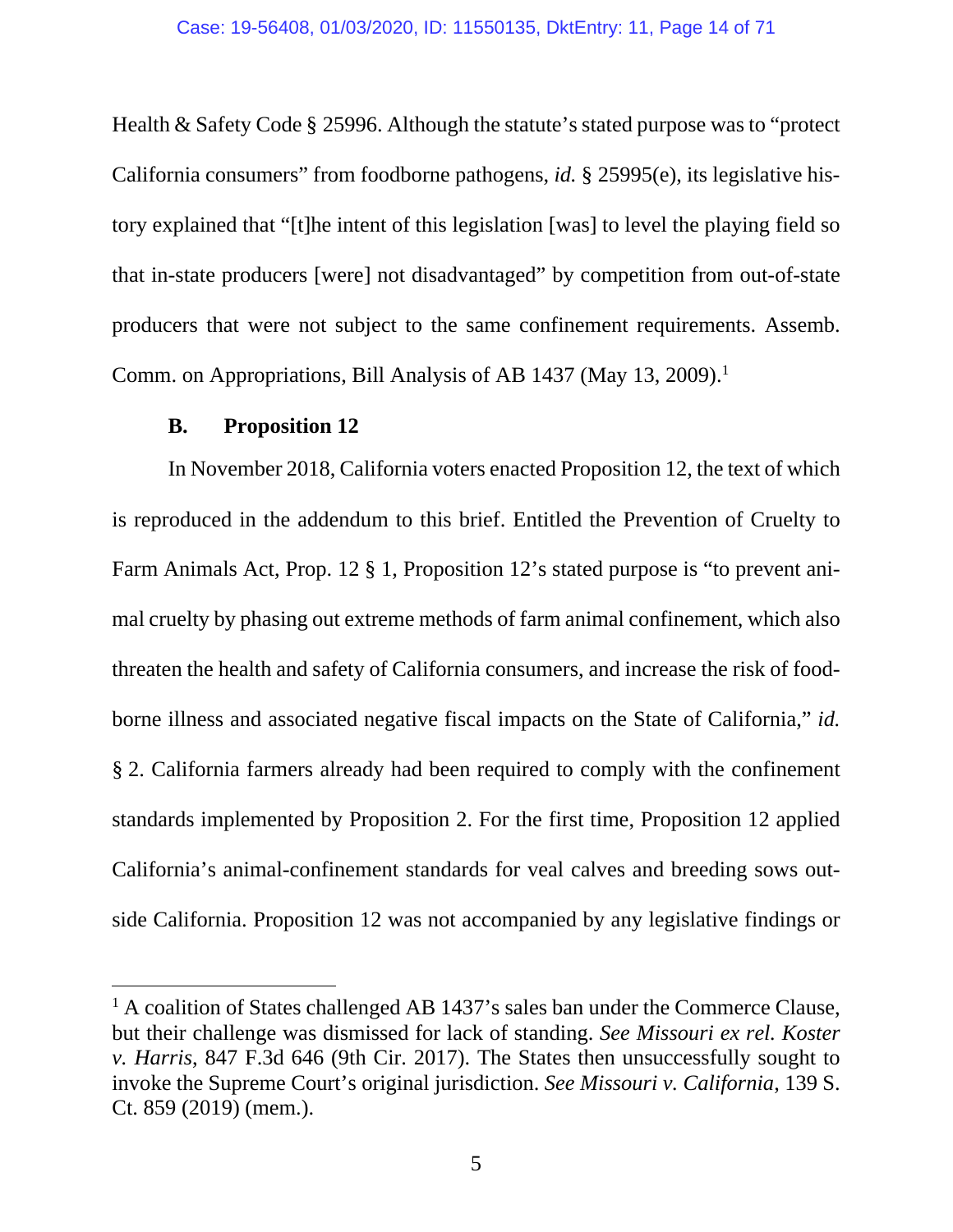#### Case: 19-56408, 01/03/2020, ID: 11550135, DktEntry: 11, Page 15 of 71

evidence that meat from veal calves or breeding sows (or their offspring) not housed in compliance with Proposition 12 poses any increased risk of foodborne illness. In the district court, neither defendants nor their intervenors attempted to defend the law as a food-safety measure or responded to NAMI's showing that any food-safety interest is illusory. *See* ER90–92 (¶¶8–16).

In a provision not challenged here, Proposition 12 provides that "[a] farm owner or operator *within the state* shall not knowingly cause any covered animal to be confined in a cruel manner." Cal. Health & Safety Code § 25990(a) (emphasis added). "Covered animal" means "any calf raised for veal, breeding pig, or egglaying hen who is kept on a farm." *Id.* § 25991(f). "Farm" means "the land, building, support facilities, and other equipment that are wholly or partially used for the commercial production of animals or animal products used for food or fiber," but does not include "live animal markets" and "establishments at which mandatory inspection is provided under the Federal Meat Inspection Act." *Id.* § 25991(i).

"Confined in a cruel manner" means any one of the following acts:

(1) Confining a covered animal in a manner that prevents the animal from lying down, standing up, fully extending the animal's limbs, or turning around freely.

(2) After December 31, 2019, confining a calf raised for veal with less than 43 square feet of usable floorspace per calf.

(3) After December 31, 2021, confining a breeding pig with less than 24 square feet of usable floorspace per pig.

6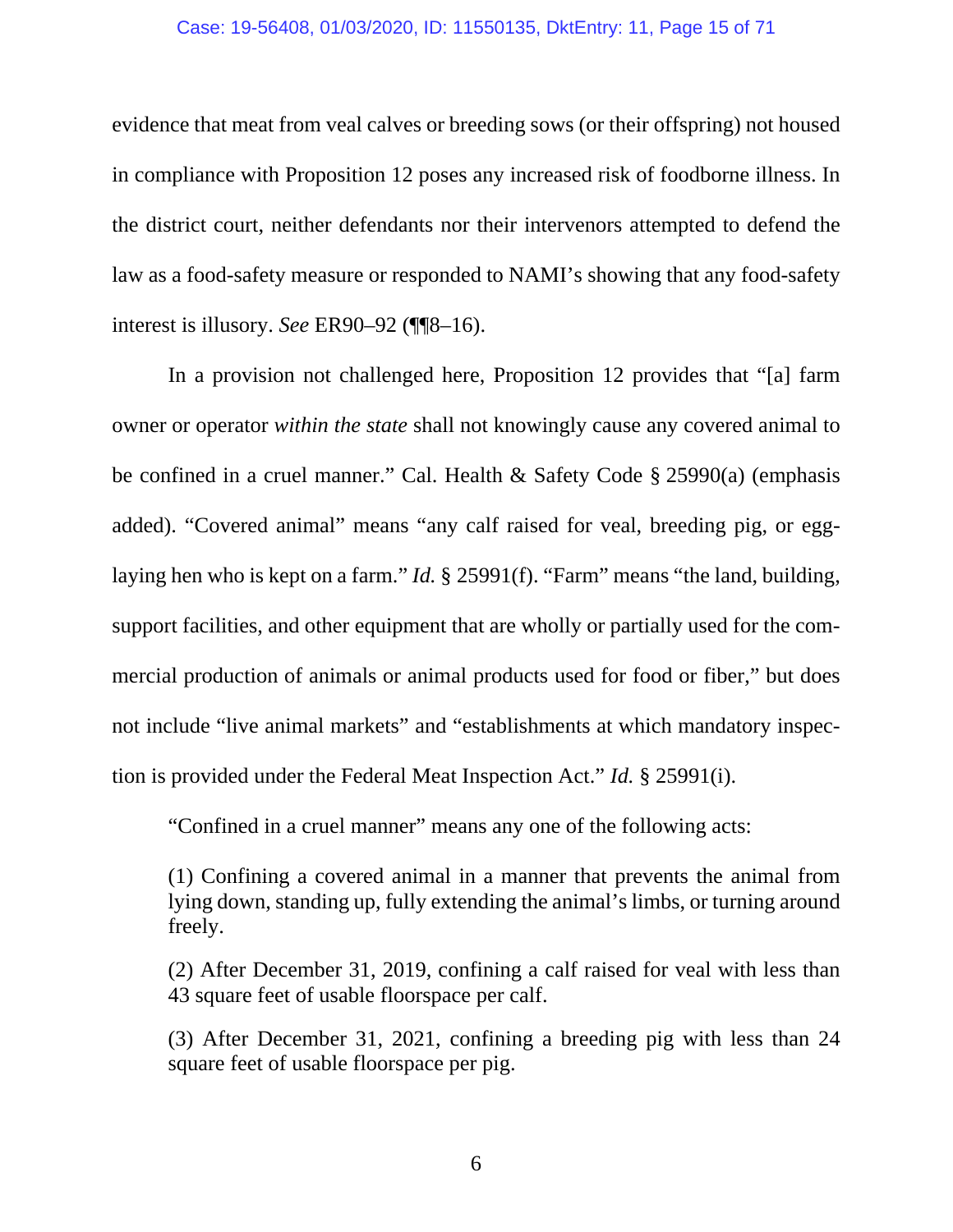*Id.* § 25991(e)(1)–(3). These confinement requirements do not apply during medical research, veterinary care, transportation, exhibitions, slaughter, temporary periods for animal husbandry, or the five-day period before a sow's expected delivery date and when it is nursing offspring. *Id.* § 25992. They also do not apply to the thousands of calves on California's dairy farms that are not "raised for veal," which can still be tethered and confined in small enclosures. ER101 (¶16).

Following AB 1437's model, Proposition 12 also includes a Sales Ban that extends the law's confinement requirements to out-of-state farmers whose products are imported into and sold in California. It provides that "[a] business owner or operator shall not knowingly engage in the sale within the state" of any "(1) Whole veal meat that the business owner or operator knows or should know is the meat of a covered animal who was confined in a cruel manner," or (2) "Whole pork meat that the business owner or operator knows or should know is the meat of a covered animal who was confined in a cruel manner, or is the meat of immediate offspring of a covered animal who was confined in a cruel manner." Cal. Health & Safety Code § 25990(b)(1)–(2).<sup>2</sup> Violations are punishable criminally by a fine of up to

<sup>&</sup>lt;sup>2</sup> "Sale" means "a commercial sale by a business that sells any item covered by this chapter, but does not include any sale undertaken at an establishment at which mandatory inspection is provided under the Federal Meat Inspection Act." *Id.* § 25991(o). A "sale" is "deemed to occur at the location where the buyer takes physical possession of [a covered] item." *Id.* The Sales Ban exempts "combination food products, including soups, sandwiches, pizzas, hotdogs, or similar processed or prepared food products." *Id.* § 25991(u)–(v).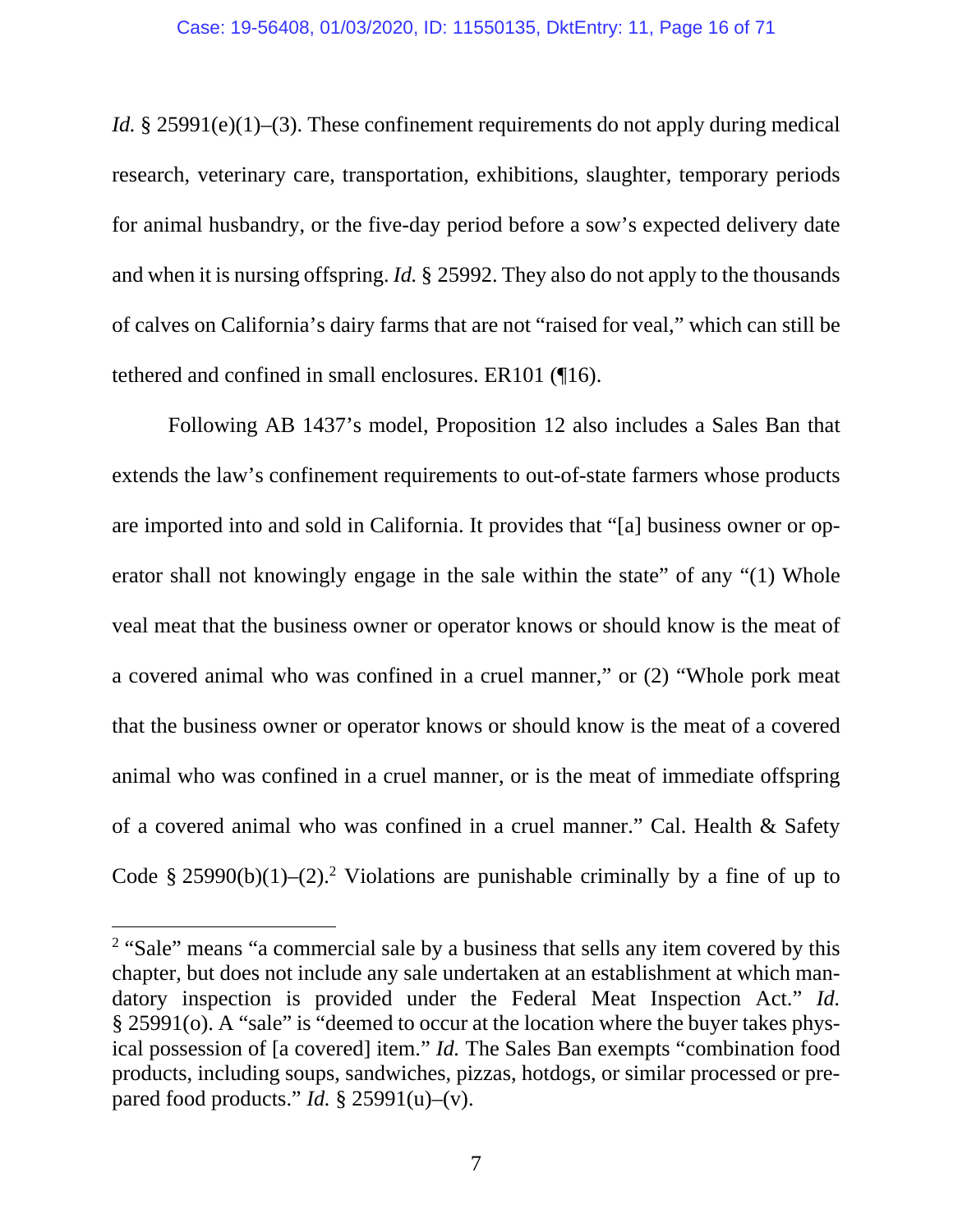<span id="page-16-0"></span>\$1,000 and 180 days' imprisonment. *Id.* § 25993(b). This lawsuit challenges the Sales Ban as applied to imports of pork and veal produced outside California.

The Department of Food and Agriculture and the Department of Public Health were required to promulgate implementing regulations by September 1, 2019. *Id.*  § 25993(a). Proposed regulations addressing pork or veal have not yet issued.

#### **C. Impact of the Sales Ban**

As demonstrated by the declarations submitted by NAMI in the district court, the Sales Ban will inflict substantial and irreparable harm on the out-of-state veal and pork industries, including on thousands of small farmers throughout the nation. *See infra*, Part II. The veal and pork industries have spent hundreds of millions of dollars constructing and modernizing their existing farms and facilities, but they will be rendered obsolete if the Sales Ban is allowed to stand because they do not satisfy California's unprecedented animal-confinement requirements. The Sales Ban would upend current industry practices without any evidence that Proposition 12 enhances either animal welfare or food safety. As a result, many veal and pork producers will likely be driven from the California market, and those who remain will have to spend hundreds of millions of dollars to bring their facilities and operations into compliance with Proposition 12.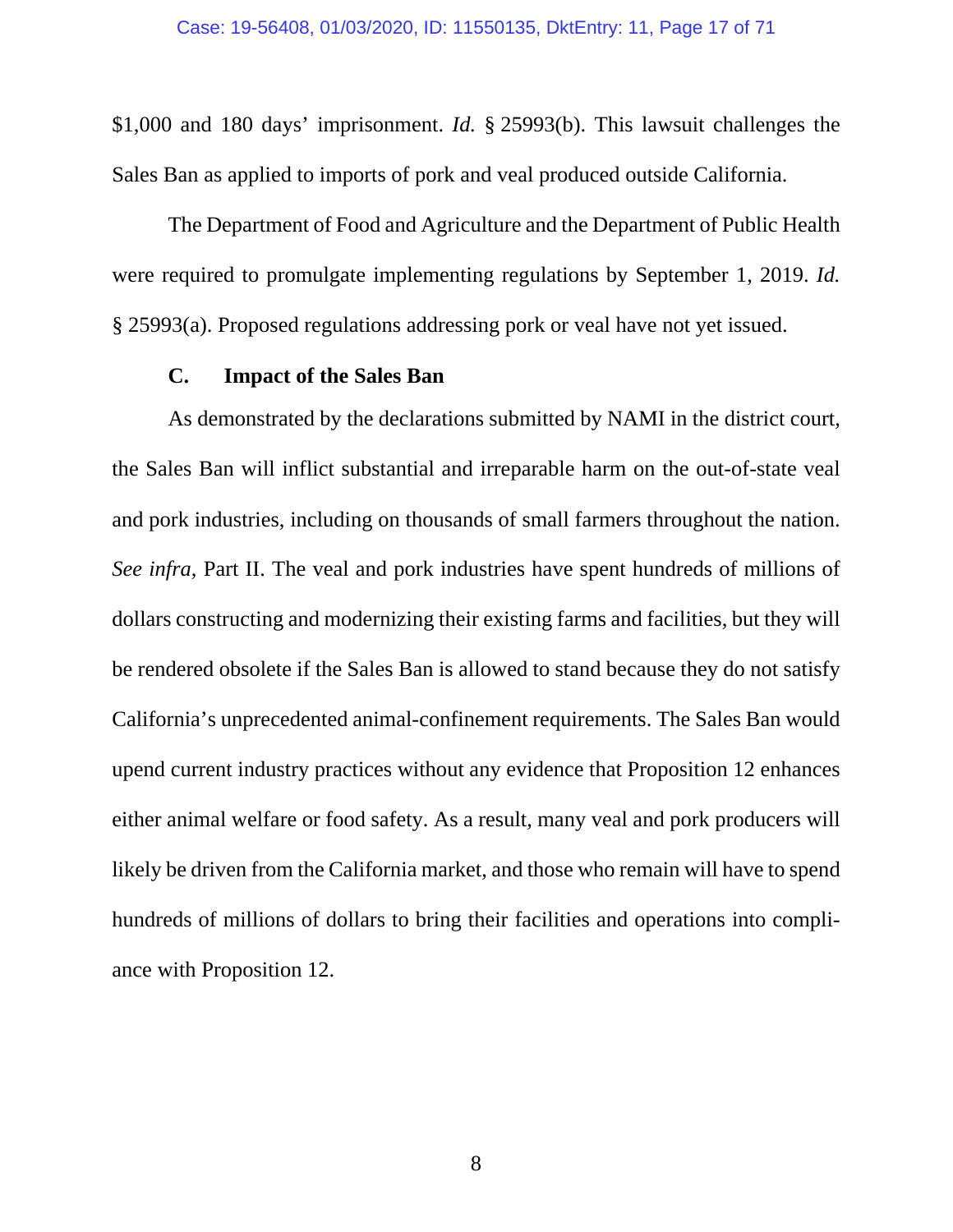#### **D. Proceedings Below**

<span id="page-17-0"></span>NAMI, a national trade association representing meat producers and packers, brought this action on behalf of its members seeking declaratory and injunctive relief against the Sales Ban, as applied to veal and pork from outside California, because it violates the Commerce Clause and federal structure of the Constitution. ER183. NAMI, supported by nine States appearing as *amici curiae*, moved for a preliminary injunction. Defendants, supported by intervenor animal-welfare groups and *amicus curiae* Association of California Egg Farmers, opposed NAMI's motion.

On November 22, 2019, the district court denied NAMI's motion, holding that NAMI had not raised any serious questions as to whether the Sales Ban (i) discriminates in purpose or effect, ER11–18; (ii) regulates extraterritorial commerce, ER19– 23; or (iii) substantially burdens interstate commerce, ER23–25. The district court "recognize[d] that complying with Proposition 12 could impose potentially significant costs upon at least some NAMI members," and that the "Eleventh Amendment may prevent the recovery of these costs," but declined to address NAMI's full irreparable harm showing or the balance of hardships given its conclusion that there were "no serious questions" on the merits. ER26.

### **SUMMARY OF ARGUMENT**

I. The district court erred in holding NAMI had failed to demonstrate a likelihood of success or even "serious questions" on the merits. As applied to pork

9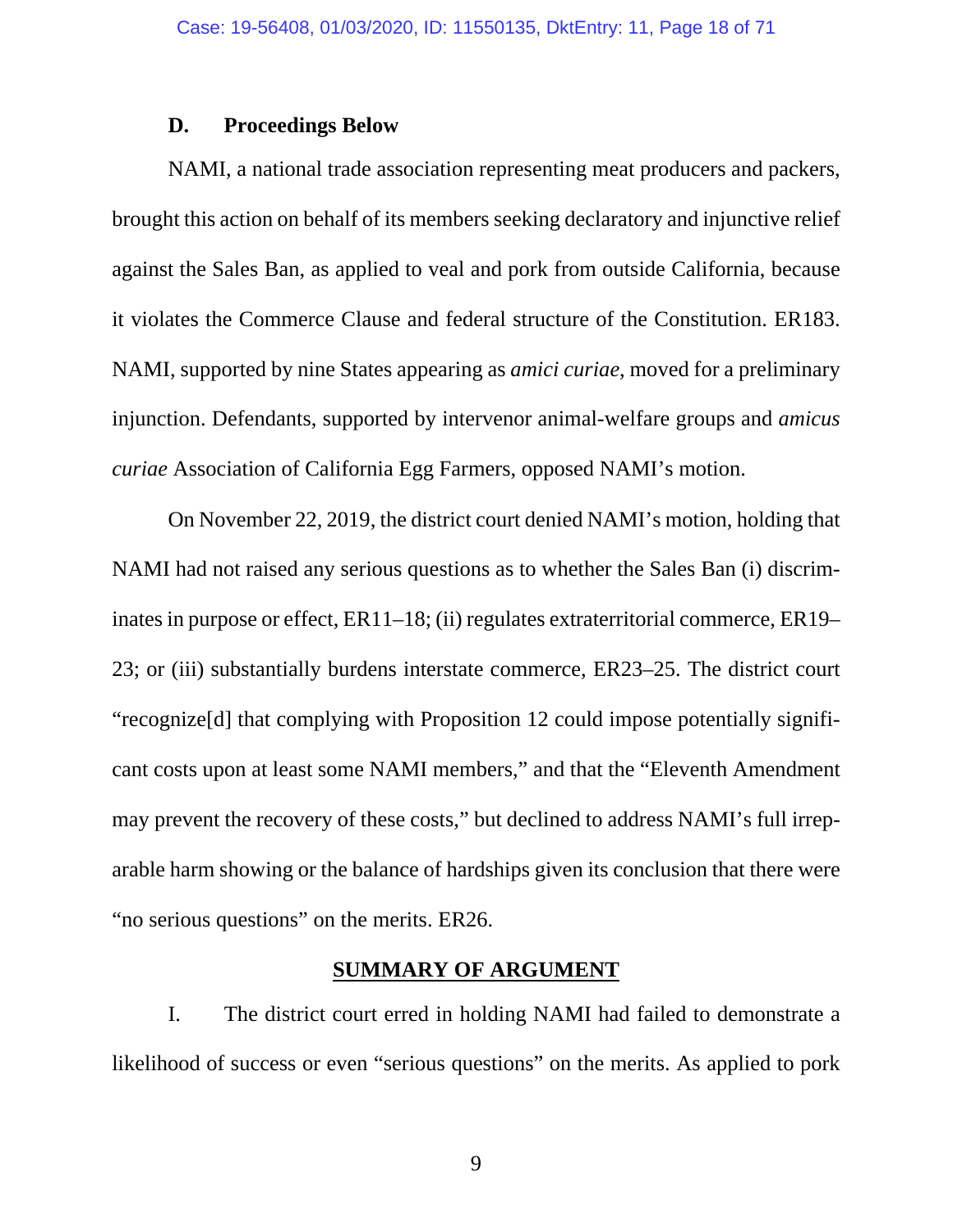#### Case: 19-56408, 01/03/2020, ID: 11550135, DktEntry: 11, Page 19 of 71

and veal from outside California, the Sales Ban violates the Commerce Clause and interstate federalism in three respects.

A. The Sales Ban violates the Commerce Clause's prohibition on protectionist legislation that discriminates against interstate commerce. The Sales Ban impermissibly strips away the competitive advantage that out-of-state producers have over in-state producers because their home States have not imposed the same costly confinement restrictions that California imposes on its farmers. This "leveling effect" triggers heightened scrutiny, which defendants and their intervenors made no effort to satisfy below, and which the Sales Ban cannot survive given the lack of any legitimate state interest and the availability of nondiscriminatory alternatives.

B. The Sales Ban further violates the constitutional prohibition on extraterritorial state legislation. The express purpose and practical effect of the Sales Ban are to "phas[e] out" farming conditions in other States and countries that California lacks power to regulate. Under longstanding Supreme Court precedent, California cannot condition access to its market as a means to control out-of-state production processes, where neither those processes nor the resulting products imported into California cause any in-state harms. A contrary conclusion would allow California and other States to export their regulatory standards throughout the nation, balkanize the national economy, and foment trade wars and friction among the States that the Constitution was enacted to prevent.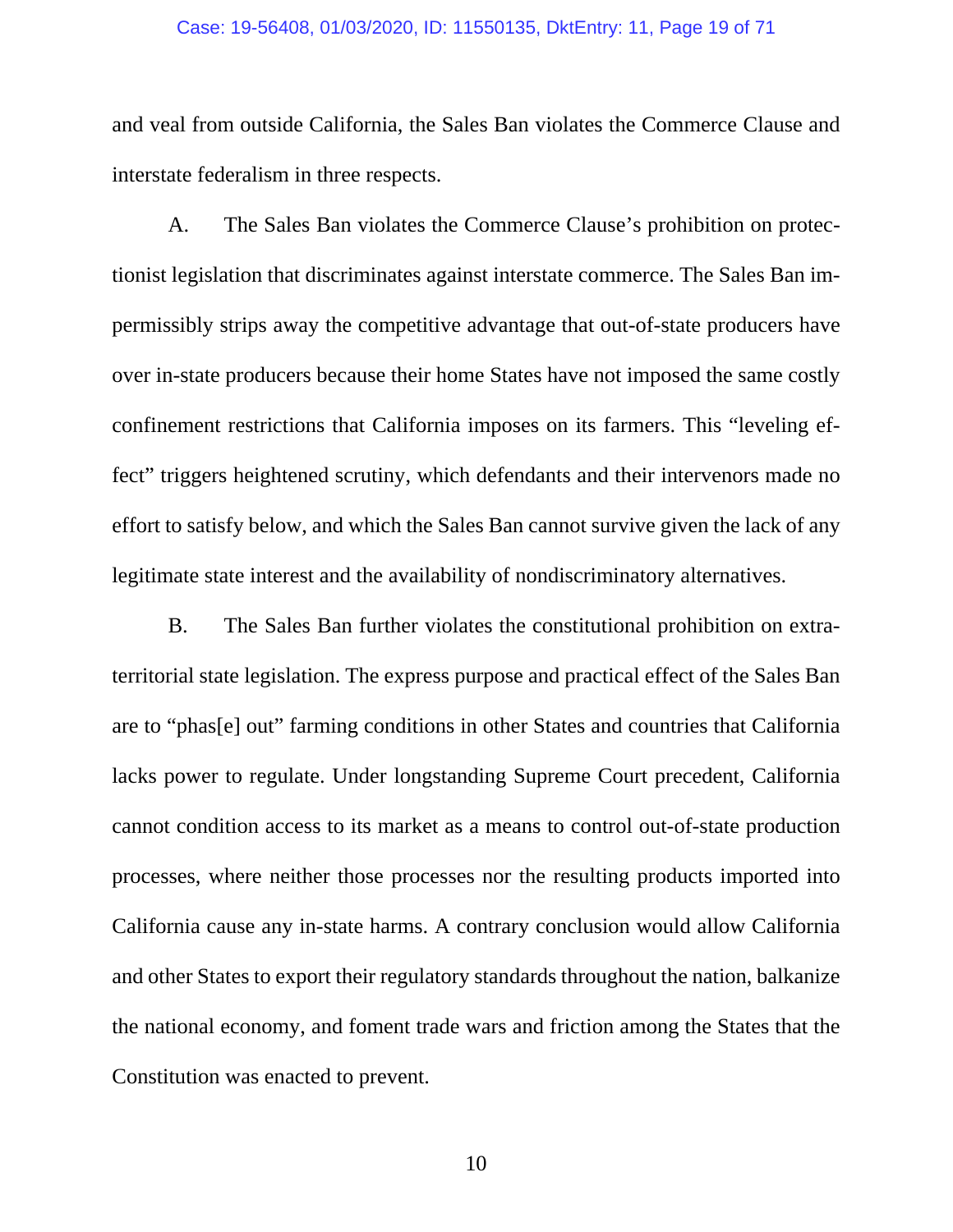#### Case: 19-56408, 01/03/2020, ID: 11550135, DktEntry: 11, Page 20 of 71

C. The Sales Ban also violates the Commerce Clause under *Pike v. Bruce Church, Inc.*, 397 U.S. 137 (1970). It imposes substantial burdens on interstate commerce that vastly outweigh any legitimate local benefits. The Sales Ban significantly impairs the free flow of pork and veal products into California by banning their sale in California unless out-of-state producers spend hundreds of millions of dollars to construct California-compliant facilities. These burdens, borne primarily by out-ofstate interests who have no representation in California's political process, are not justified by *any* legitimate local interest, and certainly not by any interest sufficient to outweigh the enormous burdens on interstate commerce.

II. Absent a preliminary injunction, NAMI's members and countless farmers throughout the country will suffer severe irreparable harm. Even aside from the violation of their constitutional rights, which itself is irreparable, the Sales Ban irreparably harms veal and pork producers by putting them to a Hobson's choice: either spend millions of dollars to comply with California's confinement requirements—on top of the millions they already spent to modernize their existing facilities—or be excluded from the California market and suffer the resulting loss of revenues and customer goodwill. Either way, Proposition 12 subjects veal and pork producers to tremendous costs, none of which can be recovered post-trial because California's sovereign immunity precludes a damages action against the State.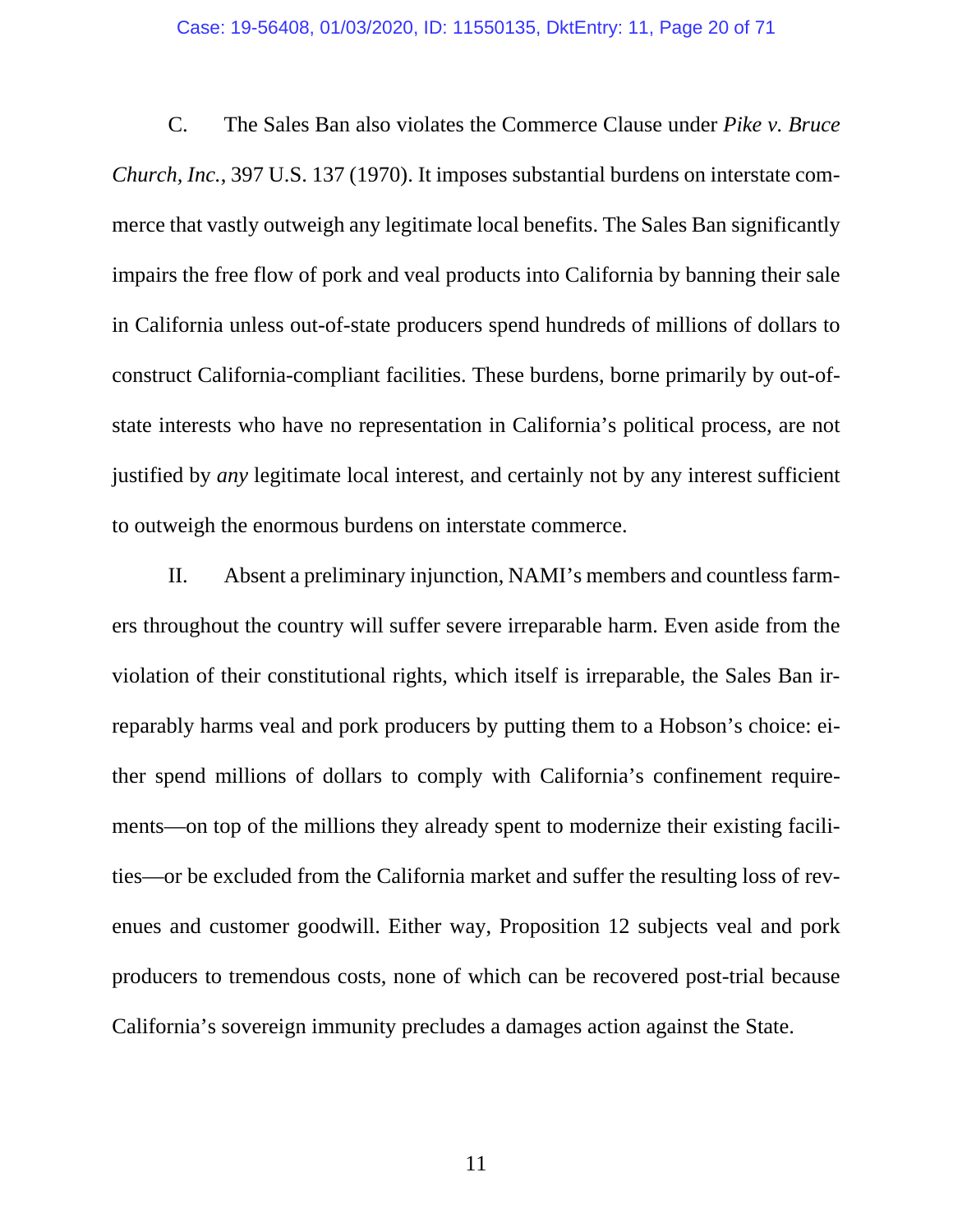<span id="page-20-0"></span>III. The public interest and equities favor a preliminary injunction. Both factors require compliance with the Constitution. And California will suffer no harm if the Sales Ban—which serves no legitimate state interest—is preliminarily enjoined pending adjudication of the lawsuit, whereas NAMI's members and veal and pork farmers throughout the country will be irreparably harmed if it is not.

#### **STANDARD OF REVIEW**

"A plaintiff seeking a preliminary injunction must establish that he is likely to succeed on the merits, that he is likely to suffer irreparable harm in the absence of preliminary relief, that the balance of equities tips in his favor, and that an injunction is in the public interest." *Daniels Sharpsmart, Inc. v. Smith*, 889 F.3d 608, 615 (9th Cir. 2018). Under this Court's precedent, "'serious questions going to the merits' and a balance of hardships that tips sharply towards the plaintiff can support issuance of a preliminary injunction, so long as the plaintiff also shows that there is a likelihood of irreparable injury and that the injunction is in the public interest." *Id.* Denial of a preliminary injunction is reviewed for abuse of discretion. *Id.* at 613. "A district court abuses its discretion if it bases a decision 'on an erroneous legal standard or a clearly erroneous finding of fact.'" *Id.* 

#### **ARGUMENT**

### **I. NAMI Is Likely To Prevail On The Merits.**

The Commerce Clause empowers Congress "[t]o regulate Commerce with foreign Nations, and among the several States." U.S. Const. art. I, § 8, cl. 3. "[T]he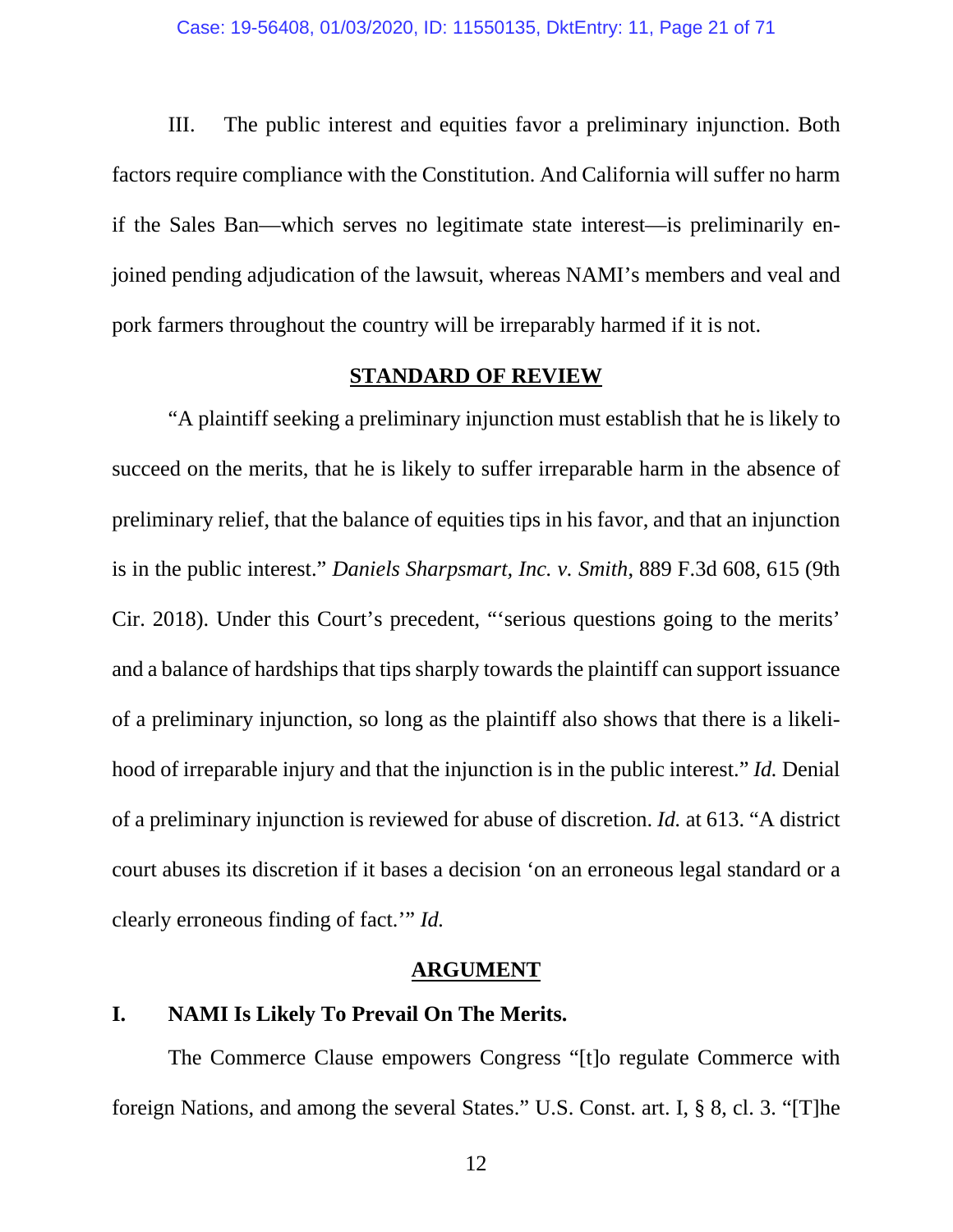Clause has long been understood to have a 'negative' aspect that denies the States the power unjustifiably to discriminate against or burden the interstate flow of articles of commerce." *Or. Waste Sys., Inc. v. Dep't of Envtl. Quality*, 511 U.S. 93, 98 (1994). As the Supreme Court recently reaffirmed, "the Commerce Clause prevents the States from adopting protectionist measures and thus preserves a national market for goods and services." *Tenn. Wine & Spirits Retailers Ass'n v. Thomas*, 139 S. Ct. 2449, 2459 (2019) (internal quotation marks omitted). "The Framers granted Congress plenary authority over interstate commerce in 'the conviction that in order to succeed, the new Union would have to avoid the tendencies toward economic Balkanization that had plagued relations among the Colonies and later among the States under the Articles of Confederation.'" *Or. Waste*, 511 U.S. at 98 (quoting *Hughes v. Oklahoma*, 441 U.S. 322, 325–26 (1979)).

Under the Commerce Clause, a state law that "[d]iscriminat[es] against interstate commerce in favor of local business or investment is *per se* invalid, save in a narrow class of cases in which the [State] can demonstrate, under rigorous scrutiny, that it has no other means to advance a legitimate local interest." *Carbone*, 511 U.S. at 392. "[S]tate statutes that clearly discriminate against interstate commerce are routinely struck down unless the discrimination is demonstrably justified by a valid factor unrelated to economic protectionism." *New Energy Co. of Ind. v. Limbach*, 486 U.S. 269, 274 (1988) (citations omitted). This heightened scrutiny applies not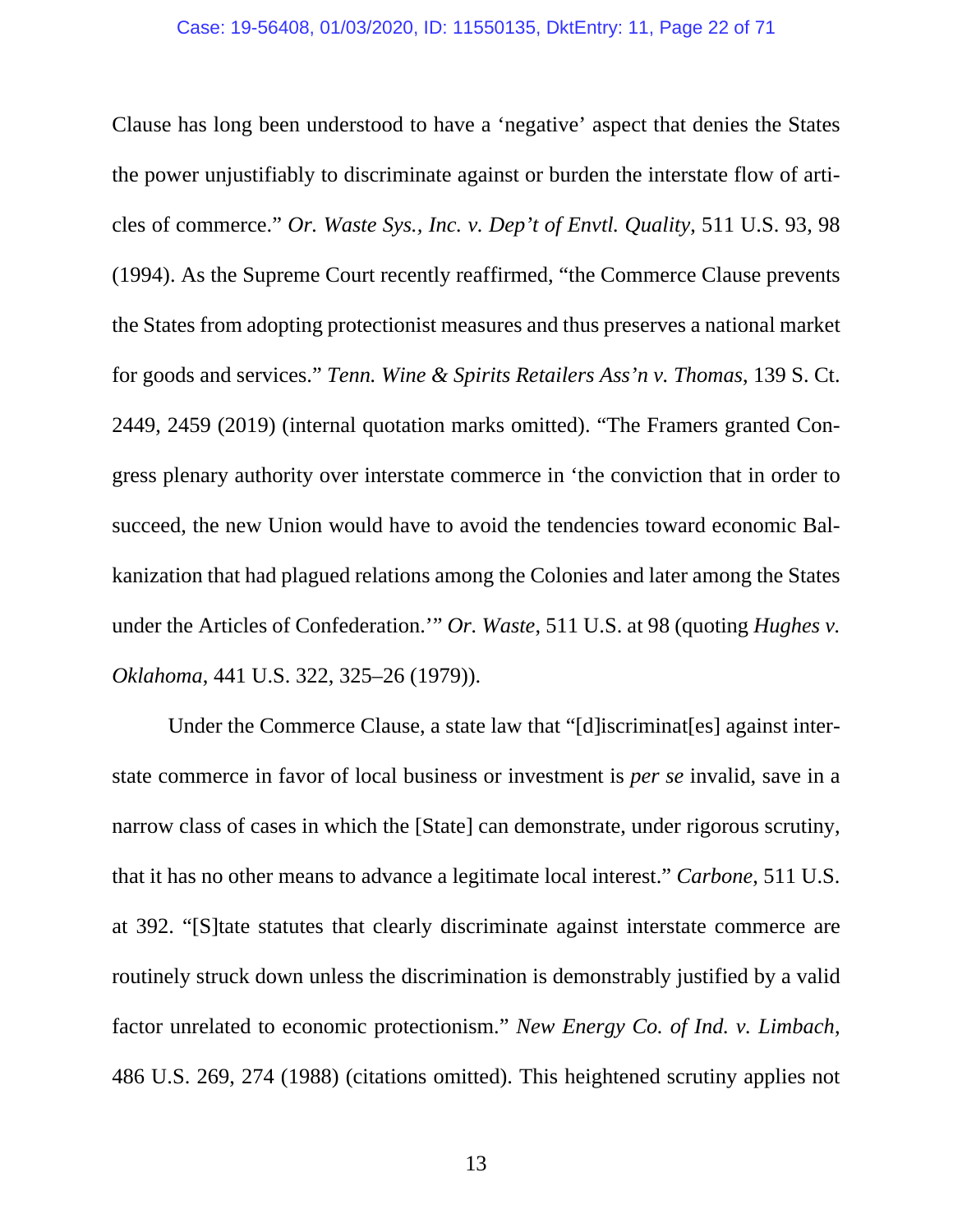#### Case: 19-56408, 01/03/2020, ID: 11550135, DktEntry: 11, Page 23 of 71

only to statutes that facially discriminate, but also to facially neutral statutes that have a "discriminatory purpose or discriminatory effect." *Bacchus Imports, Ltd. v. Dias*, 468 U.S. 263, 270 (1984) (citation omitted); *see W. Lynn Creamery, Inc. v. Healy*, 512 U.S. 186, 194 (1994); *Hunt*, 432 U.S. at 350–53.

Further, under the extraterritoriality doctrine, "[a] statute that directly controls commerce occurring wholly outside the boundaries of a State exceeds the inherent limits of the enacting State's authority and is invalid regardless of whether the statute's extraterritorial reach was intended by the legislature." *Healy*, 491 U.S. at 336. Under this doctrine, "States and localities may not attach restrictions to exports or imports in order to control commerce in other States." *Carbone*, 511 U.S. at 393 (citing *Baldwin*, 294 U.S. 511). "One state cannot be permitted to dictate what other states must do within their own borders." *Daniels*, 889 F.3d at 615; *see Christies*, 784 F.3d at 1323; *NCAA v. Miller*, 10 F.3d 633, 638 (9th Cir. 1993).

Finally, a law violates the Commerce Clause if "the burden imposed on [interstate and foreign] commerce is clearly excessive in relation to the putative local benefits." *Pike*, 397 U.S. at 142. In assessing that balance, "the incantation of a purpose to promote the public health or safety does not insulate a state law from Commerce Clause attack." *Kassel v. Consol. Freightways Corp. of Del.*, 450 U.S. 662, 670 (1981) (plurality). Rather, such regulations "may further the purpose so margin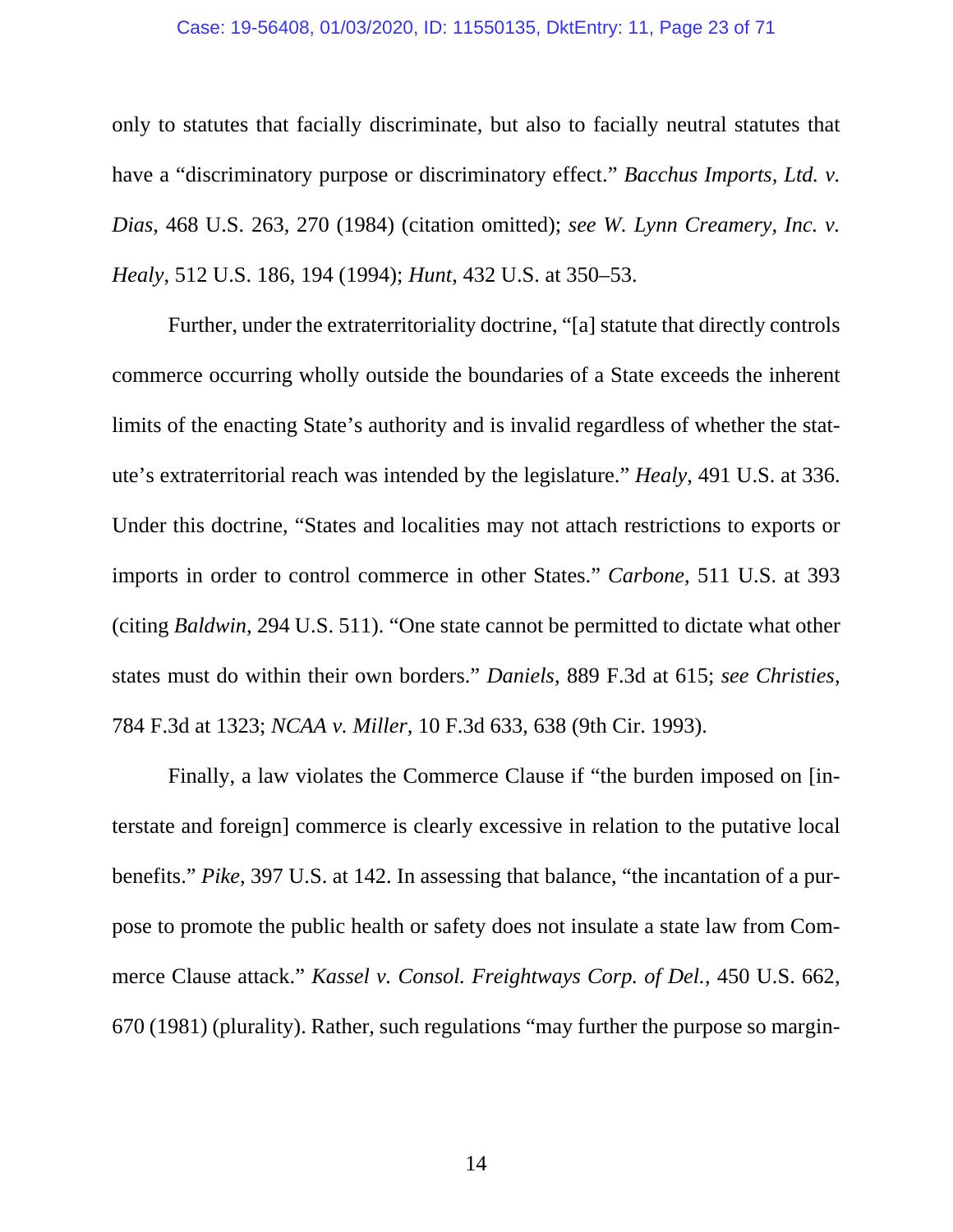<span id="page-23-0"></span>ally, and interfere with commerce so substantially, as to be invalid under the Commerce Clause." *Id.*; *see also Raymond Motor Transp*., *Inc. v. Rice*, 434 U.S. 429, 443–47 (1978).

### **A. The Sales Ban Is A Protectionist Trade Barrier.**

The Sales Ban is a discriminatory trade barrier that denies out-of-state farmers and processors open access to the California market unless they abandon "advantages belonging to the place of origin." *W. Lynn Creamery*, 512 U.S. at 194. Specifically, Proposition 12 requires them to reconstruct their barns and production facilities to meet an unprecedented mandate imposed from afar by California voters. These so-called "political process losers," ER15—who have no voice in California's "political process"—are protected instead by the Commerce Clause.

1. The Sales Ban discriminates against interstate commerce in the same way as the New York sales ban struck down in *Baldwin*. There, New York adopted a system of minimum prices to be paid by milk dealers to milk producers. 294 U.S. at 519. New York required that its in-state "protective prices" would be "extended to that part of the supply … which comes from other states" so that "there shall be no sale within [New York] of milk bought outside unless the price paid to the producers was one that would be lawful upon a like transaction within the state." *Id*.; *see id.* at 521 ("The importer … may keep his milk or drink it, but sell it he may not."). The *Baldwin* Court held that New York could not prohibit the sale of imported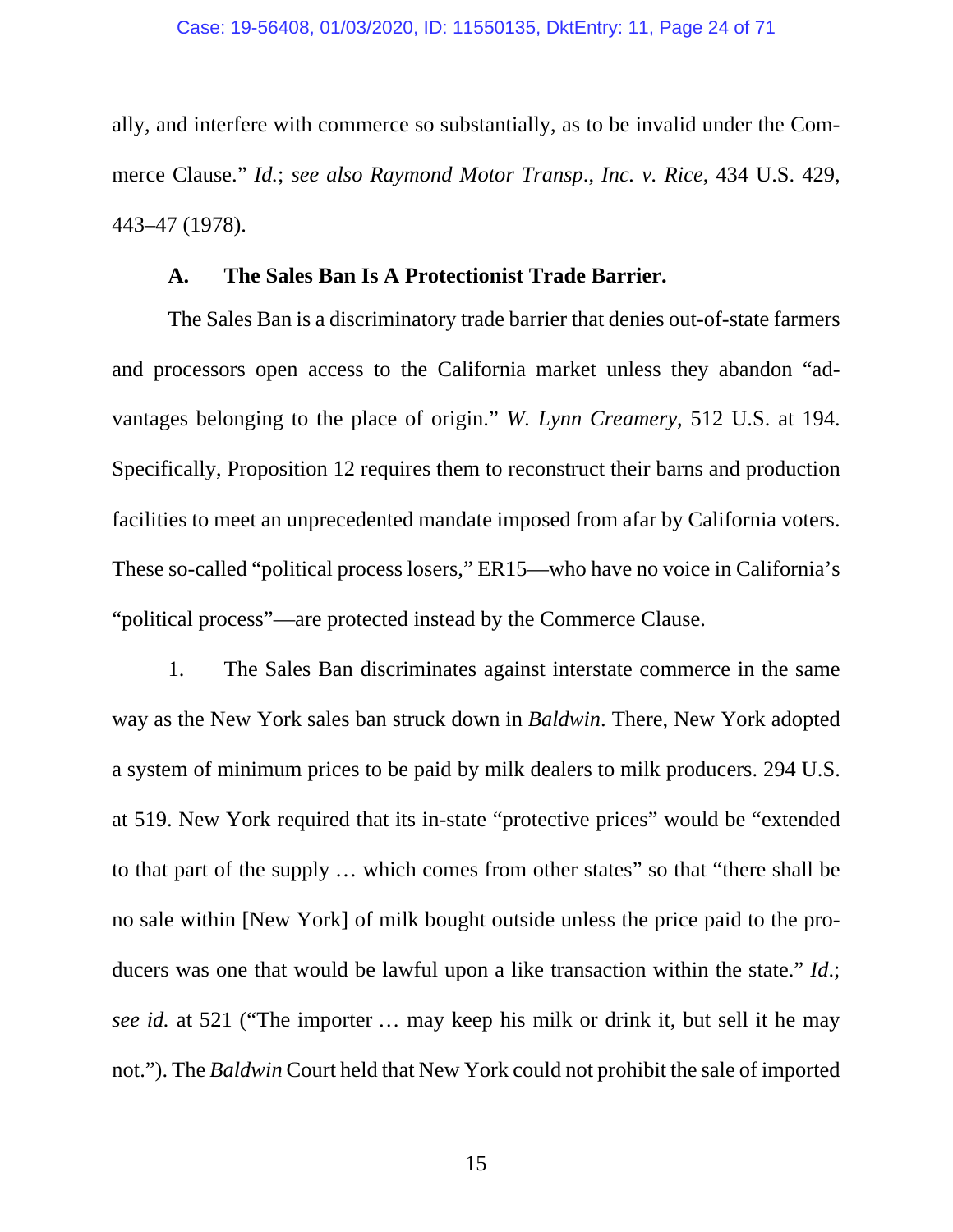#### Case: 19-56408, 01/03/2020, ID: 11550135, DktEntry: 11, Page 25 of 71

milk on the ground that the price paid to the out-of-state farmer was "less than would be owing in like circumstances to farmers in New York." *Id.* The Court explained that "[s]uch a power, if exerted, will set a barrier to traffic between one state and another as effective as if customs duties … had been laid upon the thing transported." *Id.* New York's facially neutral restriction was discriminatory because it "neutralize[d] economic advantages belonging to the place of origin." *Id.* at 528.3

Likewise, in *West Lynn Creamery*, the Supreme Court explained that the Commerce Clause prohibits state laws that violate "the unitary national market by handicapping out-of-state competitors, thus artificially encouraging in-state production even when the same goods could be produced at lower cost in other States." 512 U.S. at 193. Quoting *Baldwin*, the Supreme Court reaffirmed that "the police power may [not] be used by the state of destination with the aim and effect of establishing an economic barrier against competition with the products of another state" because

<sup>&</sup>lt;sup>3</sup> As discussed below, *Baldwin* addressed both the discriminatory nature of New York's sales ban and its extraterritorial effect. *See Cloverland-Green Spring Dairies, Inc. v. Pa. Milk Mktg. Bd*., 298 F.3d 201, 212 n.14 (3d Cir. 2002). Here, too, Proposition 12's Sales Ban involves the same combination of protectionism and extraterritorial regulation that Justice Cardozo's unanimous opinion condemned in *Baldwin*. Whether analyzed under the standards governing discrimination or extraterritoriality, *Baldwin* holds that a State may not protect in-state businesses from the competitive disadvantages created by the State's regulations by requiring out-of-state businesses to comply with the same in-state regulations as a condition of access to the State's market.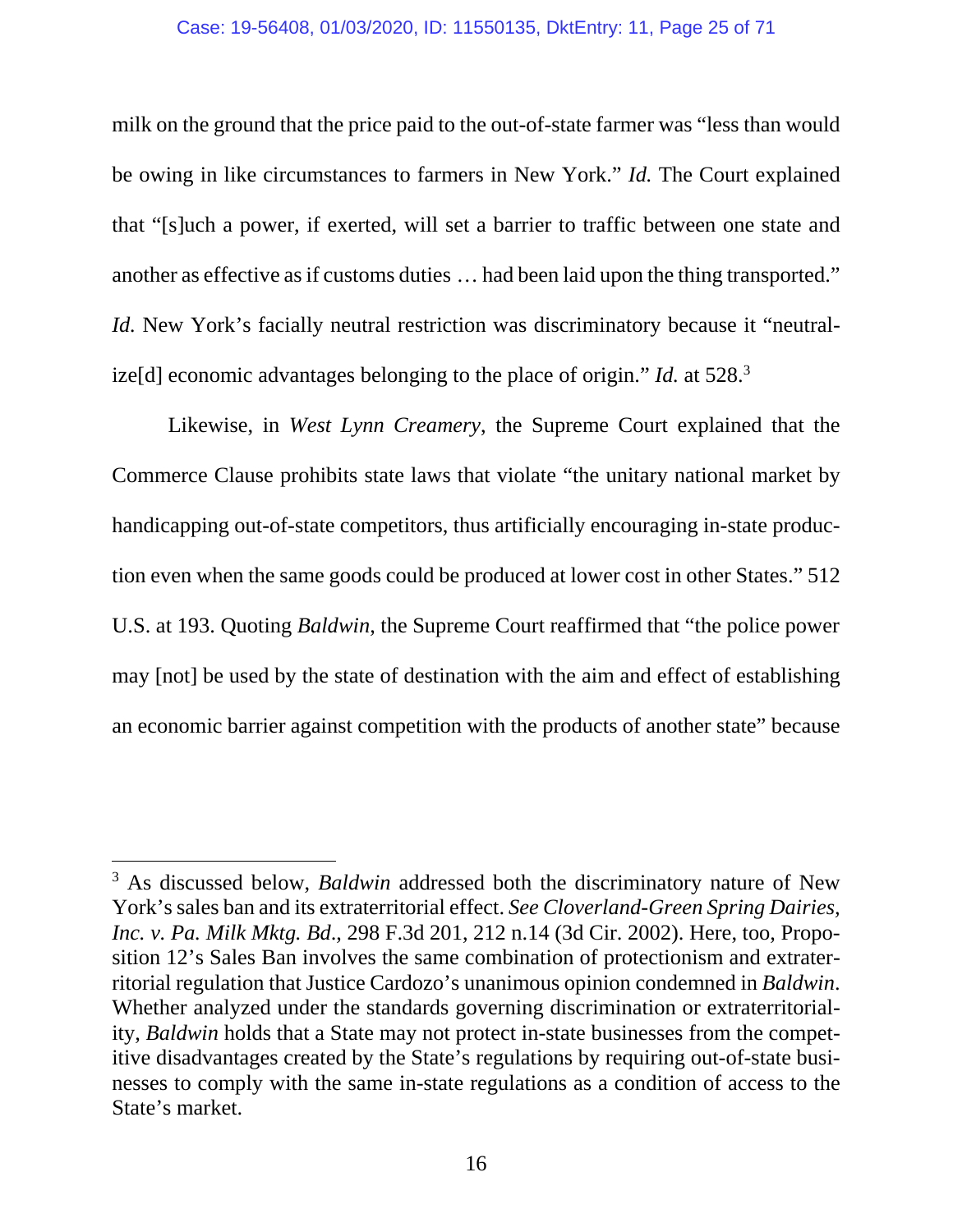#### Case: 19-56408, 01/03/2020, ID: 11550135, DktEntry: 11, Page 26 of 71

"[r]estrictions so contrived are an unreasonable clog upon the mobility of commerce" and "neutralize advantages belonging to the place of origin." *Id.* at 194.

And, in *Hunt v. Washington State Apple Advertising Commission*, 432 U.S. 333 (1977), the Supreme Court struck down a North Carolina statute that required uniform labeling on all apples sold in-state because it "ha[d] the effect of stripping away from the Washington apple industry the competitive and economic advantages it ha[d] earned for itself," and "ha[d] a leveling effect which insidiously operate[d] to the advantage of local apple producers." *Id.* at 351. "Despite the statute's facial neutrality," and without "ascrib[ing] an economic protection motive to the North Carolina Legislature," the Court held that the law discriminated and that the State had failed to justify its discrimination. *Id.* at 352–53.4

Here, too, the Sales Ban operates to insulate in-state producers from out-ofstate competition. As in *Baldwin*, the Sales Ban's intended and inevitable effect is to protect California producers from bearing costs not borne by out-of-state compet-

<sup>4</sup> Contrary to the district court's conclusion, ER 16 n.6, *Hunt* makes clear that *Baldwin*'s "leveling effect" holding is not confined to "price-setting statutes." *See also Cloverland-Green*, 298 F.3d at 212 ("[J]ust as it was impermissible in [*Baldwin*] for New York to eliminate the *price* advantage of Vermont milk … so, too, in [*Hunt*] was it impermissible for North Carolina to eliminate the *quality* advantage of apples from Washington…." (first alteration in original) (quoting Lawrence H. Tribe, *American Constitutional Law* § 6–8, at 1076 (3d ed. 2000))). Here, the Sales Ban eliminates out-of-state producers' *cost* advantage, which confers a price advantage.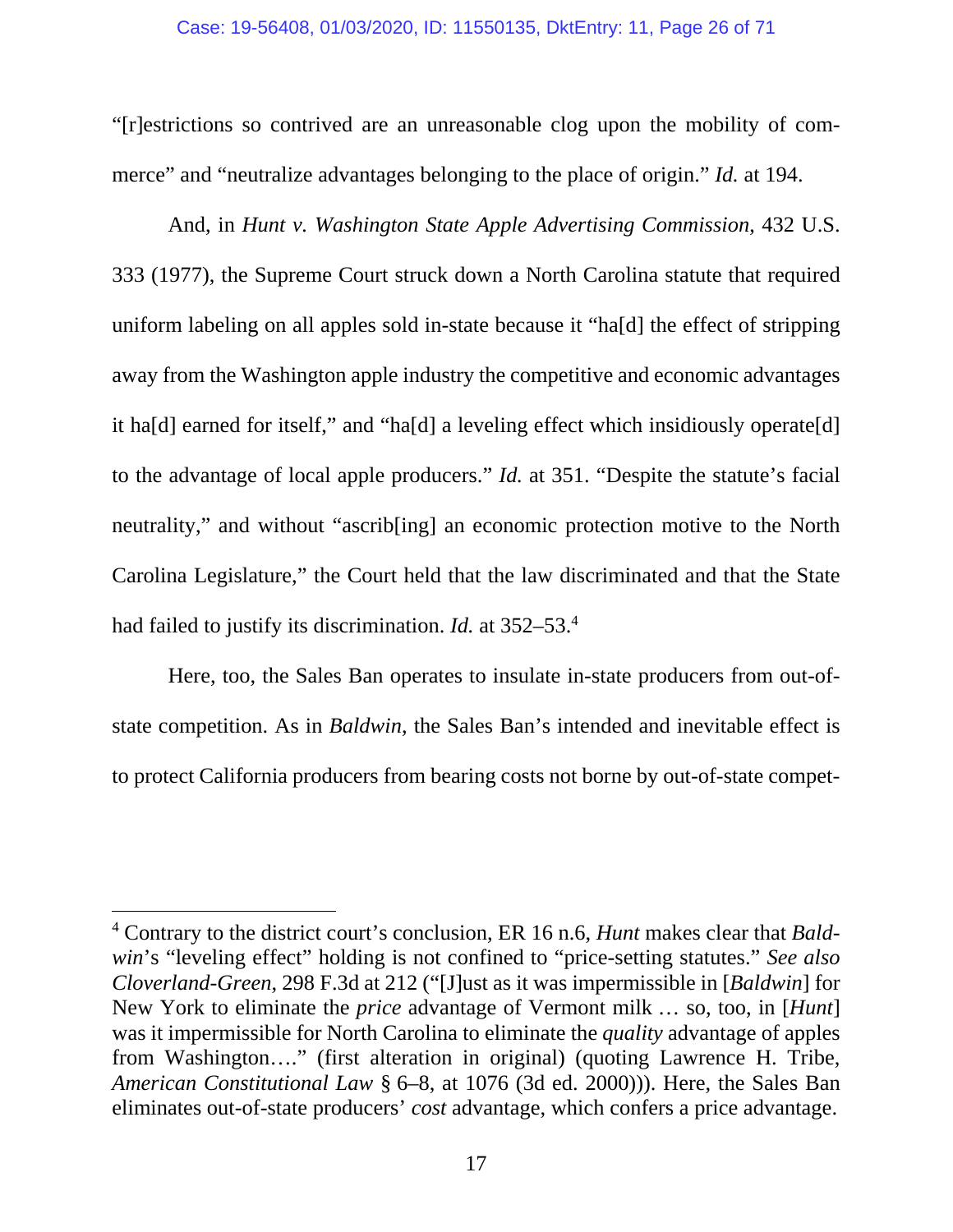#### Case: 19-56408, 01/03/2020, ID: 11550135, DktEntry: 11, Page 27 of 71

itors. It does so by subjecting out-of-state competitors to the same confinement requirements that California imposes on in-state producers if they want to compete in California. *See Baldwin*, 294 U.S. at 528 (States may not "establish a wage scale … for use in other states, and … bar the sale of the products … unless the scale has been observed"). The Sales Ban thus operates as a protectionist trade barrier, leveling the playing field between in-state and out-of-state producers by blocking the flow of goods into California unless out-of-state producers comply with the same costly regulations to which California producers are subject under § 25990(a).

As in *Baldwin* and *Hunt*, Proposition 12 neutralizes the cost advantage outof-state producers would have if they could sell their products in California without complying with the confinement requirements California imposes on its own producers.<sup>5</sup> "This effect renders the [Sales Ban] unconstitutional, because it, like a tariff, 'neutraliz[es] advantages belonging to the place of origin.'" *W. Lynn Creamery*, 512 U.S. at 196 (quoting *Baldwin*, 294 U.S. at 527); *see also Hunt*, 432 U.S. at 351 (striking down North Carolina apple labeling law because it had "the effect of stripping away" out-of-state producers' "competitive and economic advantages" and had "a leveling effect which insidiously operate[d] to the advantage of local apple producers"); *Cloverland-Green Spring Dairies, Inc. v. Pa. Milk Mktg. Bd*., 298 F.3d

<sup>5</sup> *See* ER50 (acknowledging that, prior to adoption of Proposition 12, the "turnaround" standard that previously applied only to California farmers under Proposition 2 was a "disadvantage" that they "had to deal with … for a longer period of time").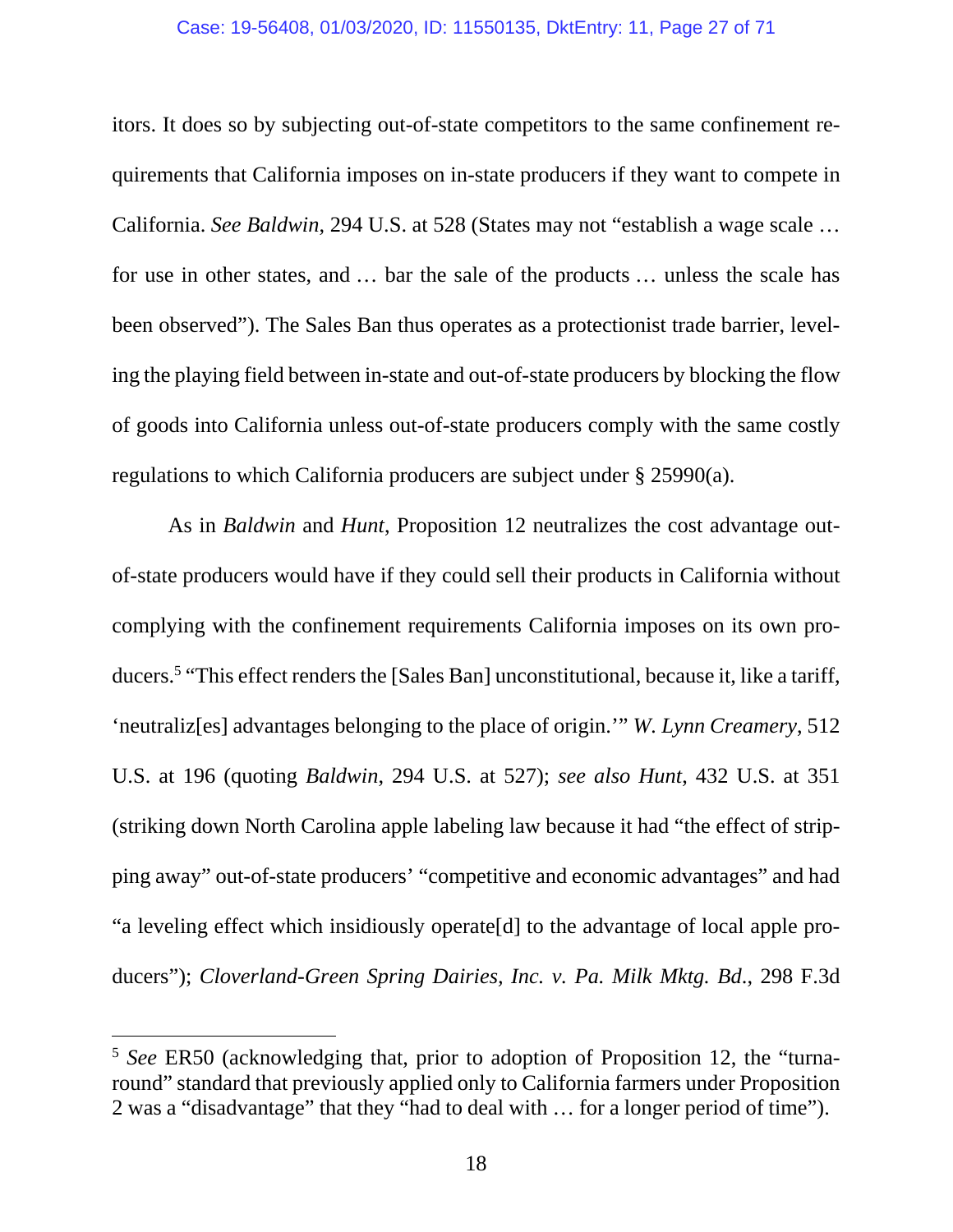201, 212 (3d Cir. 2002) ("*Baldwin* and [*Hunt*] show that if a state regulation has the effect of protecting in-state businesses by eliminating a competitive advantage possessed by their out-of-state counterparts, heightened scrutiny applies."). The Sales Ban impermissibly imposes a leveling effect that protects in-state producers by stripping away competitive advantages enjoyed by out-of-state competitors.

2. The district court admitted that "the cost of retrofitting … facilities to comply with Proposition 12" may be an "expensive" burden, ER16, but rejected NAMI's claim because "the only 'competitive advantage' that NAMI contends will be stripped away by Proposition 12 is a standard production method, available to any meat processor *in any state that allows it*, to concentrate livestock in its facilities at certain densities," ER15 (emphasis added). That ruling is mistaken.

The prohibition on stripping away "competitive advantages" applies to favorable in-state regulatory treatment. The New York law struck down in *Baldwin* applied equally to in-state and out-of-state competitors, but nonetheless was unconstitutional because it impermissibly "neutralize[d] advantages" arising from the fact that Vermont, unlike New York, did not dictate a minimum price to be paid to producers. *Baldwin*, 294 U.S. at 527; *see also Cloverland-Green*, 298 F.3d at 213 (ruling that heightened scrutiny would apply to a minimum-price law if it eliminated a competitive advantage enjoyed by out-of-staters "whose home states do not prop up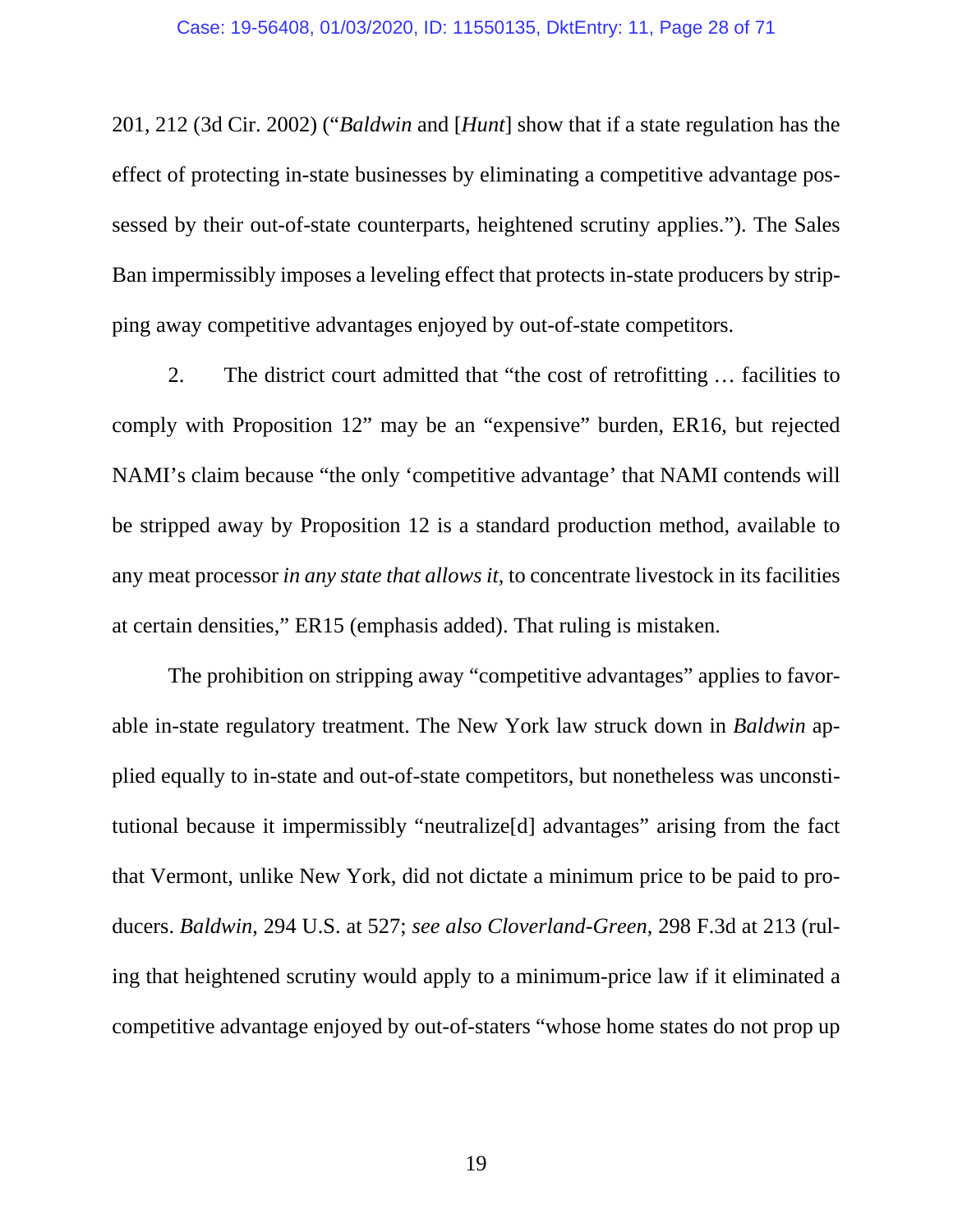milk producers' prices"). Here, too, California may not strip away favorable regulatory treatment afforded to out-of-state competitors by other States and countries.

Further, the "competitive advantage" that Proposition 12 strips away is not limited to "a standard production method, available to any meat processor in any state that allows it." ER15. Rather, many of NAMI's members have spent hundreds of millions of dollars adopting non-standard production methods, but those expenditures do not satisfy the unprecedented standards ushered in by Proposition 12. The veal industry recently completed a 10-year, \$150 million investment to move from standard practices to group housing, but those efforts are rendered obsolete by Proposition 12's newly minted confinement standards. ER99 (¶¶7–8). Pork producers also have spent hundreds of millions of dollars to convert their sow farms to "group housing," which has been praised by animal-rights groups but would "not comply with Proposition 12." ER147–48 (¶[9–10) (describing Smithfield's 10-year, \$360 million investment to convert to group housing); ER141–42 (¶¶4–5) (reconfiguring and constructing barns would cost "tens of millions of dollars, on top of the expenses independent farmers have incurred for recent renovations that may now not meet Proposition 12's specific requirements").<sup>6</sup>

<sup>6</sup> *See also* ER141–42 (¶¶4–5) (describing Proposition 12's impact on "more than 500 independent family farmers across the Midwest, many of which have been Hormel suppliers for generations"); ER146–49 (¶¶4, 11, 13) (describing impact on more than 3,000 independent farmers who would "be required to restructure their farms");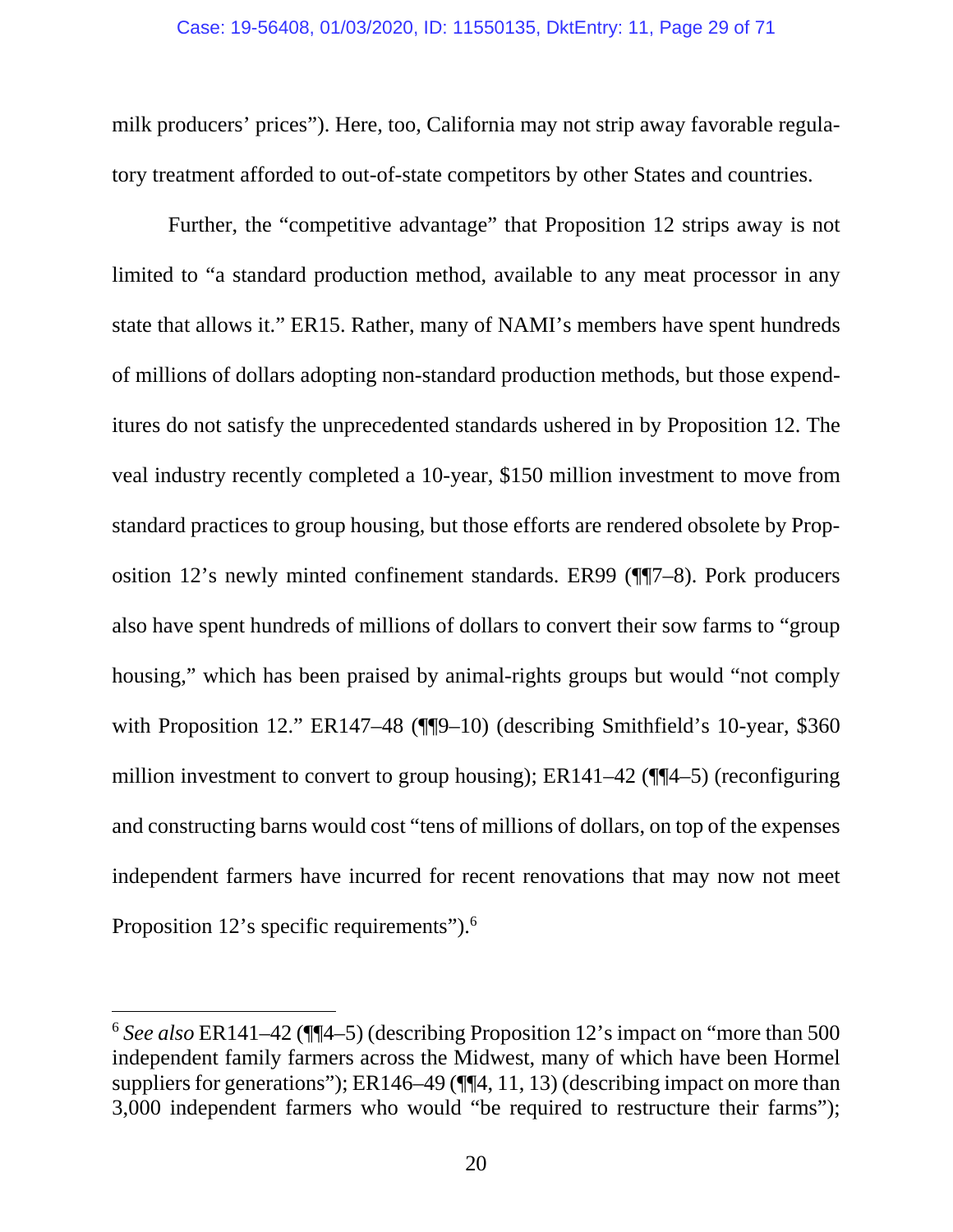The district court further ruled that even if "NAMI members' current processing practices actually confer a cognizable competitive advantage that Proposition 12 threatens, the loss of that asserted advantage would not be discriminatory," because "the cost of retrofitting their facilities to comply with Proposition 12" "is an equal-opportunity burden." ER16. That is mistaken. The Sales Ban imposes no incremental burden on California producers, because they are subject to § 25990(a)'s California-specific confinement prohibitions. Further, even if a law is facially neutral, "state laws that are facially neutral but have the effect of eliminating a competitive advantage possessed by out-of-state firms trigger heightened scrutiny." *Cloverland*-*Green*, 298 F.3d at 211 (citing *Hunt* and *Baldwin*). The same was true in *Baldwin*: the New York law struck down there imposed the same minimum-price requirement on out-of-state sales and in-state sales. Likewise, the North Carolina law struck down in *Hunt* applied the same labeling requirements "to all apples sold in closed containers in the State without regard to their point of origin." 432 U.S. at 349. The

ER166 (¶¶10–12) ("[F]armers would be required to make substantial capital investments to eliminate gestation crates, restructure their farms to adopt group housing of breeding sows, adopt new procedures to care for breeding sows, and train their employees with respect to these new procedures."); ER157–60 (¶¶4, 11–13) (describing impact on "250 company-owned and independent family farms in Indiana, Michigan, Ohio and Pennsylvania"); ER153 (¶6) ("Compliance with Proposition 12 will be extremely burdensome for the independent farmers who sell their hogs to Tyson.").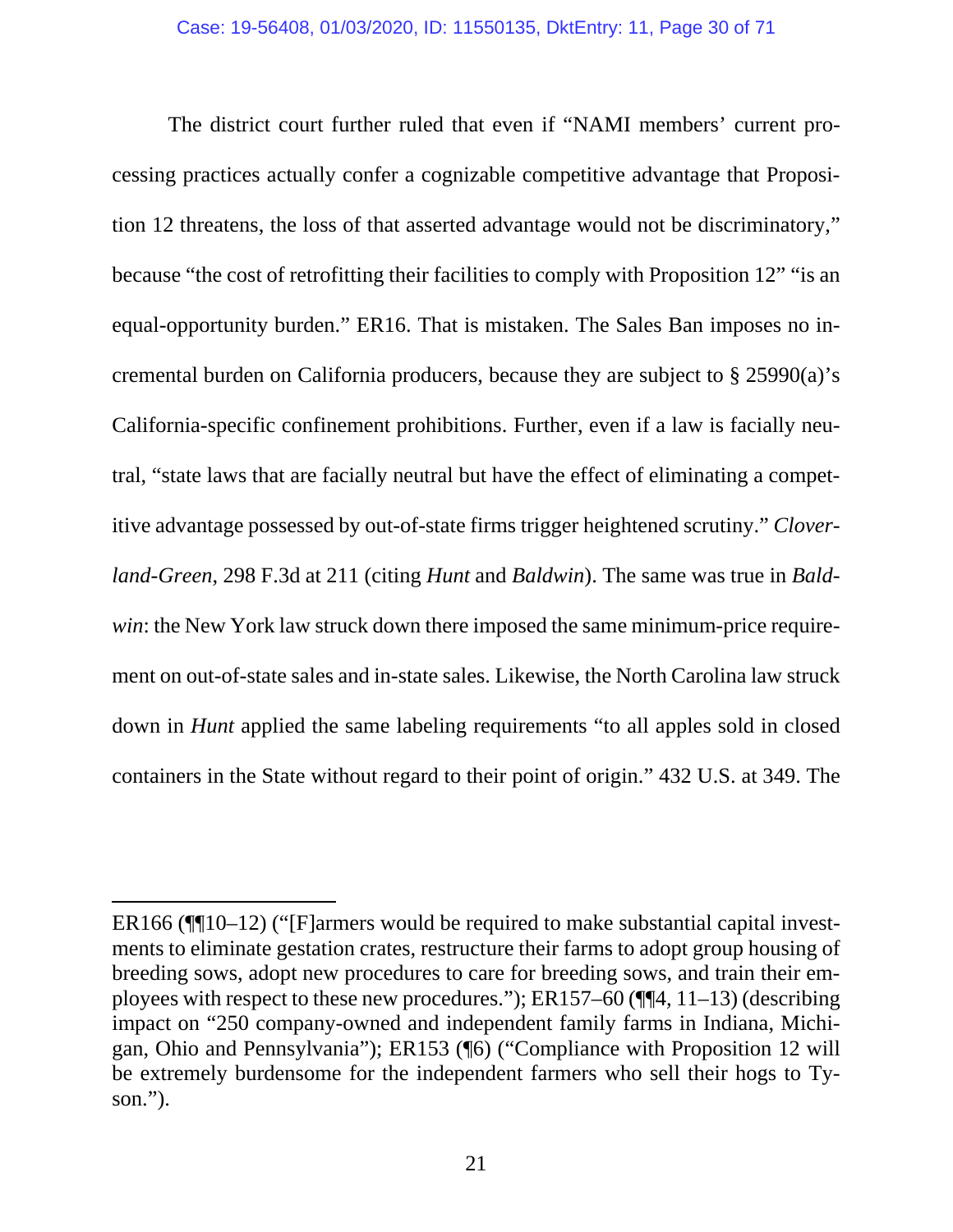#### Case: 19-56408, 01/03/2020, ID: 11550135, DktEntry: 11, Page 31 of 71

laws in *Baldwin* and *Hunt* were unconstitutional despite their facial neutrality because of their impermissible "leveling effect." *Id.* at 351. The Sales Ban is no different. It too "insidiously operates to the advantage of local … producers" by "stripping away" out-of-state producers' competitive advantage. *Id.*

Finally, *Ass'n des Eleveurs de Canards et d'Oies du Quebec v. Harris*, 729 F.3d 937 (9th Cir. 2013), does not compel a different result. *Harris* ruled that the ban on the sale of *foie gras* that resulted from force-feeding was "not discriminatory" because it applied to "both intrastate and interstate products." *Id.* at 948. It did not, however, address whether a facially neutral statute satisfies the Commerce Clause even if its practical and intended effect is to burden and discriminate against out-ofstate competitors. *See Bacchus*, 468 U.S. at 268 (striking down facially neutral statute designed to benefit in-state interests); *cf. Rocky Mountain Farmers Union v. Corey*, 730 F.3d 1070, 1092 (9th Cir. 2013) (analyzing whether regulation that applied to in-state and out-of-state interests stripped away competitive advantage from outof-state competitors). And the Supreme Court's decisions in *Baldwin*, *Hunt*, and *Bacchus* make clear that statutes that have the effect of protecting in-state interests from out-of-state competition run afoul of the Commerce Clause even when they apply the same standards to in-state and out-of-state businesses.

The district court concluded that *Harris* rejected "the same argument that NAMI asserts here; namely, that '[a] state statute is unconstitutional not just when

22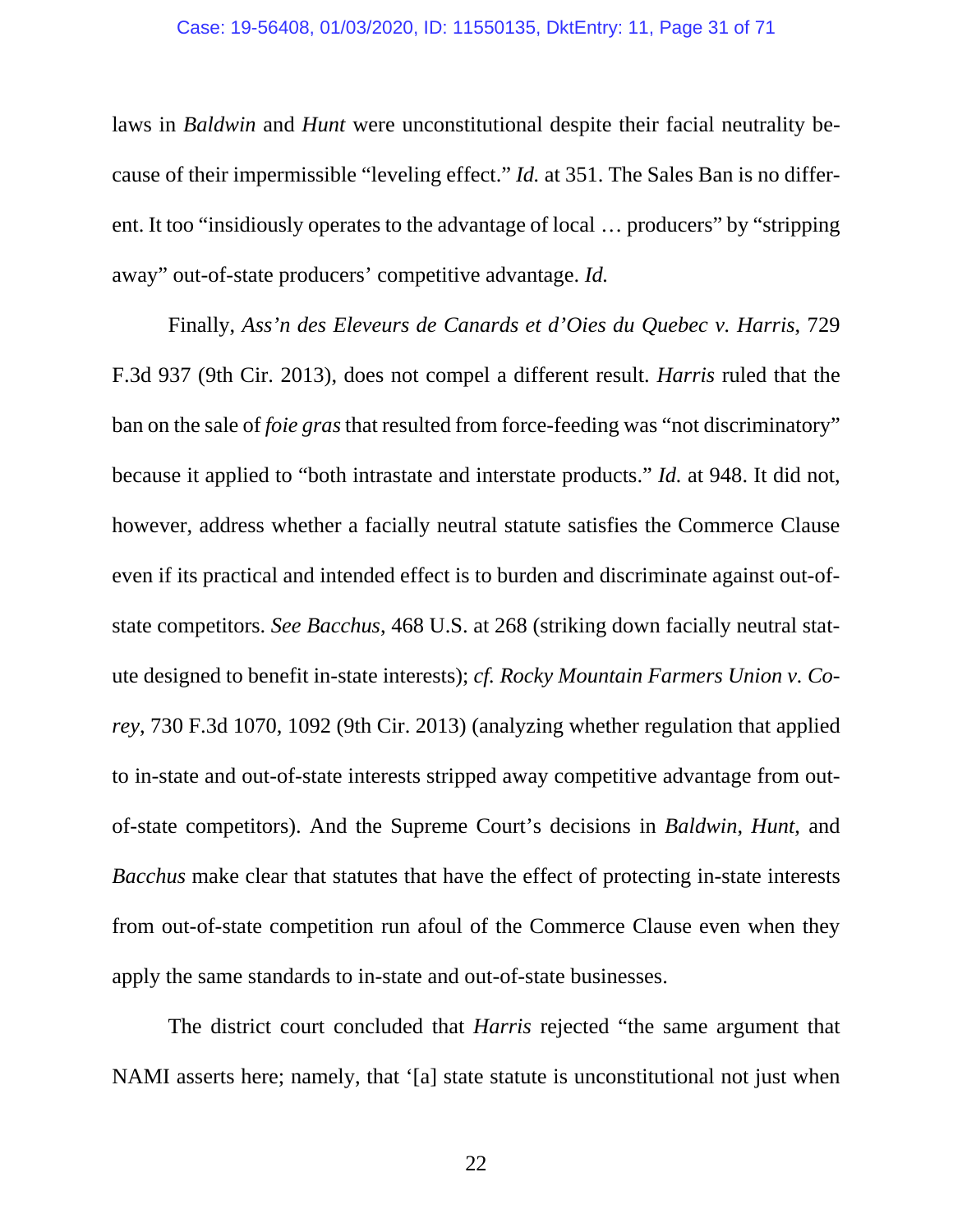it discriminates on its face or in its purpose but also where it has a discriminatory *effect*.'" ER13 (alteration in original) (quoting *Harris* plaintiffs' appeal brief). That is mistaken. In *Harris*, there were no in-state *foie gras* producers to protect. *See* Appellants' Opening Brief at 9–10, *Harris*, 729 F.3d 937 (No. 12-56822), 2012 WL 5915406 ("*Harris* Plaintiffs' Br."); Appellees' Brief at 37 n.6, *Harris*, 729 F.3d 937 (No. 12-56822), 2012 WL 11859585 ("*Harris* Defendants' Br.") ("[O]ut-of-state foie gras producers are not at a disadvantage under section 25982 because in-state foie gras producers do not even exist."). The only discriminatory *effect* argument advanced by the plaintiffs in *Harris* related to the effect of the *foie gras* sales ban on the sale of *duck breasts* (not *foie gras*) in California. *See Harris* Plaintiffs' Br. 53 (arguing that California consumers of out-of-state "duck breasts were already starting to turn to in-state sellers of substitute duck breasts"); *Harris* Defendants' Br. 31 ("Appellants' argument is that section 25982 deprives them of a competitive advantage with respect to duck products other than foie gras."). The *Harris* Court mooted that discriminatory effect argument by ruling that the sales ban there applied only to *foie gras* and did "not prohibit the sale of duck breasts … or other non-liver products from force-fed birds." 729 F.3d at 945. *Harris* thus did not address NAMI's discriminatory effect showing.<sup>7</sup>

<sup>&</sup>lt;sup>7</sup> Proposition 12 further discriminates to the extent it (i) obligates out-of-state producers to satisfy the "turnaround" standard without the same six-year lead time California farmers were given, or (ii) exempts "bob veal" from California dairy farms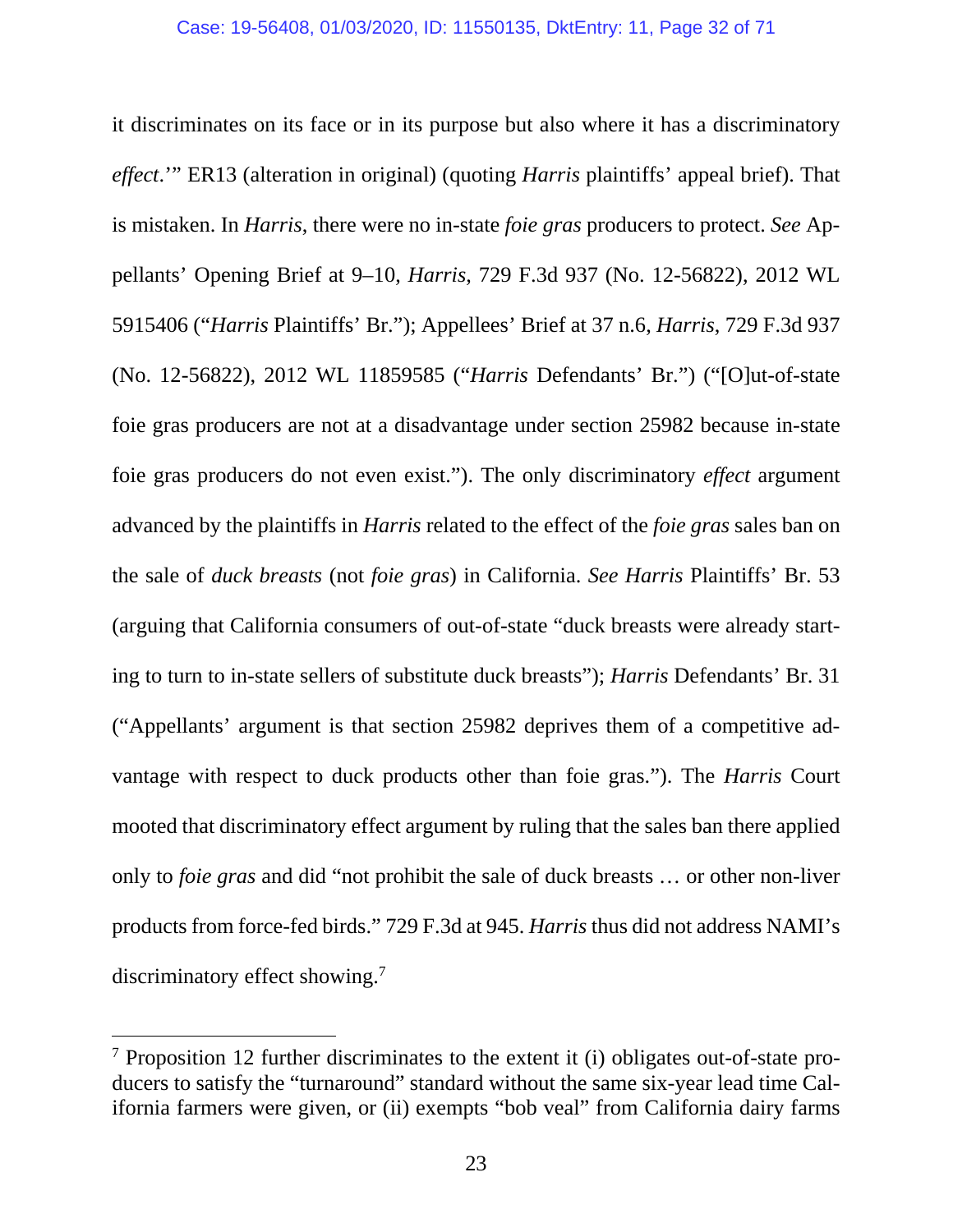#### Case: 19-56408, 01/03/2020, ID: 11550135, DktEntry: 11, Page 33 of 71

3. The Sales Ban is invalid because California has not and cannot "demonstrate, under rigorous scrutiny, that it has no other means to advance a legitimate local interest." *Carbone*, 511 U.S. at 392. Indeed, defendants and their intervenors made no effort below to defend the Sales Ban under rigorous scrutiny. *See* Defs. Opp'n 13, ECF No. 24 ("[T]he Court need not determine whether [the ban] survives strict scrutiny."); Invrs. Opp'n 14–15, ECF No. 25-10 (addressing only *Pike*).

Initially, California cannot justify the Sales Ban as a means of ensuring regulatory parity for in-state and out-of-state producers whose products are sold in California. The Sales Ban must be "justified by a valid factor *unrelated to economic protectionism*," *New Energy*, 486 U.S. at 274 (emphasis added), and forced regulatory parity *is* protectionism, *e.g.*, *Baldwin*, 294 U.S. at 521. California has no valid interest in protecting its producers from the competitive disadvantage its confinement requirements create by subjecting out-of-state competitors to those same standards. "[T]he Commerce Clause prohibits a State from using its regulatory power to

from the confinement standards applicable to out-of-state veal producers. ER16–17 & nn.7–8. The district court concluded that these challenges were premature because California has not yet adopted regulations that were due on September 1, 2019. The regulatory vacuum, however, imposes imminent and concrete harm because NAMI members must take actions well in advance of the ultimate dates that Proposition 12's obligations take effect. *See Am. Trucking Ass'ns, Inc. v. City of Los Angeles*, 559 F.3d 1046, 1058 (9th Cir. 2009) ("phase in over a five-year period" did not obviate harm because plaintiff could not "flip a switch" to come into compliance); *see infra*, Part II (explaining that compliance with Proposition 12 will take years).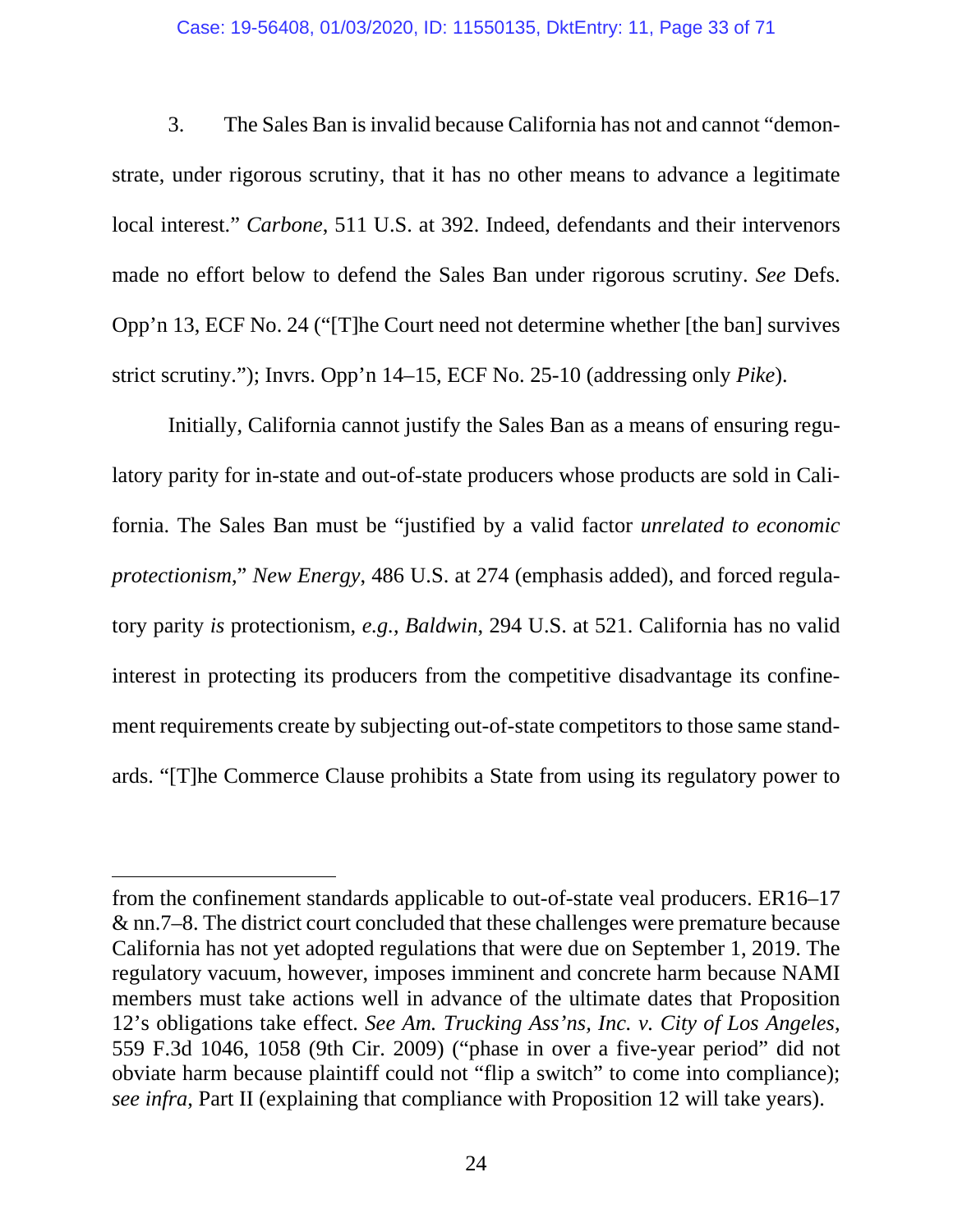#### Case: 19-56408, 01/03/2020, ID: 11550135, DktEntry: 11, Page 34 of 71

protect its own citizens from outside competition." *Lewis v. BT Inv. Managers, Inc.*, 447 U.S. 27, 44 (1980).

Nor can the Sales Ban be justified as an animal-welfare measure. The challenged applications of the Sales Ban (namely, to imported pork and veal produced outside California) concern only animals raised outside California's borders. California has no "legitimate local interest," *Carbone*, 511 U.S. at 392, in how farm animals are housed in other States and countries, because it "may not attach restrictions to exports or imports in order to control commerce in other States," *id.* at 393 (citing *Baldwin*, 294 U.S. 511). California lacks authority to regulate out-ofstate farming conditions. *See Bonaparte v. Tax Court*, 104 U.S. 592, 594 (1882) ("No State can legislate except with reference to its own jurisdiction."). Further, California cannot justify the Sales Ban as a means to prevent California consumers from creating demand for products that result from out-of-state farming practices that California disfavors. *See Carbone*, 511 U.S. at 393 (locality could not "justify [its discriminatory] flow control ordinance as a way to steer [locally generated] solid waste away from out-of-town disposal sites that it might deem harmful to the environment" because such a justification "would extend the town's police power beyond its jurisdictional bounds"). Just as the town in *Carbone* could not restrict exports of locally generated waste to avoid contributing to out-of-town environmental harms, California cannot close its borders to interstate commerce in pork and veal to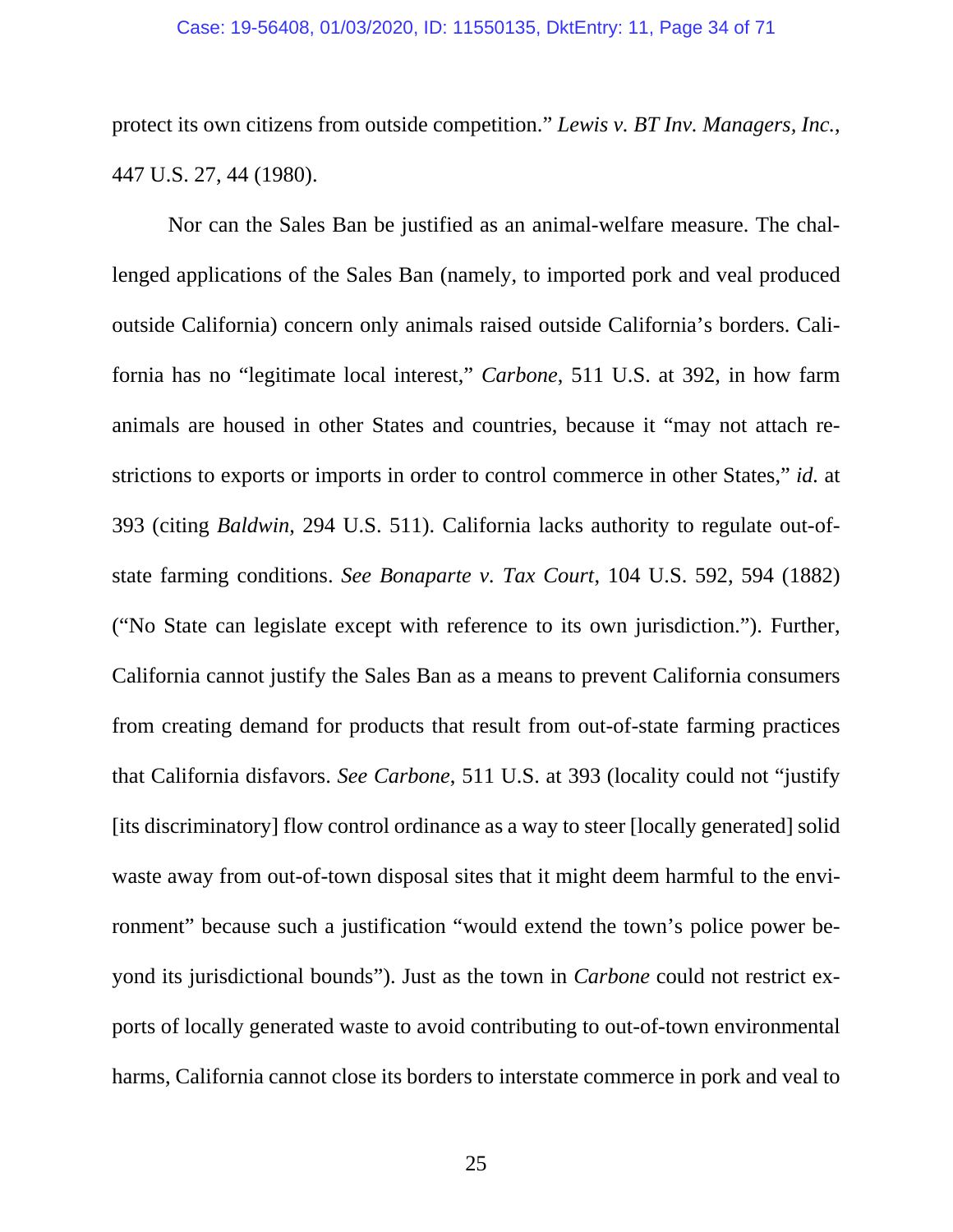#### Case: 19-56408, 01/03/2020, ID: 11550135, DktEntry: 11, Page 35 of 71

prevent its citizens from "contributing" to out-of-state farming practices with which it disagrees. Accepting that justification "would extend [California's] police power beyond its jurisdictional bounds." *Id.*<sup>8</sup>

Nor can California justify the Sales Ban as a consumer-health measure. Defendants made no attempt below to rebut NAMI's showing that Proposition 12's food-safety justification is illusory, and they did not identify any other in-state harms purportedly traceable to animal-confinement conditions in other States. No scientific evidence establishes a link between Proposition 12's confinement requirements and a diminished risk of foodborne illness from pork or veal. ER90–92 (¶¶8–16). This is especially true regarding Proposition 12's ban on the sale of "the meat of immediate offspring of a [breeding sow] who was confined in a cruel manner." Cal. Health & Safety Code § 25990(b)(2). Piglets spend only a few weeks with the sow while nursing, during which time Proposition 12's confinement requirements do not apply. *Id.*  § 25992(f). No scientific evidence supports the notion that a sow's confinement conditions have any bearing on the risk of foodborne illness from the meat of her offspring, which are raised separately and not brought to market until months after leaving the barns where they were born. ER92 (¶16).

<sup>&</sup>lt;sup>8</sup> California's asserted interest in animal welfare is further undermined because Proposition 12 applies only to calves that are "raised for veal," and not to the thousands of similarly situated calves in California that are raised for milk and beef production. *See infra*, Part I.C.2; ER101 (¶16).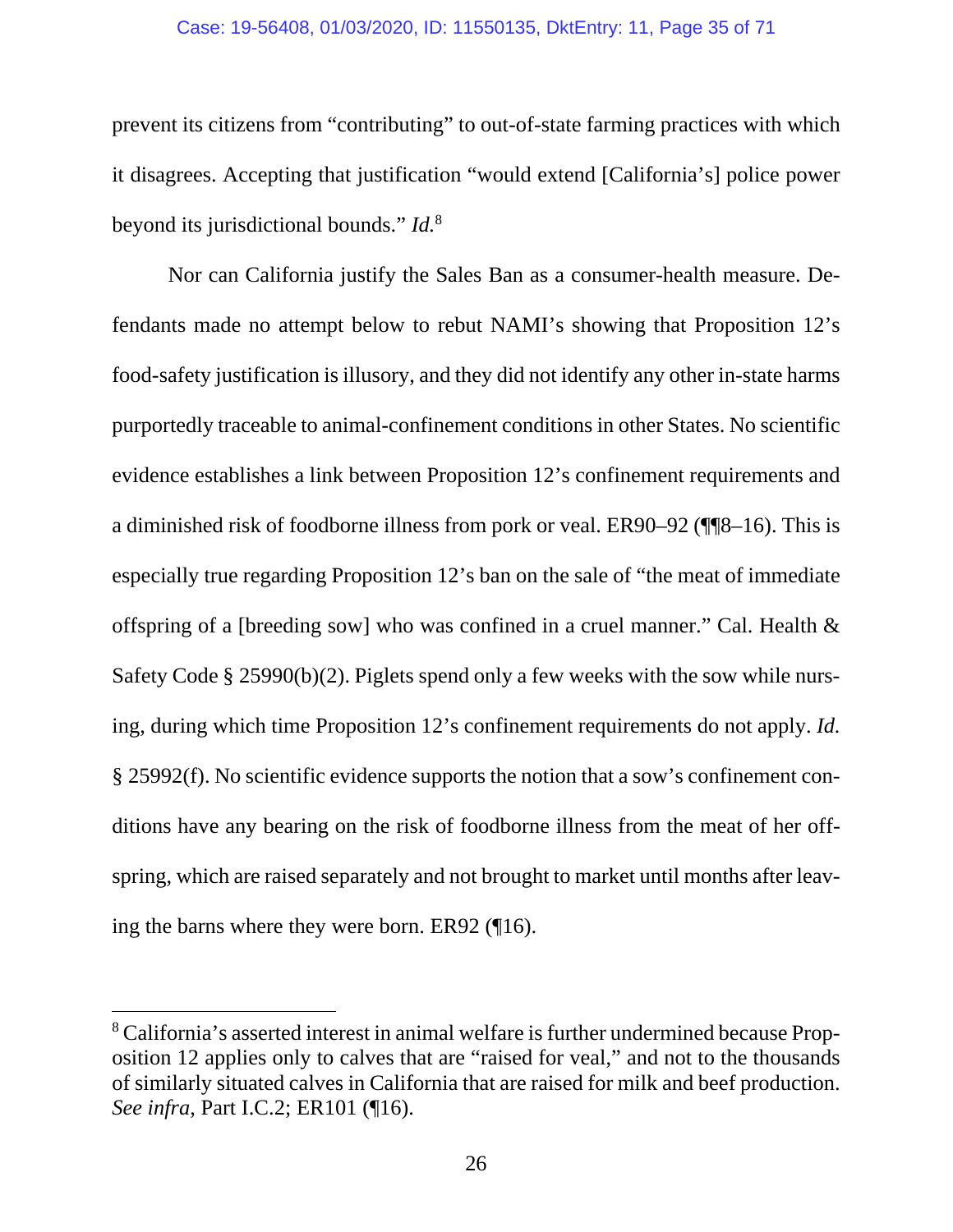Moreover, an extensive scheme of federal regulation already exists to ensure meat safety. ER90–91 (¶9). The Federal Meat Inspection Act ("FMIA"), 21 U.S.C. § 601 *et seq.*, requires the Department of Agriculture ("DOA") to inspect all cattle and swine slaughtered and processed for human consumption, and "establishes an elaborate system of inspecting live animals and carcasses in order to prevent the shipment of impure, unwholesome, and unfit meat and meat-food products." *Nat'l Meat Ass'n v. Harris*, 565 U.S. 452, 455–56 (2012) (internal quotation marks and alterations omitted). DOA's Food Safety and Inspection Service ("FSIS") "has issued extensive regulations to govern the inspection of animals and meat, as well as other aspects of slaughterhouses' operations and facilities," to promote the FMIA's "dual goals of safe meat and humane slaughter." *Id.* at 456 (citing 9 C.F.R. § 300.1 *et seq.* (2011)). Under these federal regulations, "FSIS inspects all meat and poultry animals to look for signs of disease, contamination, and other abnormal conditions, both before and after slaughter … on a continuous basis—meaning that no animal may be slaughtered and dressed unless an inspector has examined it." Renée Johnson, Cong. Research Serv., RS22600, *The Federal Food Safety System: A Primer* 6 (2016). "Inspectors monitor operations, check sanitary conditions, examine ingredient levels and packaging, review records, verify food safety plans, and conduct statistical sampling and testing of products for pathogens and residues during their inspections." *Id.* (footnote omitted).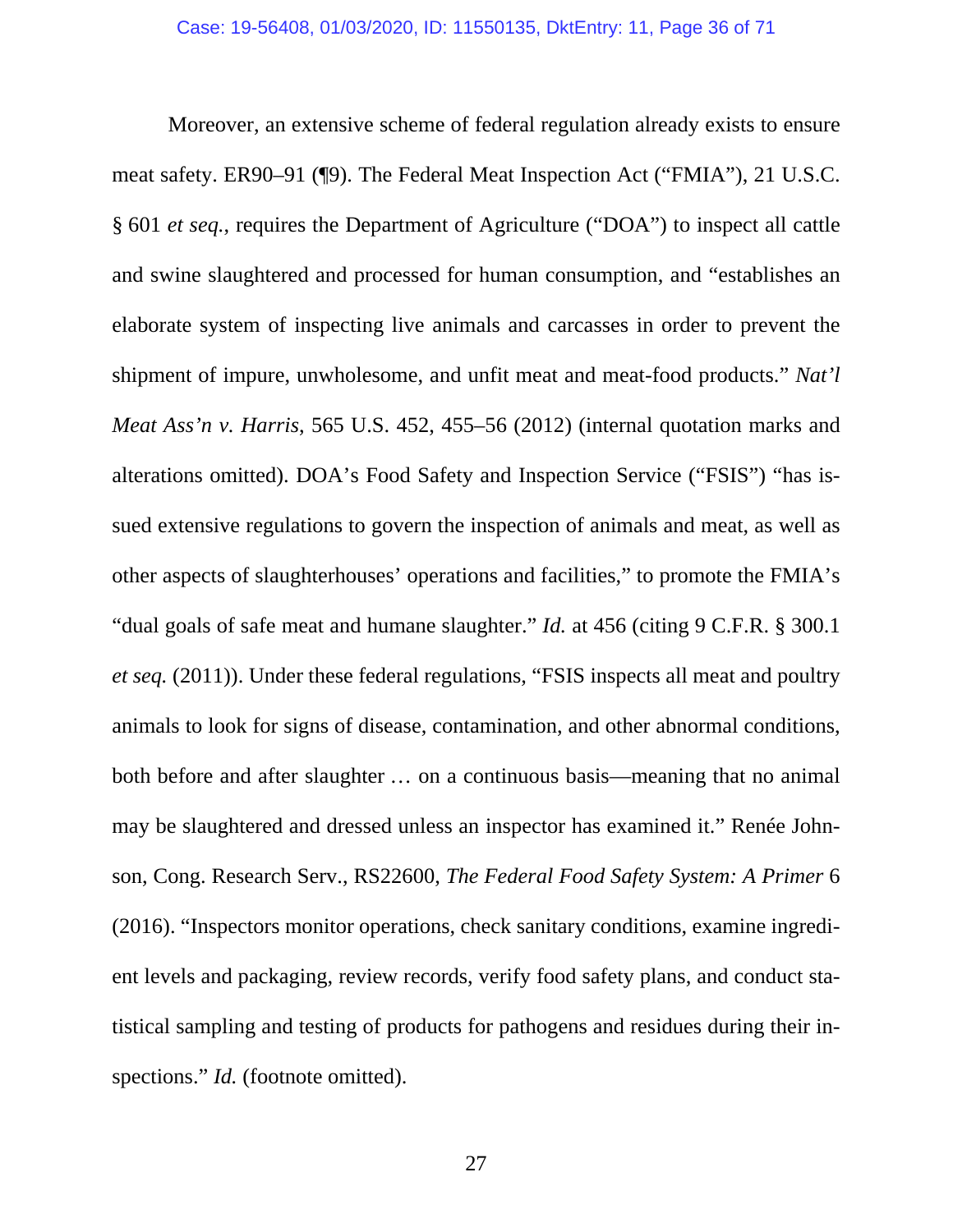Any attempt to justify the Sales Ban as a health and safety measure is further undermined by its exceptions. *See Raymond Motor Transp*., 434 U.S. at 444–45 (asserted safety interest was undermined "by the maze of exemptions … the State itself allows"); *Kassel*, 450 U.S. at 671 n.12, 675–78 (plurality) (similar). The Sales Ban applies only to "[w]hole pork meat" and "[w]hole veal meat," Cal. Health & Safety Code § 25990(b)(1)–(2), both of which exclude "combination food products, including soups, sandwiches, pizzas, hotdogs, or similar processed or prepared food products," *id.* § 25991(u)–(v). In addition, the statute exempts "any sale undertaken at an establishment at which mandatory inspection is provided under the Federal Meat Inspection Act." *Id.* § 25991(o); *see also id.* § 25991(i) (defining "[f]arm" to exclude such establishments). The confinement requirements also do not apply to live animal markets, *id.*; during medical research, veterinary care, transportation, exhibition, or slaughter, *id.* § 25992(a)–(e); during temporary periods for animal husbandry purposes, *id.* § 25992(g); or during the five days before a sow's expected delivery date and when it is nursing piglets, *id.* § 25992(f). These exceptions belie any notion that the prohibited sales pose a public-health danger.

Given the lack of scientific evidence that confining breeding sows and veal calves as required by Proposition 12 has any consumer health or safety benefit, the existing federal inspection scheme, and the statute's numerous exceptions, the Sales Ban cannot "pass the 'strictest scrutiny.'" *Or. Waste*, 511 U.S. at 101 (quoting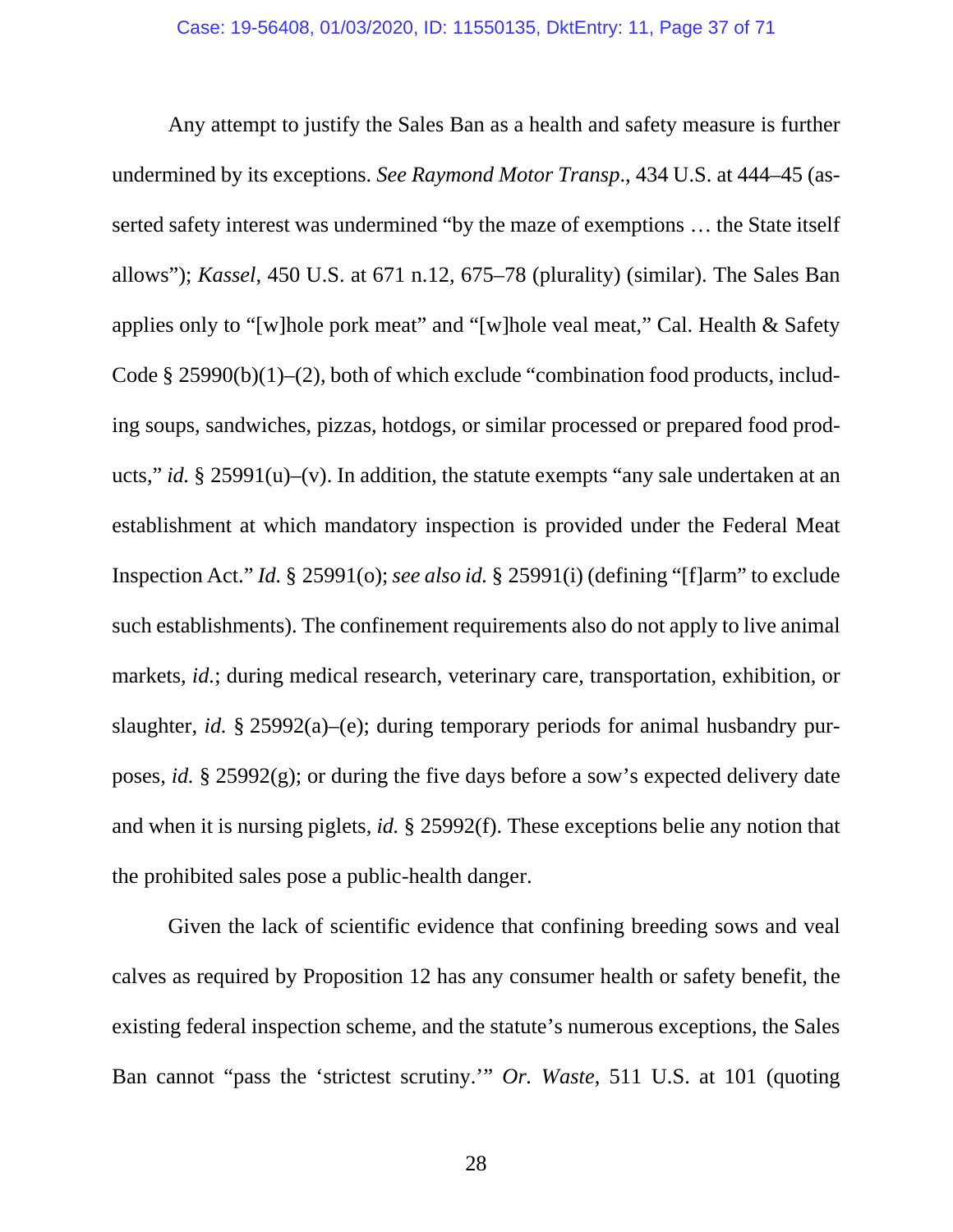<span id="page-37-0"></span>*Hughes*, 441 U.S. at 337). California's burden of justification is "heavy," *id.*, and cannot be met by the unsupported "incantation of a purpose to promote the public health or safety," *Kassel*, 450 U.S. at 670 (plurality); *see also Fort Gratiot Sanitary Landfill, Inc. v. Mich. Dep't of Nat. Res.*, 504 U.S. 353, 366 (1992).

California also has nondiscriminatory alternatives. If it is concerned that the prohibited sales pose a health and safety risk not already adequately addressed by the federal inspection scheme, it can subject pork and veal meat to additional inspection at the point of sale to consumers. *See, e.g.*, Cal. Health & Safety Code § 114035. And it can educate consumers about the safe handling and cooking of raw meats. What it cannot do is ban interstate trade in pork and veal based on unsupported assertions that farming practices in other States and countries pose speculative risks to California consumers. *Cf*. *Great Atl. & Pac. Tea Co. v. Cottrell*, 424 U.S. 366, 380 (1976) ("Mississippi is not privileged under the Commerce Clause to force its own judgments as to an adequate level of milk sanitation on Louisiana at the pain of an absolute ban on the interstate flow of commerce in milk.").

#### **B. The Sales Ban Controls Extraterritorial Commerce.**

The Sales Ban also violates the extraterritoriality doctrine, which precludes "application of a state statute to commerce that takes place wholly outside of the State's borders." *Healy*, 491 U.S. at 336. This doctrine, which stems from both the

29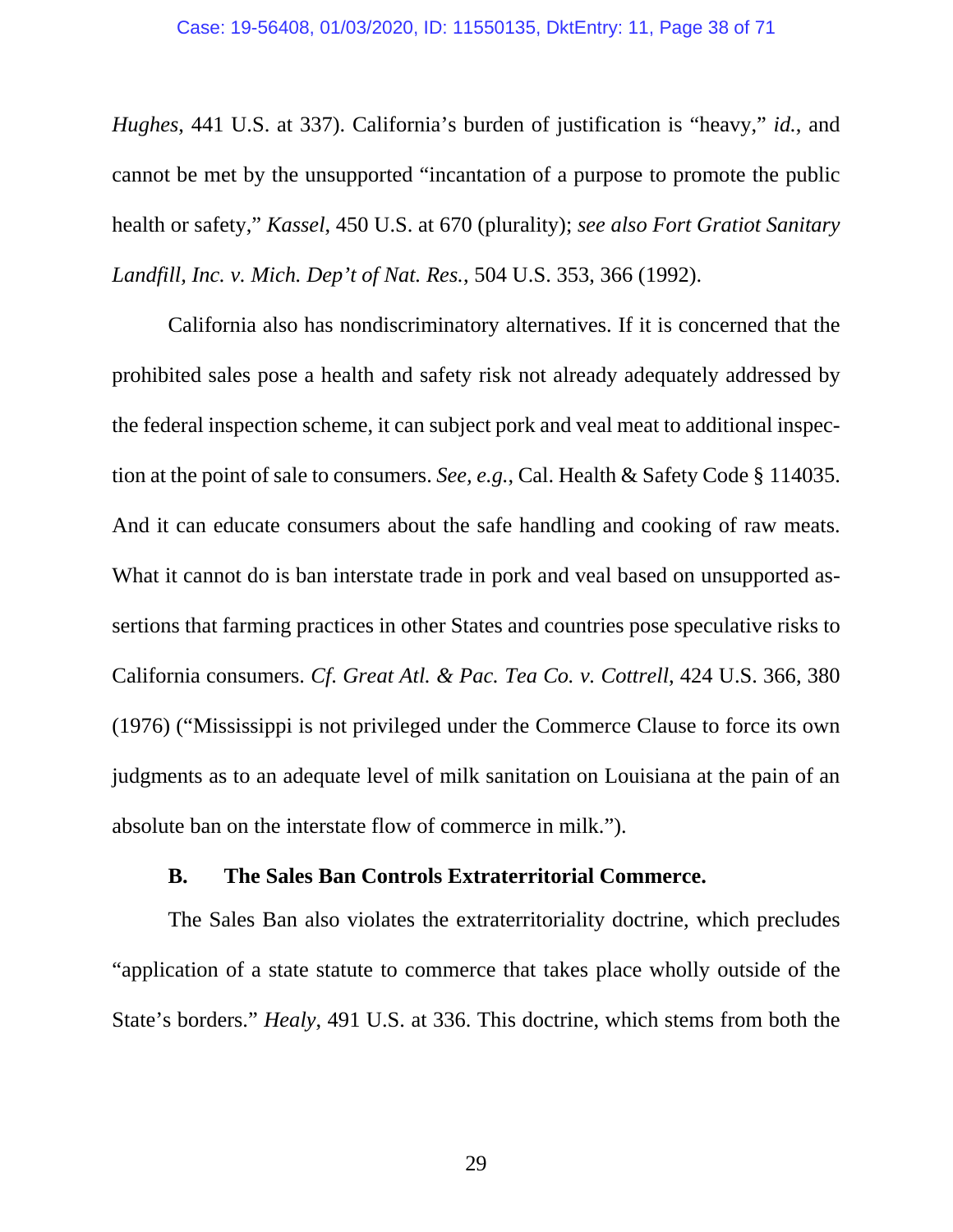#### Case: 19-56408, 01/03/2020, ID: 11550135, DktEntry: 11, Page 39 of 71

Commerce Clause and structural federalism, reflects "the Constitution's special concern both with the maintenance of a national economic union unfettered by stateimposed limitations on interstate commerce and with the autonomy of the individual States with their respective spheres." *Id.* at 335–36 (footnote omitted).<sup>9</sup> Under this doctrine, "States … may not attach restrictions to exports or imports in order to control commerce in other States," as this would "extend [their] police power beyond its jurisdictional bounds." *Carbone*, 511 U.S. at 393 (citing *Baldwin*, 294 U.S. 511).

1. This case is controlled by *Carbone* and *Baldwin*. Proposition 12 attaches the exact same type of restriction to imports as the law struck down in *Baldwin*—a ban on in-state sales based not on the nature of the product or its attributes, but on whether out-of-state commerce was conducted according to in-state terms. *See Baldwin*, 294 U.S. 511 (striking down New York law banning in-state sale of milk acquired out-of-state at a price below New York's minimum price). The sales ban in *Baldwin* improperly sought to "project [New York's] legislation into Vermont by regulating the price to be paid in that state for milk acquired there." *Id.* at 521. Likewise, here, Proposition 12's Sales Ban is designed expressly to control farming practices that occur wholly outside California—the housing of breeding sows and

<sup>&</sup>lt;sup>9</sup> Just as the Constitution's federal structure protects state sovereignty from infringement by the federal government, *see, e.g.*, *Printz v. United States*, 521 U.S. 898, 918–22 (1997), so too it protects state sovereignty from infringement by other States, *see, e.g.*, *Bristol-Myers Squibb Co*. *v. Superior Court*, 137 S. Ct. 1773, 1780 (2017); *World-Wide Volkswagen Corp. v. Woodson*, 444 U.S. 286, 293 (1980).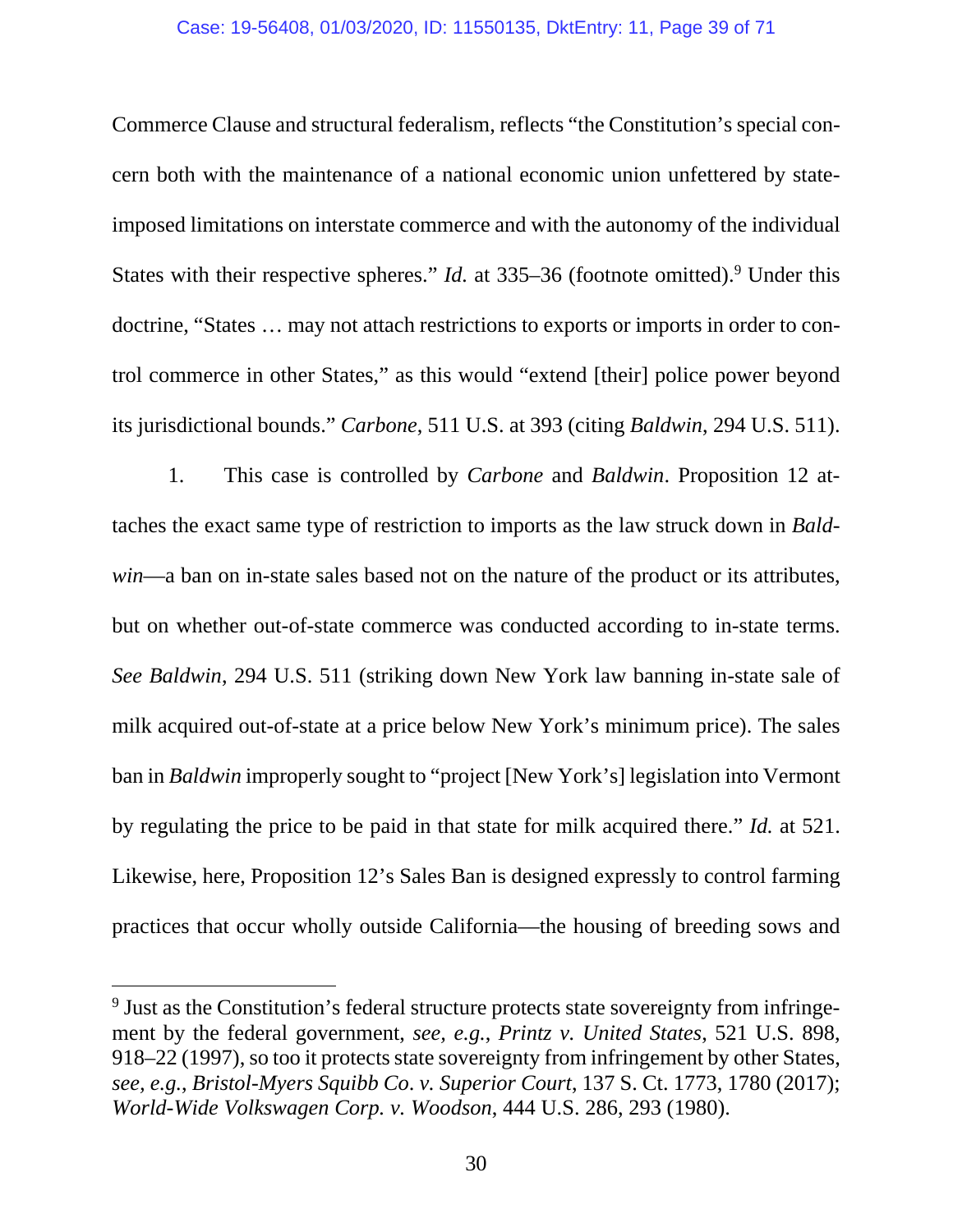#### Case: 19-56408, 01/03/2020, ID: 11550135, DktEntry: 11, Page 40 of 71

veal calves on farms in other States and countries. *See* Prop. 12 § 2 (Proposition 12's stated purpose is to "phas[e] out" the prohibited confinement methods); *Healy*, 491 U.S. at 336 ("The critical inquiry is whether the practical effect of the regulation is to control conduct beyond the boundaries of the State.").

California lacks power to impose its confinement standards on out-of-state farmers by levying on them civil or criminal penalties for noncompliance. *See, e.g.*, *Baldwin*, 294 U.S. at 521; *BMW of N. Am., Inc. v. Gore*, 517 U.S. 559, 571 (1996) ("[N]o single State [can] … impose its own policy choice on neighboring States."); *Bonaparte*, 104 U.S. at 594 ("No State can legislate except with reference to its own jurisdiction."). *Baldwin* makes clear that California also cannot regulate out-of-state farming practices "by indirection" by banning the in-state sale of wholesome imported meats unless the out-of-state farmer complied with California's confinement regulations. *See Baldwin*, 294 U.S. at 524 ("If farmers or manufacturers in Vermont are abandoning farms or factories, or are failing to maintain them properly, the legislature of Vermont and not that of New York must supply the fitting remedy." $b$ .<sup>10</sup>

<sup>&</sup>lt;sup>10</sup> *Baldwin* also confirms that the Sales Ban's application only to in-state sales does not shield it from the extraterritoriality doctrine. The same was true of the sales ban in *Baldwin*, which restricted milk sales *only* in New York. *See* 294 U.S. at 519 & n.1. Under *Baldwin*, the Commerce Clause prohibits *de facto* extraterritorial state regulation even if the regulation is nominally predicated upon conduct that occurs within the State. *See Brown-Forman Distillers Corp. v. N.Y. State Liquor Auth.*, 476 U.S. 573, 580 (1986) (the "mere fact that the effects" of a law "are triggered only by sales of [products] within the State … does not validate the law if it regulates the out-of-state transactions of [producers] who sell in-state").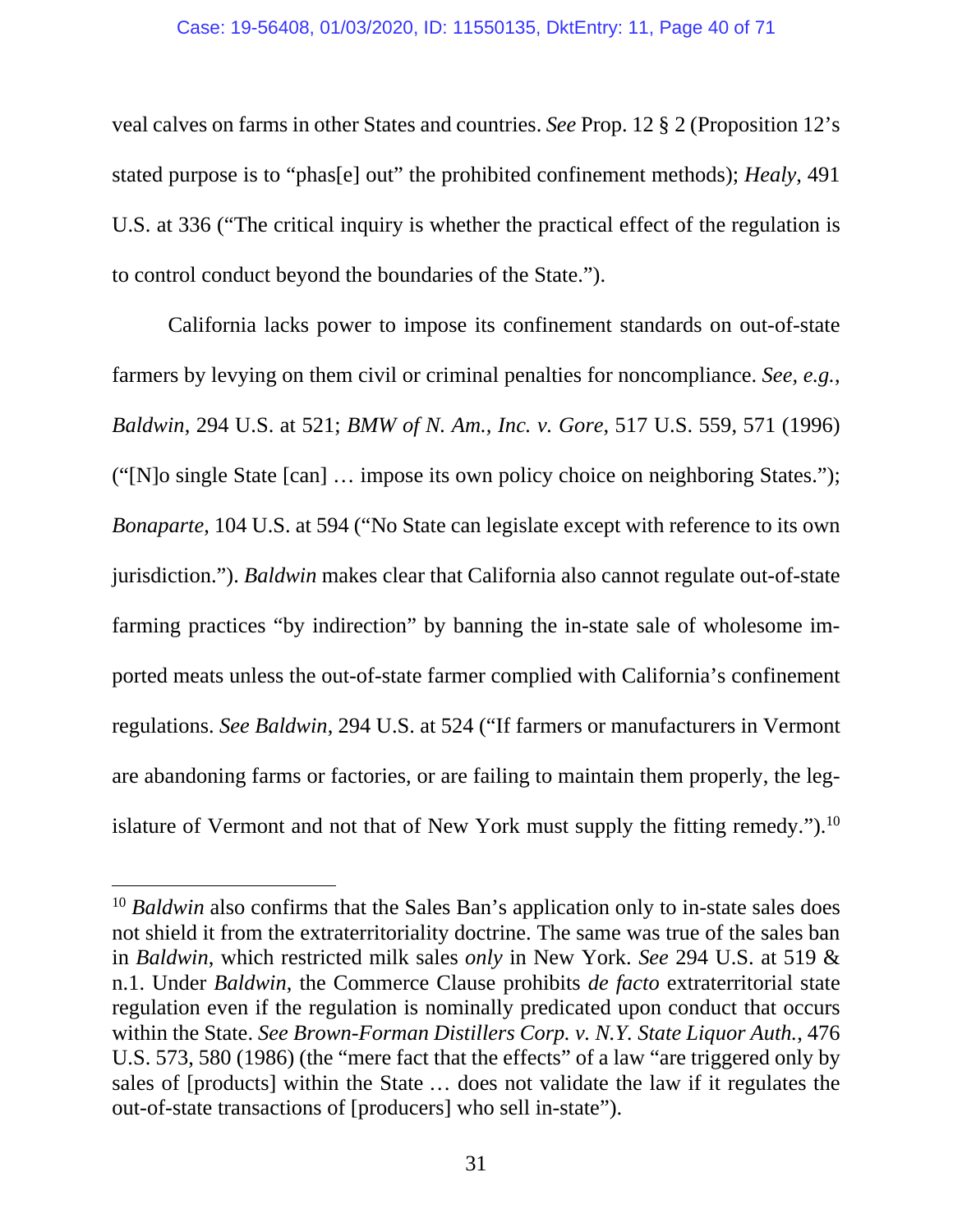Allowing California to do so would "extend the [State's] police power beyond its jurisdictional bounds." *Carbone*, 511 U.S. at 393 (citing *Baldwin*, 294 U.S. 511).

The district court dismissed the controlling standard from *Carbone* as "dicta." ER22 n.11. But the relevant language in *Carbone* reflected the Court's *reason* for rejecting a justification for the law, and thus was an essential part of the Court's holding. In fact, *Carbone* extended the Court's prior holding for "imports," which were at issue in *Baldwin*, to "exports," which were at issue in *Carbone*. And this Court has applied *Carbone* to prevent California from restricting *exports* to control out-of-state commerce. *See Daniels*, 889 F.3d at 615–16 & n.14 (holding that a California statute regulating the out-of-state disposal of medical waste exported from California likely violated the extraterritoriality doctrine). The issue here is whether the same rule that unquestionably applies to *exports* also applies to *imports*. *Carbone* and *Baldwin* confirm that it does. *See Carbone*, 511 U.S. at 593 ("States … may not attach restrictions to *exports or imports* in order to control commerce in other States." (emphasis added) (citing *Baldwin*, 294 U.S. 511)).

2. The district court, however, ruled this case was controlled by this Court's cases upholding California's and Oregon's low-carbon fuel regulations. ER22 n.11 (concluding that these cases allow States to regulate out-of-state "production *methods*, rather than the products themselves"). But that ignores the critical limitations in those decisions. The fuel-regulation cases rule only that a State "may

32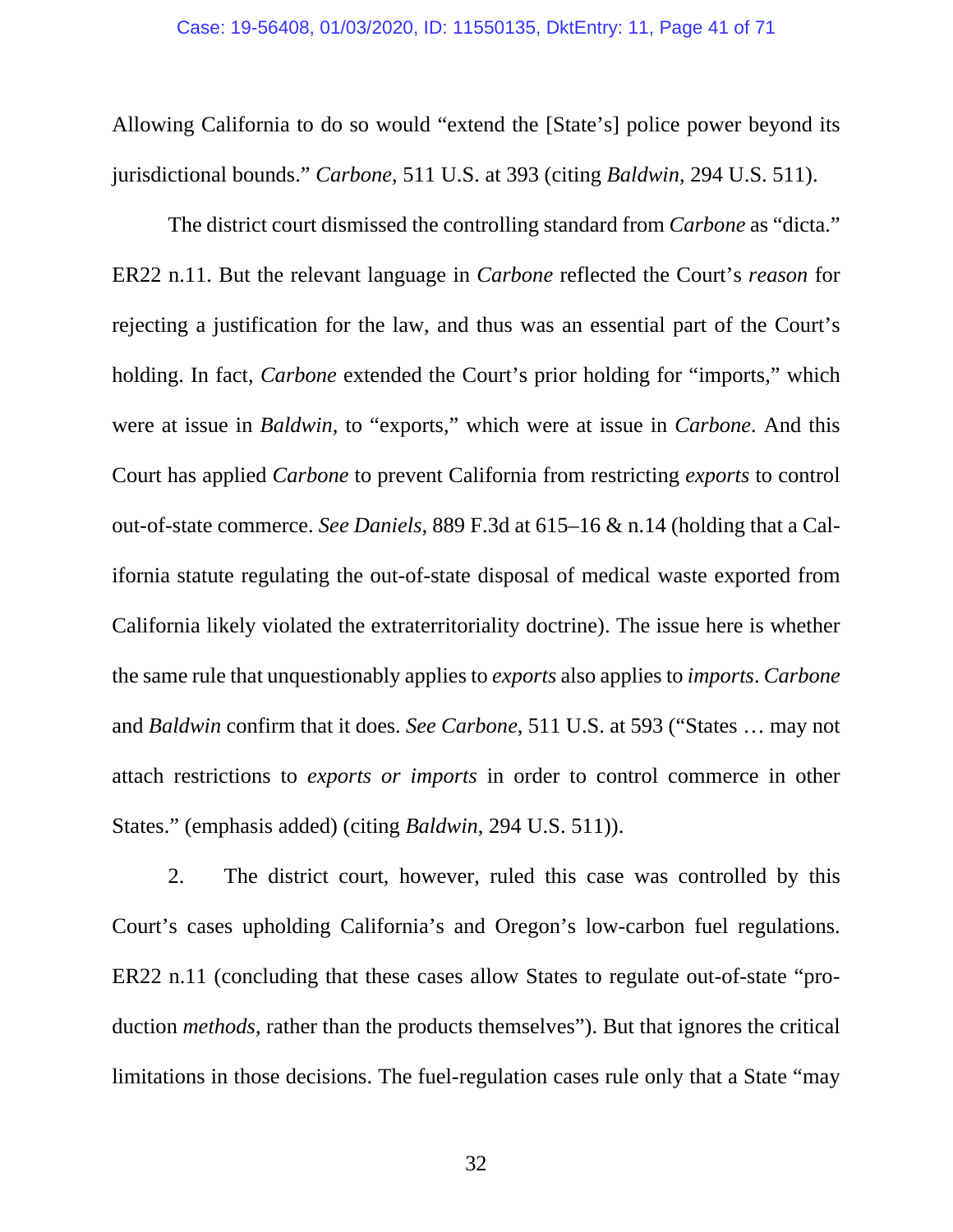#### Case: 19-56408, 01/03/2020, ID: 11550135, DktEntry: 11, Page 42 of 71

regulate with reference to *local harms*, structuring its internal markets to set *incentives* for firms to produce *less harmful products* for sale in [the State]." *Rocky Mountain*, 730 F.3d at 1104 (emphases added). That is not what Proposition 12 does. Unlike the fuel regulations, Proposition 12 does not merely create price "incentives"; it *bans* noncompliant products from the market. *Cf. id.* at 1105 ("No form of fuel would be excluded…."). Moreover, unlike the fuels in *Rocky Mountain*, whose production and use were alleged to cause "harms … within the state's borders," *Rocky Mountain Farmers Union v. Corey*, 913 F.3d 940, 953 (9th Cir. 2019) (emphasizing the alleged impact "on California's own air quality, snowpack, and coastline"), here neither the prohibited sales nor the out-of-state confinement conditions cause any harms in California, *see supra*, Part I.A.3.

Even *with* these limitations, six judges of this Court concluded that California's fuel regulation violated the extraterritoriality doctrine. *See Rocky Mountain Farmers Union v. Corey*, 740 F.3d 507, 517–19 (9th Cir. 2014) (Smith, J., dissenting from denial of rehearing en banc). At a minimum, there is a "serious question" whether the Sales Ban, which *eliminates* these critical limitations on the regulation of out-of-state production processes, violates the extraterritoriality doctrine.

That is especially so because other circuits have struck down laws that are materially indistinguishable from Proposition 12. In *Legato Vapors, LLC v. Cook*, 847 F.3d 825 (7th Cir. 2017), the Seventh Circuit struck down an Indiana law that

33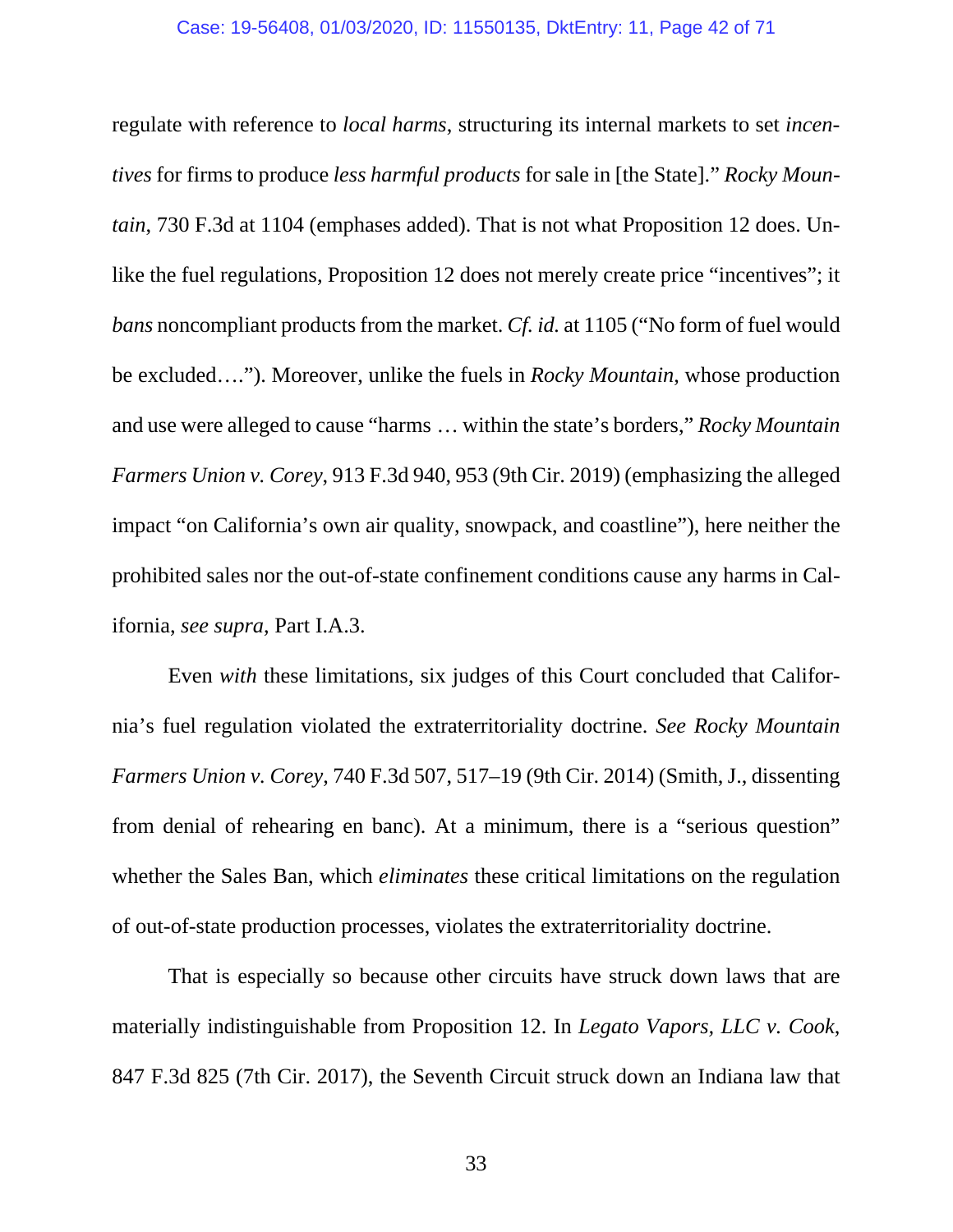#### Case: 19-56408, 01/03/2020, ID: 11550135, DktEntry: 11, Page 43 of 71

banned the in-state sale of vaping products unless the manufacturers' out-of-state production facilities complied with Indiana's specifications. Comparing the law to a hypothetical attempt to regulate the conditions in "out-of-state barns where the cows are milked," the court held that the law impermissibly "regulate[d] the production facilities and processes of out-of-state manufacturers and thus wholly out-of-state commercial transactions." *Id.* at 837. "With almost two hundred years of precedents to consider," the court found not "a single appellate case permitting" such "direct regulation of out-of-state manufacturing processes and facilities." *Id.* at 831.<sup>11</sup>

Similarly, in *National Foreign Trade Council v. Natsios*, 181 F.3d 38, 69–70 (1st Cir. 1999), *aff'd sub nom. Crosby v. National Foreign Trade Council*, 530 U.S. 363 (2000), the First Circuit struck down a Massachusetts law that effectively excluded companies from obtaining state government contracts if they did business in Burma. *See id.* at 45–46, 69–70. The court held that this restriction on government contracts violated the extraterritoriality doctrine because "both the intention and effect of the statute [was] to change conduct beyond Massachusetts's borders." *Id.* at

<sup>&</sup>lt;sup>11</sup> *Legato Vapors* reaffirmed earlier Seventh Circuit precedent striking down laws that restricted waste imports to control out-of-state recycling practices. *See Nat'l Solid Wastes Mgmt. Ass'n v. Meyer*, 165 F.3d 1151, 1153–54 (7th Cir. 1999); *Nat'l Solid Wastes Mgmt. Ass'n v. Meyer*, 63 F.3d 652, 657–61 (7th Cir. 1995).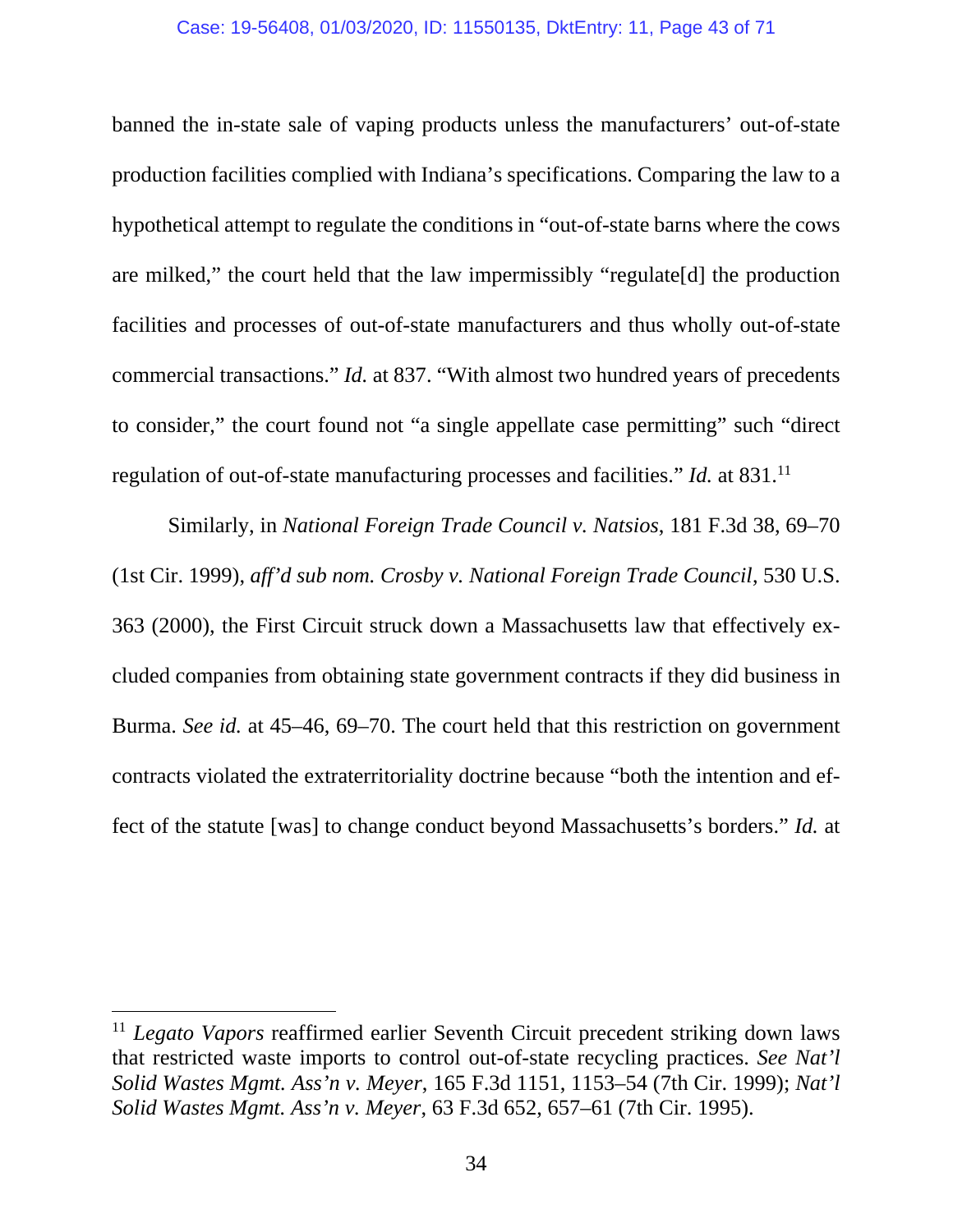#### Case: 19-56408, 01/03/2020, ID: 11550135, DktEntry: 11, Page 44 of 71

69. Just as Massachusetts could not "conditio[n] state procurement decisions on conduct that occurs in Burma," *id.*, California cannot condition access to its market on out-of-state farmers' compliance with Proposition 12's confinement restrictions.

3. The district court "hesitate[d]" to apply the extraterritoriality doctrine here given *Harris*'s limitation of the doctrine to the price-control context. ER21. But that holding—which was the *only* reason the *Harris* Court gave for rejecting the extraterritoriality challenge there, 729 F.3d at 951—cannot be reconciled with this Court's subsequent en banc decision in *Christies*, which applied the extraterritoriality doctrine to strike down a non-price control. *See* 784 F.3d at 1324–25 & n.1 (striking down statute requiring out-of-state art sellers to locate the artist and pay a royalty); *see also Daniels*, 889 F.3d at 615–16 (applying extraterritoriality doctrine to California law regulating disposal of medical waste products outside California). Given the en banc decision in *Christies*, any "contention that the extraterritoriality doctrine is limited to price control or price affirmation statutes is without merit." *Publius v. Boyer-Vine*, 237 F. Supp. 3d 997, 1024 (E.D. Cal. 2017).<sup>12</sup>

Nor does *Pharmaceutical Research & Manufacturers of America v. Walsh*, 538 U.S. 644 (2003), restrict the extraterritoriality doctrine to price controls. *Walsh* 

<sup>12</sup> Nor is *Chinatown Neighborhood Ass'n v. Harris*, 794 F.3d 1136 (9th Cir. 2015), to the contrary. *See id.* at 1146 (upholding shark fin ban because it did "not fix prices in other states, require those states to adopt California standards, *or* attempt to regulate transactions conducted wholly out of state" (emphasis added)).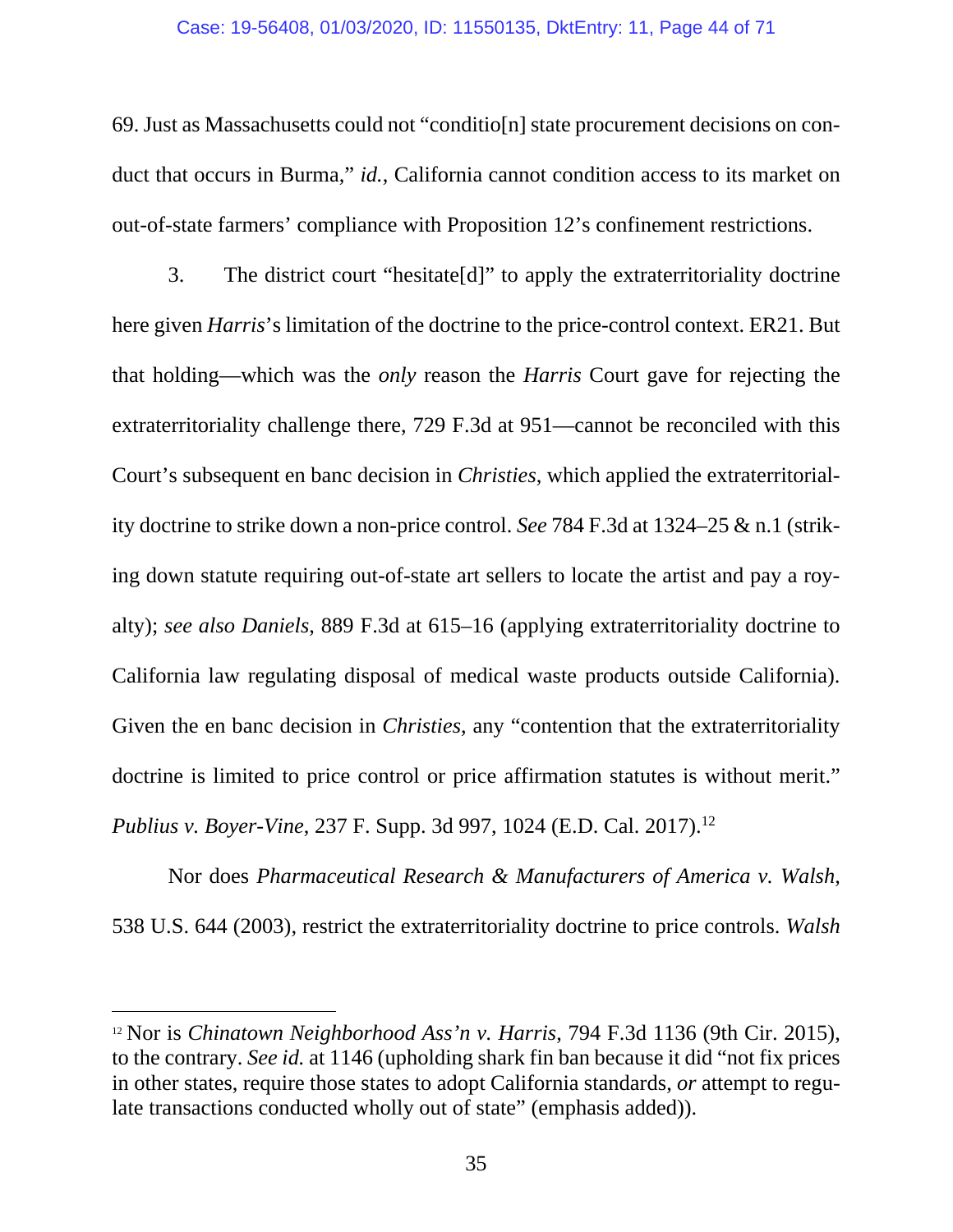addressed alleged effects on pharmaceutical *prices*, *id.* at 658, and held only that the indirect pricing effects there did not amount to extraterritorial control, *id.* at 669. The Court did not address whether the doctrine applies outside the price-control context, and certainly did not overrule earlier cases like *Carbone*, which apply the doctrine to non-price controls. *See also Healy*, 491 U.S. at 333 n.9 (observing that the plurality's extraterritoriality holding in *Edgar v. MITE Corp.*, 457 U.S. 624 (1982)—a non-price control case—"significantly illuminates the contours of the constitutional prohibition on extraterritorial legislation"); *Ass'n for Accessible Meds. v. Frosh*, 887 F.3d 664, 670 (4th Cir. 2018) (rejecting argument that the extraterritoriality doctrine is limited to price-affirmation statutes), *cert. denied*, 139 S. Ct. 1168 (2019) (mem.); *Nat'l Solid Wastes Mgmt. Ass'n v. Meyer*, 63 F.3d 652, 659 (7th Cir. 1995) (same); *North Dakota v. Heydinger*, 825 F.3d 912, 920 (8th Cir. 2016) (opinion of Loken, J.) ("[T]he Supreme Court has never so limited the doctrine [to price controls], and indeed has applied it more broadly."). An *ad hoc* price-control limitation would also be unprincipled—under *Healy*, States lack authority to control *any* "conduct beyond the boundaries of the State," not just prices. 491 U.S. at 336.

4. The unconstitutionality of the Sales Ban is further confirmed by "considering how [it] may interact with the legitimate regulatory regimes of other States and what effect would arise if not one, but many or every, State adopted similar legislation." *Id.*; *see Daniels*, 889 F.3d at 616; *Legato*, 847 F.3d at 834. Other States

36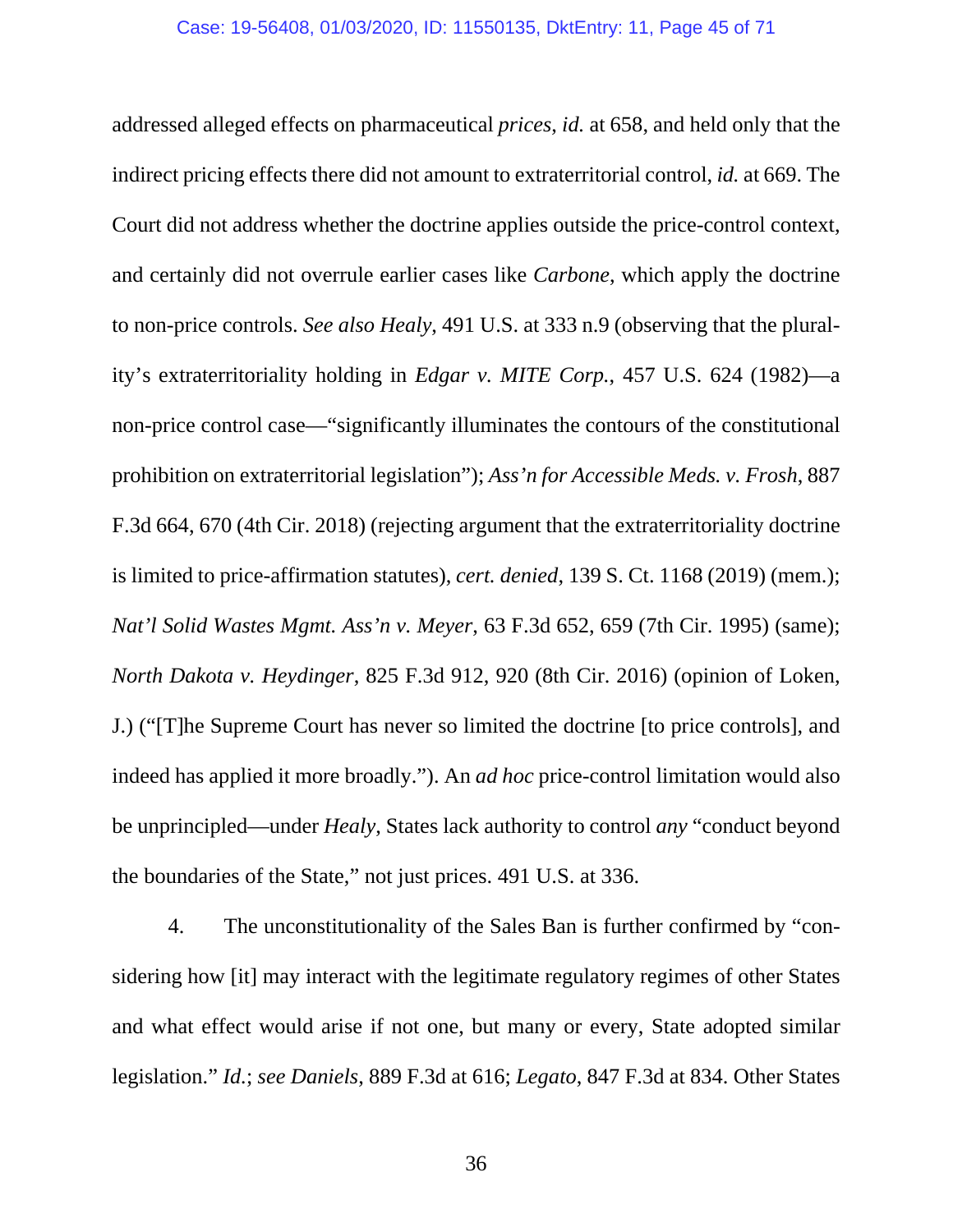#### Case: 19-56408, 01/03/2020, ID: 11550135, DktEntry: 11, Page 46 of 71

may follow California's lead—indeed, Massachusetts has already enacted a similar sales ban. *See* Prevention of Farm Animal Cruelty Act, 2016 Mass. Acts 1052. If every State enacted a similar sales ban, producers would be forced to choose between complying with the most restrictive confinement regulation, segregating their operations to serve different States, or abandoning certain markets altogether. The result would be "to create just the kind of competing and interlocking local economic regulation that the Commerce Clause was meant to preclude," *Healy*, 491 U.S. at 337, and to foment "rivalries and reprisals that were meant to be averted by subjecting commerce between the states to the power of the nation," *Baldwin*, 294 U.S. at 522.

Moreover, if California can ban the sale of wholesome pork and veal because it objects to the way farm animals are housed in other States, there would be no reason California or any other State could not likewise ban the sale of any other imported product solely because it objects to how it was produced. *See Natsios*, 181 F.3d at 70 ("If Massachusetts can enact a Burma law, so too can California or Texas."). By the same logic, California could ban the sale of goods produced by workers who were paid less than a California-specified wage or who worked more than a California-specified number of hours. Texas, in turn, could ban the sale of goods produced by companies that discriminate against employees based on their political viewpoints or whose workers lack right-to-work protections. Embracing a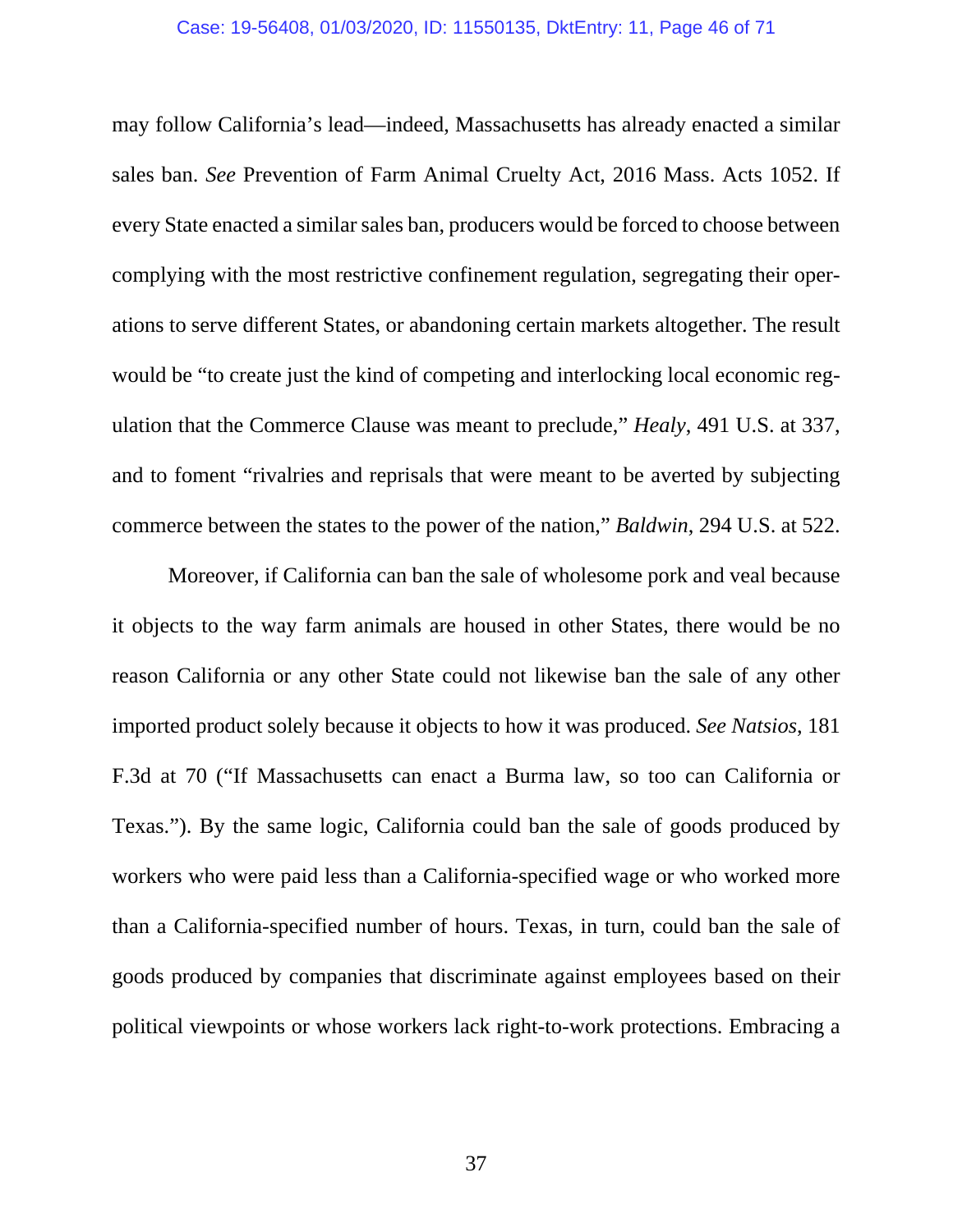#### Case: 19-56408, 01/03/2020, ID: 11550135, DktEntry: 11, Page 47 of 71

principle with such far-reaching implications would spell the end of the national common market the Commerce Clause was enacted to protect.

5. Finally, there is no warrant for the district court's skepticism about the extraterritoriality doctrine's "continued vitality." ER20 n.10. As the court acknowledged, the Supreme Court has "not expressly overruled the doctrine," *id.*—or even called it into question. Indeed, this Circuit and others continue to enforce the doctrine when States overstep their bounds. *See, e.g.*, *Christies*, 784 F.3d at 1323–25; *Daniels*, 889 F.3d at 615–16; *Legato*, 847 F.3d at 829–37; *Frosh*, 887 F.3d at 667–73; *Am. Beverage Ass'n v. Snyder*, 735 F.3d 362, 373–76 (6th Cir. 2013); *Natsios*, 181 F.3d at 69–70; *North Dakota*, 825 F.3d at 919–22 (opinion of Loken, J.).

Moreover, as the Supreme Court has long held, it is a fundamental feature of our federal system that each State's legislative jurisdiction is defined and limited by its territorial boundaries. *See, e.g.*, *Bristol-Myers Squibb Co*. *v. Superior Court*, 137 S. Ct. 1773, 1780 (2017) ("The sovereignty of each State … implie[s] a limitation on the sovereignty of all its sister States." (alteration and omission in original) (quoting *World-Wide Volkswagen Corp. v. Woodson*, 444 U.S. 286, 293 (1980))); *Watson v. Emp'rs Liab. Assurance Corp*., 348 U.S. 66, 70 (1954) (each "state is without power to exercise 'extra territorial jurisdiction,' that is, to regulate and control activities wholly beyond its boundaries"); *Brown v. Fletcher's Estate*, 210 U.S. 82, 89 (1908) (the "several States are of equal dignity and authority, and the independence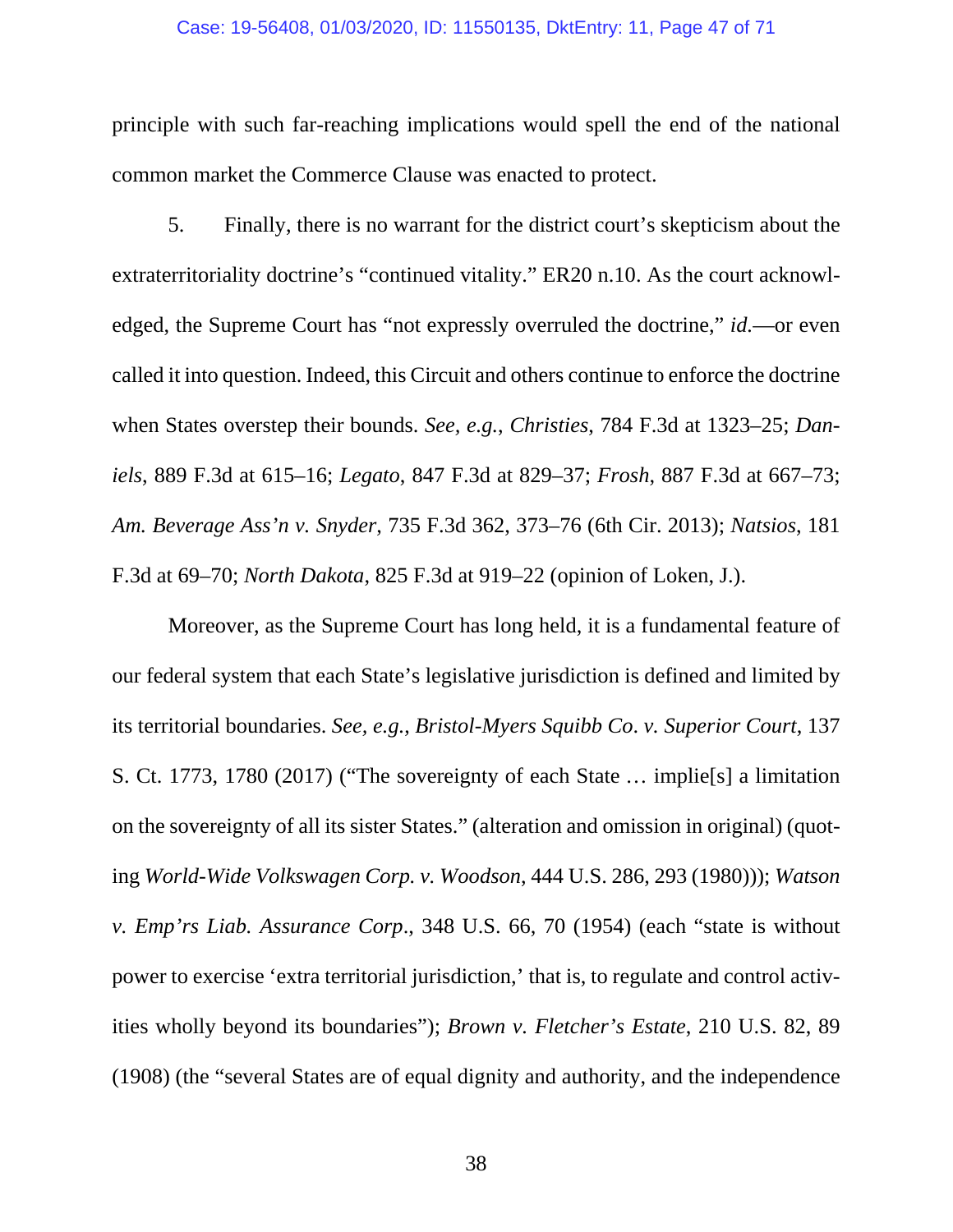<span id="page-47-0"></span>of one implies the exclusion of power from all others").<sup>13</sup> By "pass[ing] beyond [its] own limits, and the rights of [its] own citizens," and attempting to regulate and "phas[e] out" out-of-state farming practices that cause no in-state harms, California has exercised a power it does not possess and that is "incompatible with the rights of other States, and with the constitution of the United States." *Ogden v. Saunders*, 25 U.S. (12 Wheat.) 213, 369 (1827).

### **C. The Sales Ban Unduly Burdens Interstate Commerce.**

The Sales Ban also violates the Commerce Clause because the burden it imposes on interstate and foreign commerce "is clearly excessive in relation to the putative local benefits." *Pike*, 397 U.S. at 142; *see, e.g.*, *Union Pac. R.R. v. Cal. Pub. Utils. Comm'n*, 346 F.3d 851, 870–72 (9th Cir. 2003). This is not a case where an otherwise legitimate regulation has "indirect" or "incidental" interstate effects. *Pike*, 397 U.S. at 142. The Sales Ban's express purpose is to control interstate and foreign commerce by compelling out-of-state farmers to make costly changes to their facilities to "phas[e] out" the prohibited confinement methods or be excluded from the California market. Because the Sales Ban directly and disproportionately burdens

<sup>13</sup> *See also, e.g.*, Douglas Laycock, *Equal Citizens of Equal and Territorial States: The Constitutional Foundations of Choice of Law*, 92 Colum. L. Rev. 249, 315–20 (1992); Donald H. Regan, *Siamese Essays: (I)* CTS Corp. v. Dynamics Corp. of America *and Dormant Commerce Clause Doctrine; (II) Extraterritorial State Legislation*, 85 Mich. L. Rev. 1865, 1884–95 (1987).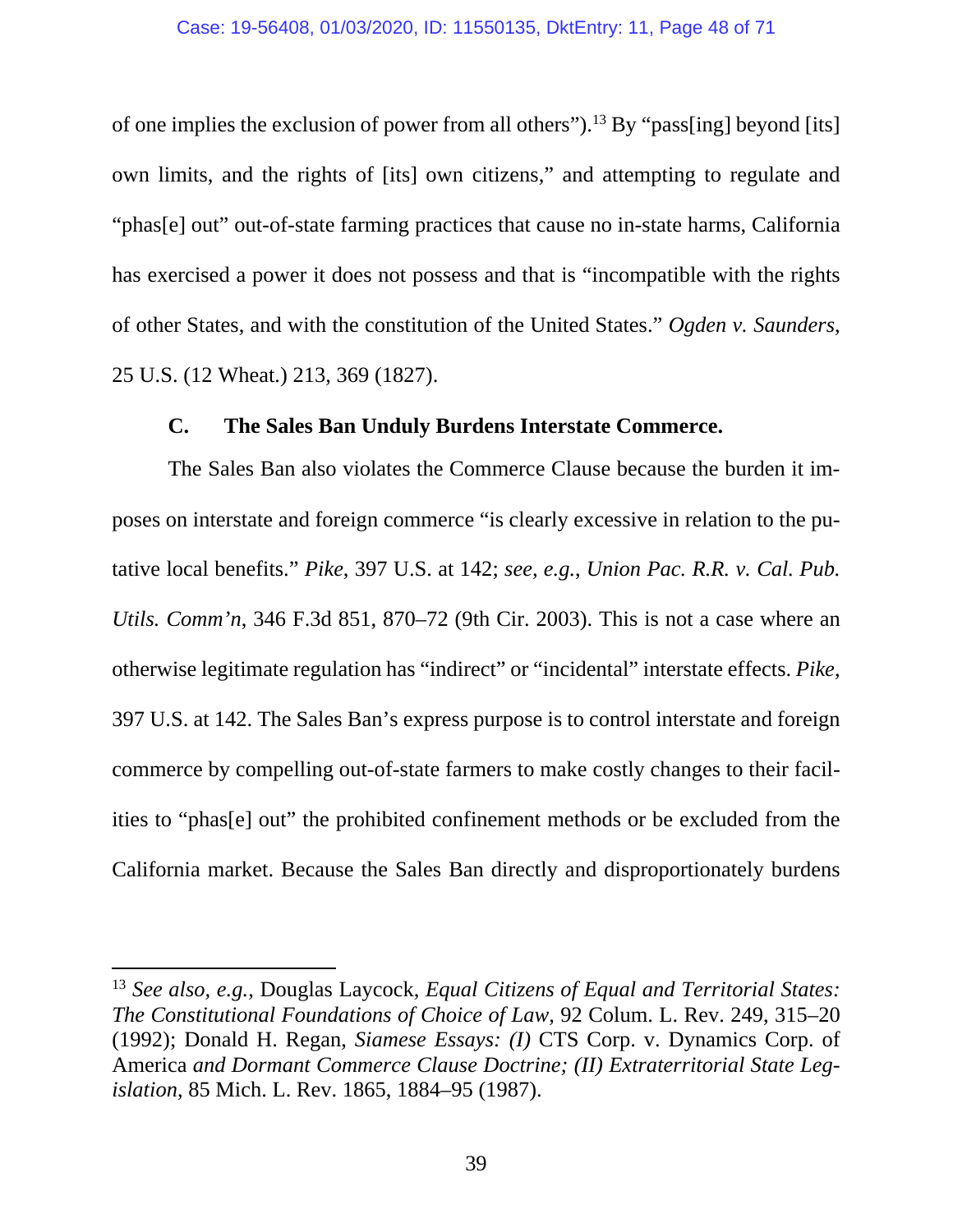#### Case: 19-56408, 01/03/2020, ID: 11550135, DktEntry: 11, Page 49 of 71

interstate commerce, and does not produce *any* legitimate local benefits, it "cannot be harmonized with the Commerce Clause." *Kassel*, 450 U.S. at 671 (plurality).

1. The Sales Ban substantially burdens interstate commerce in veal and pork. As detailed in the declarations NAMI submitted, and as discussed further below in Part II, the Sales Ban requires out-of-state veal and pork farmers to either abandon the California market, substantially reduce their production, or spend hundreds of millions of dollars reconstructing their existing barns and constructing new ones to comply with California's confinement requirements; and it requires processors, packers, and distributors who do business in California to bear increased costs for Proposition 12-compliant animals and to reorganize their operations to serve the California market. *See* ER5. The result will be less veal and pork, produced, processed, and distributed less efficiently, to fewer consumers, at higher prices. These burdens on interstate commerce in pork and veal are undoubtedly substantial. *See Pike*, 397 U.S. at 140, 144–45 (finding Commerce Clause violation where regulation's "practical effect" required plaintiff to build facilities "that would take many months to construct and would cost approximately \$200,000"); *Raymond Motor Transp.*, 434 U.S. at 445; *Kassel*, 450 U.S. at 674 (plurality).

The district court erred in finding "no serious argument that Proposition 12 imposes any substantial burden on interstate commerce." ER25. *First*, the court concluded that "these anticipated effects do not demonstrate that Proposition 12 will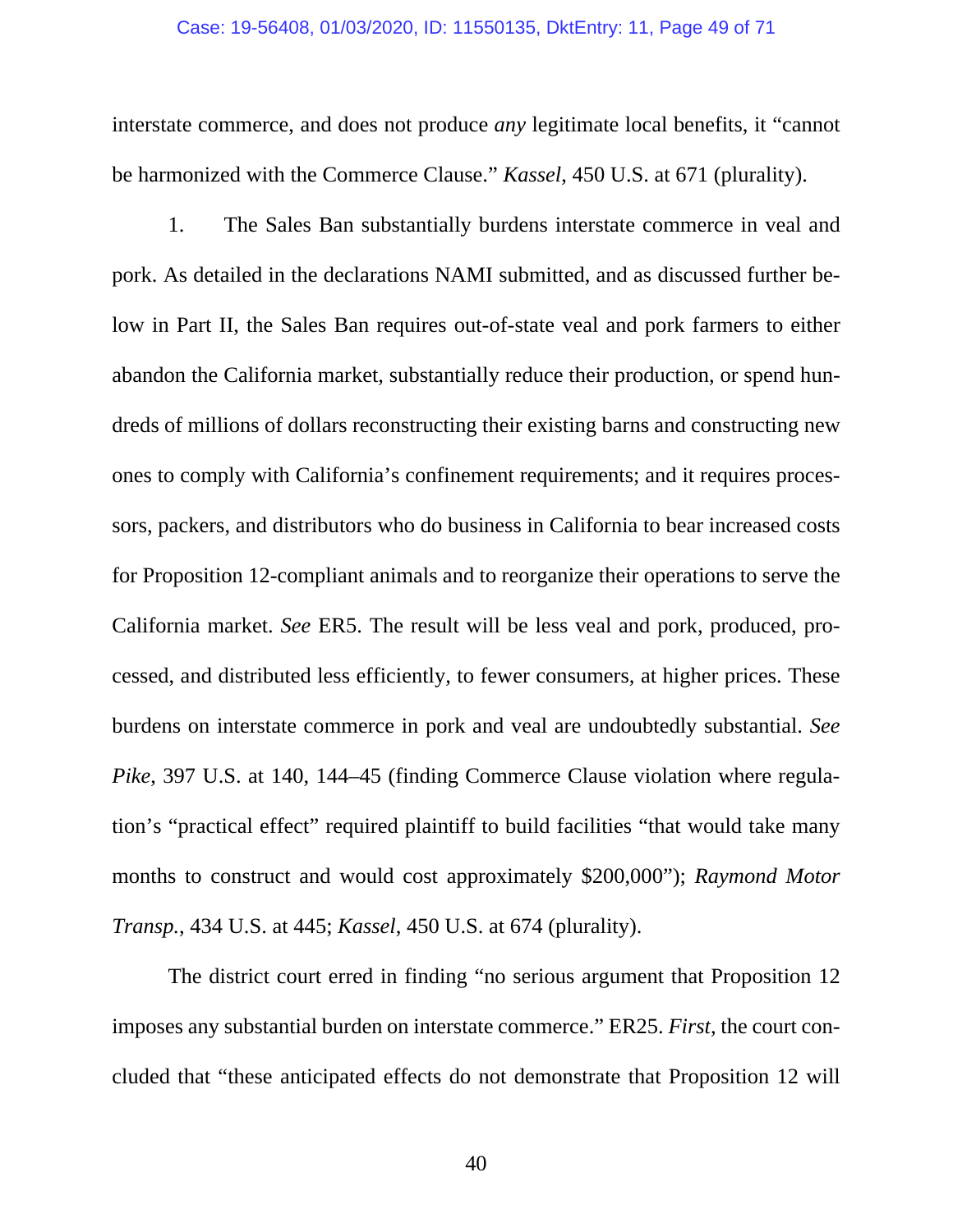interfere with the flow of veal or pork products into California." ER24. But this ignores that for producers who cannot feasibly comply with Proposition 12—such as Catelli Brothers, *see* ER133–34 (¶¶9–10)—the Sales Ban *blocks* the flow of veal and pork products into California. For this reason alone, the Sales Ban significantly "impair[s] the free flow of … products across state borders." *Nat'l Ass'n of Optometrists & Opticians v. Harris*, 682 F.3d 1144, 1154–55 (9th Cir. 2012).14 In ruling to the contrary, the district court "attached insufficient significance to the interference effected by the [Sales Ban] upon the national interest in freedom for the national commerce." *Great Atl.*, 424 U.S. at 375 (holding that Mississippi regulation violated Commerce Clause under *Pike* because it excluded "wholesome milk produced in Louisiana" from Mississippi (alterations omitted)).

*Second*, for those who continue selling pork and veal in California, the district court wrongly dismissed "the cost of complying with Proposition 12's requirements." ER25. The Sales Ban "substantially increase[s] the cost" of interstate trade with California. *Raymond Motor Transp*., 434 U.S. at 445. Farmers will have to spend millions of dollars constructing and maintaining new barn space, and to com-

<sup>&</sup>lt;sup>14</sup> This case is thus unlike *Optometrists*, where the plaintiffs "produced [no] evidence that the challenged laws interfere[d] with the flow of eyewear into California," and "any optician, optometrist, or ophthalmologist remain[ed] free to import eyewear originating anywhere into California and sell it there." 682 F.3d at 1155.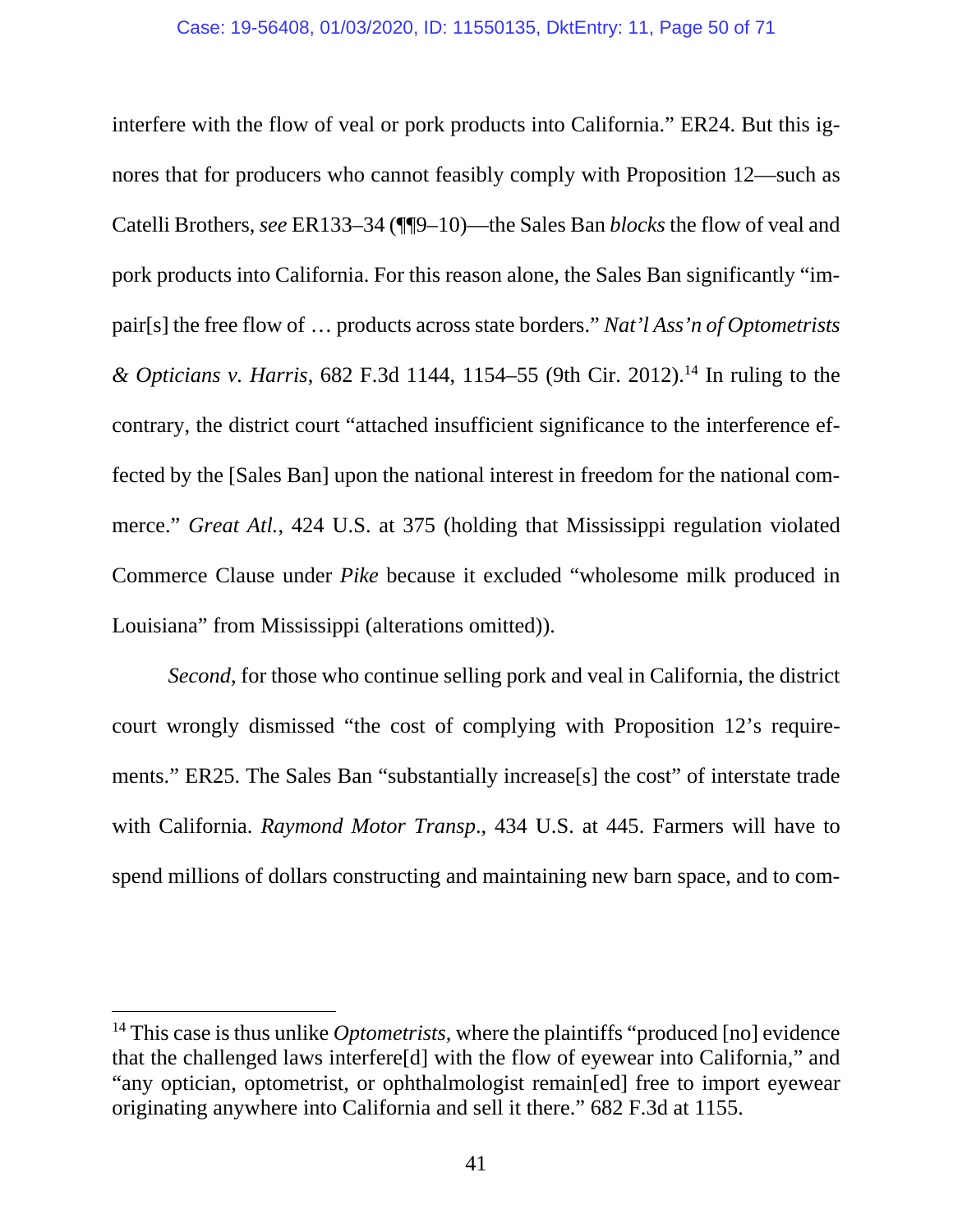#### Case: 19-56408, 01/03/2020, ID: 11550135, DktEntry: 11, Page 51 of 71

pensate for these costs, processers, packers, and distributors will have to pay a premium for Proposition 12-compliant animals. And, unless they follow Proposition 12 nationwide, they will have to reorganize slaughter, packing, and distribution operations to segregate animals and products that comply with the law from those that do not. At each step, from farm to table, the Sales Ban "engenders inefficiency and added expense." *Kassel*, 450 U.S. at 674 (plurality). The district court erred in ignoring these enormous costs. *See Raymond Motor Transp.*, 434 U.S. at 445 & n.21.

*Third*, the district court erred in dismissing these burdens as irrelevant. *See*  ER24–25. Discrimination and interference with activities that require uniform regulation are not the only kinds of burdens that are "suspect" under *Pike*. This Court also has considered, for example, whether the law has significant extraterritorial effects or imposes burdens that fall primarily on out-of-state interests. *See Pac. Nw. Venison Producers v. Smitch*, 20 F.3d 1008, 1015 (9th Cir. 1994). These "types of impacts on interstate commerce are of special importance in the balance with the state's putative interest," *id.*, because "to the extent that the burden of state regulation falls on interests outside the state, it is unlikely to be alleviated by the operation of those political restraints normally exerted when interests within the state are affected," *S. Pac. Co. v. Arizona ex rel. Sullivan*, 325 U.S. 761, 767 n.2 (1945).

That is the case here. California produces no milk-fed veal and accounts for a small percentage of U.S. hog production. ER101 (16 & Ex.3). Proposition 12's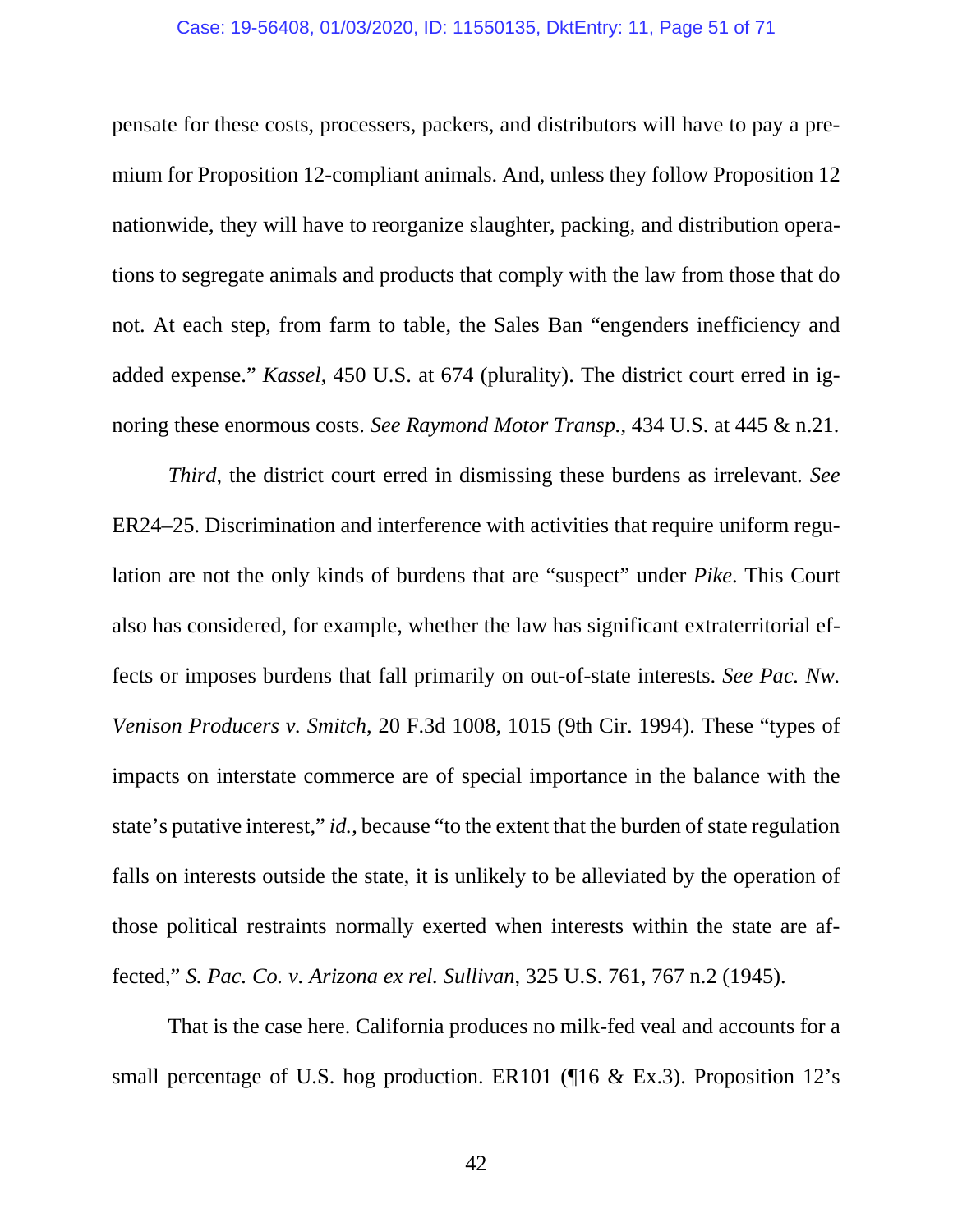#### Case: 19-56408, 01/03/2020, ID: 11550135, DktEntry: 11, Page 52 of 71

burdens thus fall primarily on out-of-state interests who have no representation in California's political process. Moreover, with regard to the Sales Ban, the interests of the California producers who are affected by Proposition 12 are directly opposed to the interests of out-of-state producers. The Sales Ban imposes no incremental burden on in-state producers because they are subject to § 25990(a)'s California-specific confinement prohibition. And, without the Sales Ban, in-state producers would be at a competitive disadvantage vis-à-vis out-of-state producers who could sell their products in California without complying with Proposition 12's costly confinement requirements. The affected in-state interests thus have every incentive to advocate for a sales ban to level the playing field, as they did when they lobbied for AB 1437, and as *amicus* Association of California Egg Farmers has done in this very case.

2. These substantial burdens violate the Commerce Clause because there is not "even a colorable showing" that the Sales Ban advances any legitimate local interest. *Optometrists*, 682 F.3d at 1156 n.17.<sup>15</sup> The *only* interest defendants and their intervenors advanced below was California's asserted interest in animal welfare. But while California undoubtedly has a legitimate interest in the welfare of animals *in California*, the challenged applications of the Sales Ban—to pork and veal produced *outside California*—do not advance that interest. And California has no legitimate

<sup>&</sup>lt;sup>15</sup> Here, the State has not advanced *any* local health, safety, or welfare justification for Proposition 12. Nor could it. *See supra*, Part I.A.3.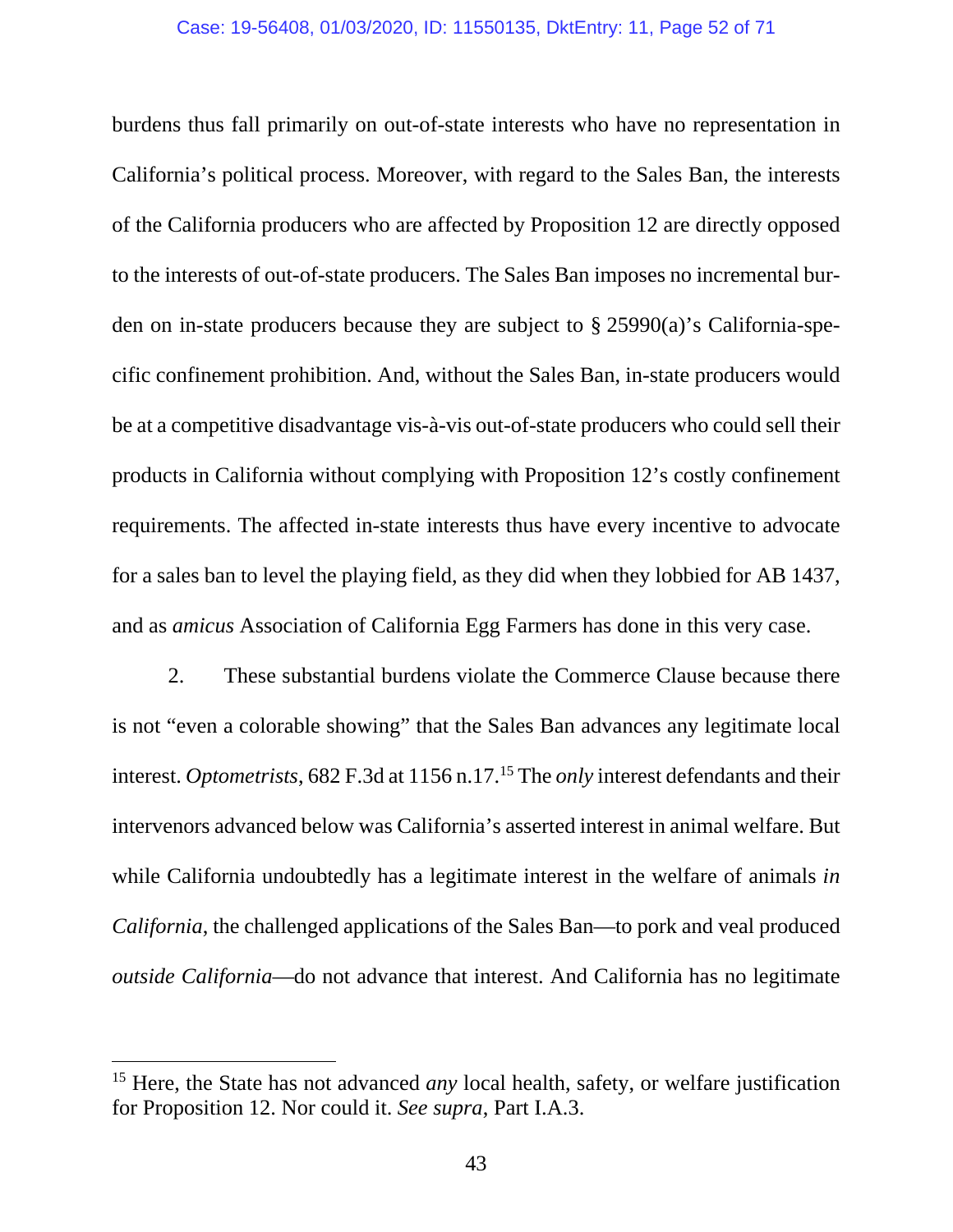#### Case: 19-56408, 01/03/2020, ID: 11550135, DktEntry: 11, Page 53 of 71

*local* interest in dictating the housing conditions for farm animals in other States and countries, because, as the Supreme Court has held, a State has no legitimate interest in "restrict[ing] … imports in order to control commerce in other States." *Carbone*, 511 U.S. at 393 (town could not justify its ordinance as a way to prevent locally generated waste from causing out-of-town environmental contamination).16

But even if California had a cognizable interest in out-of-state farming conditions, any such interest is clearly outweighed by the burdens the Sales Ban imposes on interstate commerce. That is particularly so given (i) the ban's disproportionate impact on out-of-state interests, and (ii) its under-inclusiveness. As to the first, California has targeted out-of-state producers for burdens it is unwilling to impose on its own farmers when doing so would harm a major California industry. ER101 (¶16). California is the nation's leading milk producer; its dairy farmers raise thousands of calves in production systems similar to out-of-state milk-fed veal facilities, with far less than 43 square feet per calf. *Id.* Yet, because these calves are not "raised

<sup>16</sup> *Harris* is not to the contrary. The Court there deferred to *the legislature's* judgment that the *foie gras* sales ban would contribute to "preventing animal cruelty *in California*." 729 F.3d at 952–53 (emphasis added). Here, defendants did not defend the Sales Ban's challenged applications as a means of preventing animal cruelty in California, nor could they. And there is no legislative judgment to defer to because Proposition 12 was a ballot initiative. *See, e.g.*, *Yniguez v. Arizonans for Official English*, 69 F.3d 920, 944–45 (9th Cir. 1995) (en banc), *vacated on other grounds*, 520 U.S. 43 (1997); *Duncan v. Becerra*, 366 F. Supp. 3d 1131, 1167 (S.D. Cal. 2019) ("No federal court has deferred to the terms of a state ballot proposition where the proposition trenches on a federal constitutional right…."), *appeal docketed*, No. 19- 55376 (9th Cir. Apr. 4, 2019).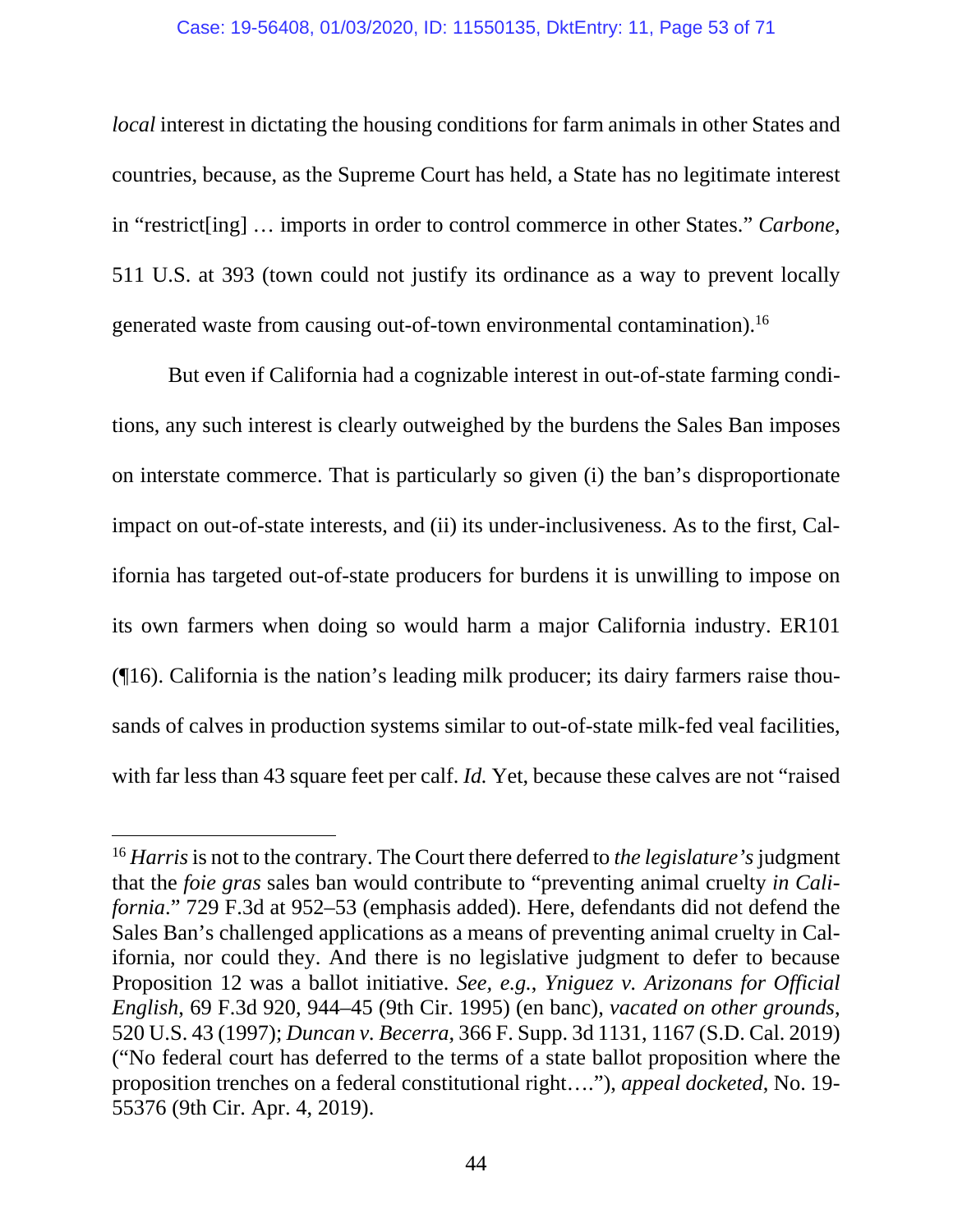#### Case: 19-56408, 01/03/2020, ID: 11550135, DktEntry: 11, Page 54 of 71

<span id="page-53-0"></span>for veal," they are not subject to Proposition 12—not even, apparently, when they are "culled" for production of "bob" veal, of which California is, again, a leading producer. ER101–02 (¶¶16–17). As to the second, the Sales Ban is riddled with exceptions that permit sales of pork and veal products even when the animals were not housed in compliance with Proposition 12. *See supra*, Part I.A.3; *Raymond Motor Transp.*, 434 U.S. at 444–45 ("maze of exemptions" undermined State's asserted interest); *Kassel* 450 U.S. at 671 n.12, 675–78 (plurality).

California's asserted interest in animal welfare should thus be disregarded, or heavily discounted, because that interest is important to California only when outof-state interests bear the economic brunt of the regulation. *See Kassel*, 450 U.S. at 675–76 (plurality) ("Less deference to the legislative judgment is due … where the local regulation bears disproportionately on out-of-state residents and businesses."). California should not be permitted to regulate the out-of-state veal and pork industries, and the independent farmers who for generations have labored in these industries, based on its asserted animal-welfare interest when it has exempted major California industries that raise similarly situated animals from regulation.

#### **II. NAMI's Members Will Suffer Irreparable Harm Absent An Injunction.**

As NAMI showed below, and the district court did not dispute, NAMI's members will suffer severe irreparable harm unless the Sales Ban is preliminarily enjoined. *See* ER5, 26. This factor weighs strongly in favor of a preliminary injunction.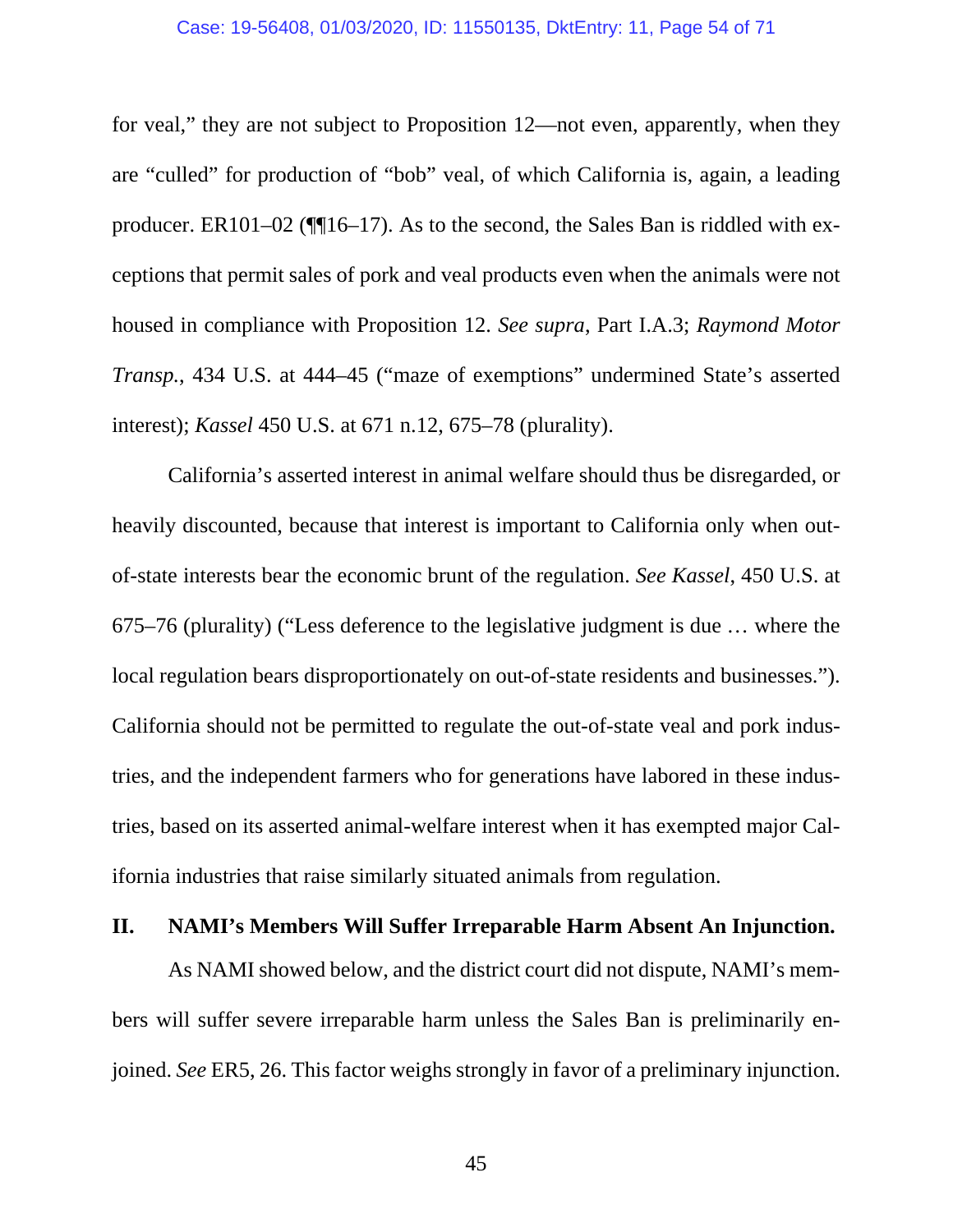*See, e.g.*, *Am. Trucking Ass'ns, Inc. v. City of Los Angeles*, 559 F.3d 1046, 1057–59 (9th Cir. 2009); *Cal. Pharmacists Ass'n v. Maxwell-Jolly*, 563 F.3d 847, 851–52 (9th Cir. 2009), *vacated on other grounds by Douglas v. Indep. Living Ctr. of S. Cal., Inc.*, 565 U.S. 606 (2012).

*First*, the violation of NAMI members' constitutional rights is itself irreparable harm. *See Melendres v. Arpaio*, 695 F.3d 990, 1002 (9th Cir. 2012) ("It is well established that the deprivation of constitutional rights 'unquestionably constitutes irreparable injury.'"); *Monterey Mech. Co. v. Wilson*, 125 F.3d 702, 715 (9th Cir. 1997) ("We have stated that an alleged constitutional infringement will often alone constitute irreparable harm."); *see also, e.g.*, *ACLU v. Johnson*, 194 F.3d 1149, 1163 (10th Cir. 1999) ("[D]eprivation of the rights guaranteed under the Commerce Clause constitutes irreparable injury."); *Bioganic Safety Brands, Inc. v. Ament*, 174 F. Supp. 2d 1168, 1185 (D. Colo. 2001) (same); *Am. Libraries Ass'n v. Pataki*, 969 F. Supp. 160, 168 (S.D.N.Y. 1997) (same).

*Second*, Proposition 12 puts NAMI's members to a "Hobson's choice"—either comply with Proposition 12 at enormous cost or be excluded from the California market. *See Am. Trucking*, 559 F.3d at 1057–59. Either way, NAMI's members will be forced to bear substantial costs (i) in direct outlays to comply with Proposition 12's confinement requirements, to the extent compliance is even feasible, or (ii) in lost revenue and customer goodwill, to the extent they are forced to exit California.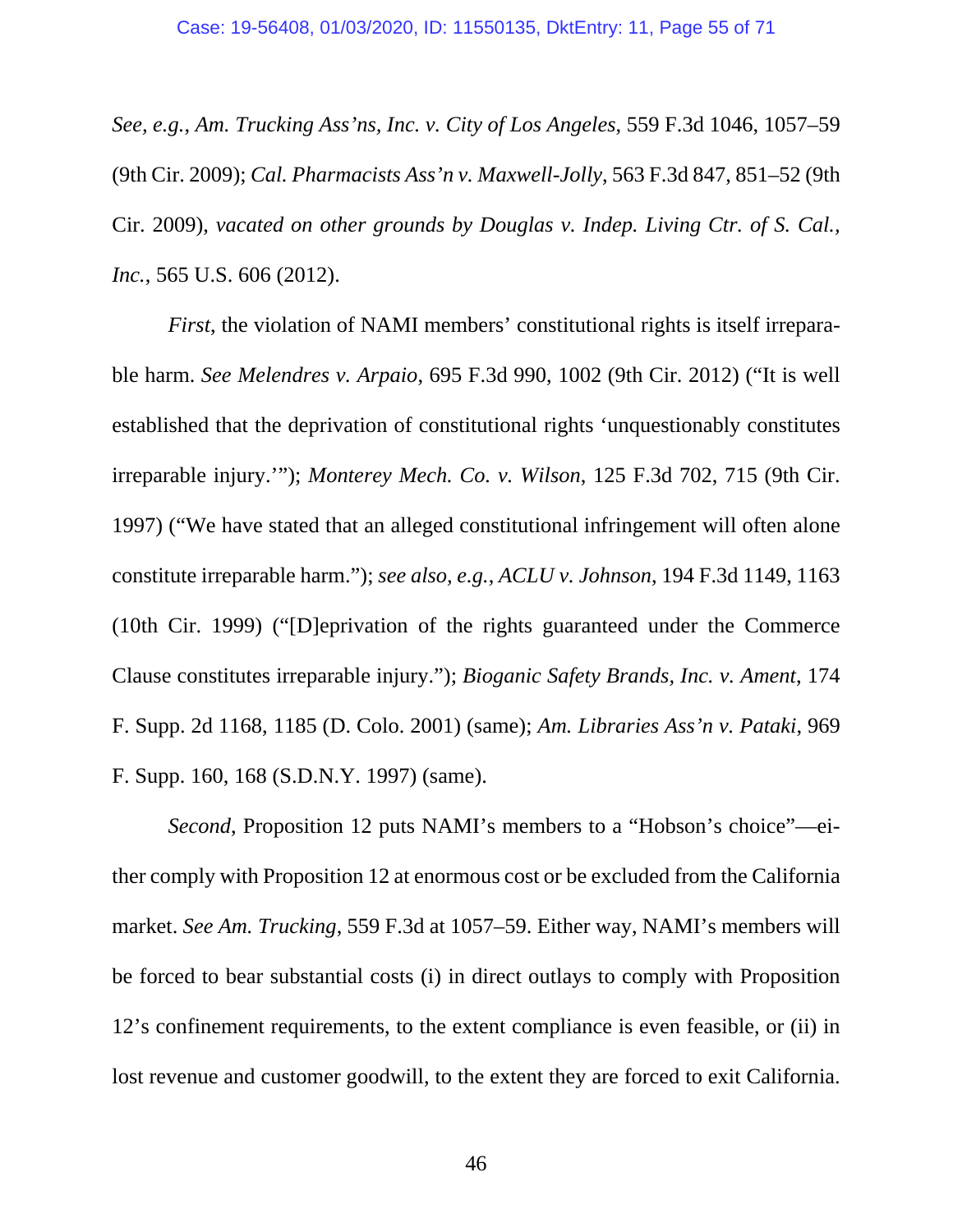#### Case: 19-56408, 01/03/2020, ID: 11550135, DktEntry: 11, Page 56 of 71

And because California's sovereign immunity precludes recovery of these costs from the State, there is no adequate remedy at law. *See Cal. Pharmacists Ass'n*, 563 F.3d at 852. These harms are substantial, imminent, and irreparable, and will be suffered by thousands of farmers throughout the country absent an injunction.

As to veal, Proposition 12's 43-square-foot requirement—which took effect on January 1, 2020—imposes ruinous burdens on veal farmers. As explained by the President of the American Veal Association, the milk-fed veal industry—which consists of roughly 600 family farms located primarily in Indiana, Michigan, New York, Ohio, Pennsylvania, and Wisconsin—just spent 10 years and \$150 million transitioning their barns to group housing without tethering. ER98–99 (¶¶3–7). With expenditures averaging around \$225,000 per farm, many farmers financed this transition by taking on long-term debt, which they are still paying down, and entering into long-term production contracts with processers to cover the costs. ER99 (¶7). Proposition 12 "upset[s] these investment-backed expectations" by requiring veal farmers to more than *double* their square footage per calf, without any evidence that doing so will improve either calf welfare or food safety. ER99 (¶8).<sup>17</sup>

<sup>&</sup>lt;sup>17</sup> Many veal farmers constructed their barns in line with European Union standards, which before Proposition 12 were the world's most demanding, and which impose square-footage requirements that vary depending on the calf's weight, maxing out at 19.4 square feet per calf. ER99 (¶6). In requiring 43 square feet per calf, Proposition 12 mandates that veal farmers provide *all* their calves with more than *twice* as much floorspace as the EU requires for even the largest calves. ER99 (¶8).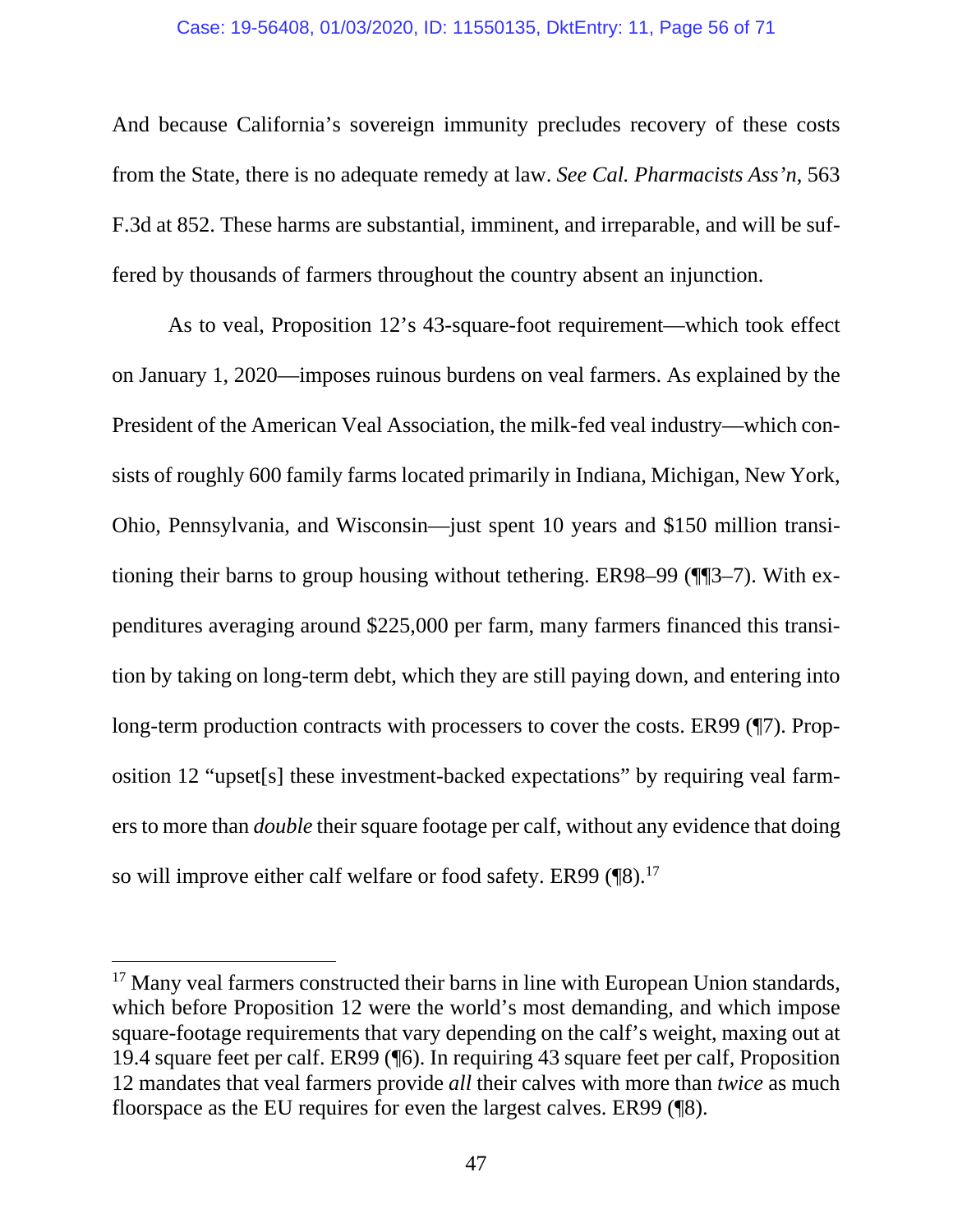Because it was impossible to construct the necessary additional barn space by January 1, 2020, veal farmers now have two choices: either radically cut production or exit the California market. Either way, they will suffer significant unrecoverable losses. *See* ER99–100 (¶¶9–12), ER133–34 (¶¶8–10), ER137–38 (¶¶6–10). For NAMI member Marcho Farms, which derives nearly 20% of its business from California, either alternative will likely require the company to implement layoffs. ER137–38 (¶¶6–10). For NAMI member Catelli Brothers, the only economically viable path is to abandon the California market, losing millions of dollars in annual sales and suffering reputational harm and loss of customer goodwill. ER134 (¶10). In the longer term, to restore pre-Proposition 12 production levels, veal farmers would have to make expensive new investments to reconstruct their existing barns and construct new ones—*if*, that is, they can obtain the necessary financing, which is doubtful given that they are still paying down the debt from their last round of capital improvements, and it is unclear whether supplying the California market will be economically viable under Proposition 12. ER100–01 (¶¶13–15), ER138–39  $(\P\P11-14)$ . As a result, the financial viability of many veal farms—primarily small family farms like those in Pennsylvania Amish country—is being jeopardized. *Id.*

The situation is likewise dire for pork producers: they must either come into compliance with Proposition 12 or exit the California market, and either alternative entails significant unrecoverable costs. To comply with the "turnaround" standard—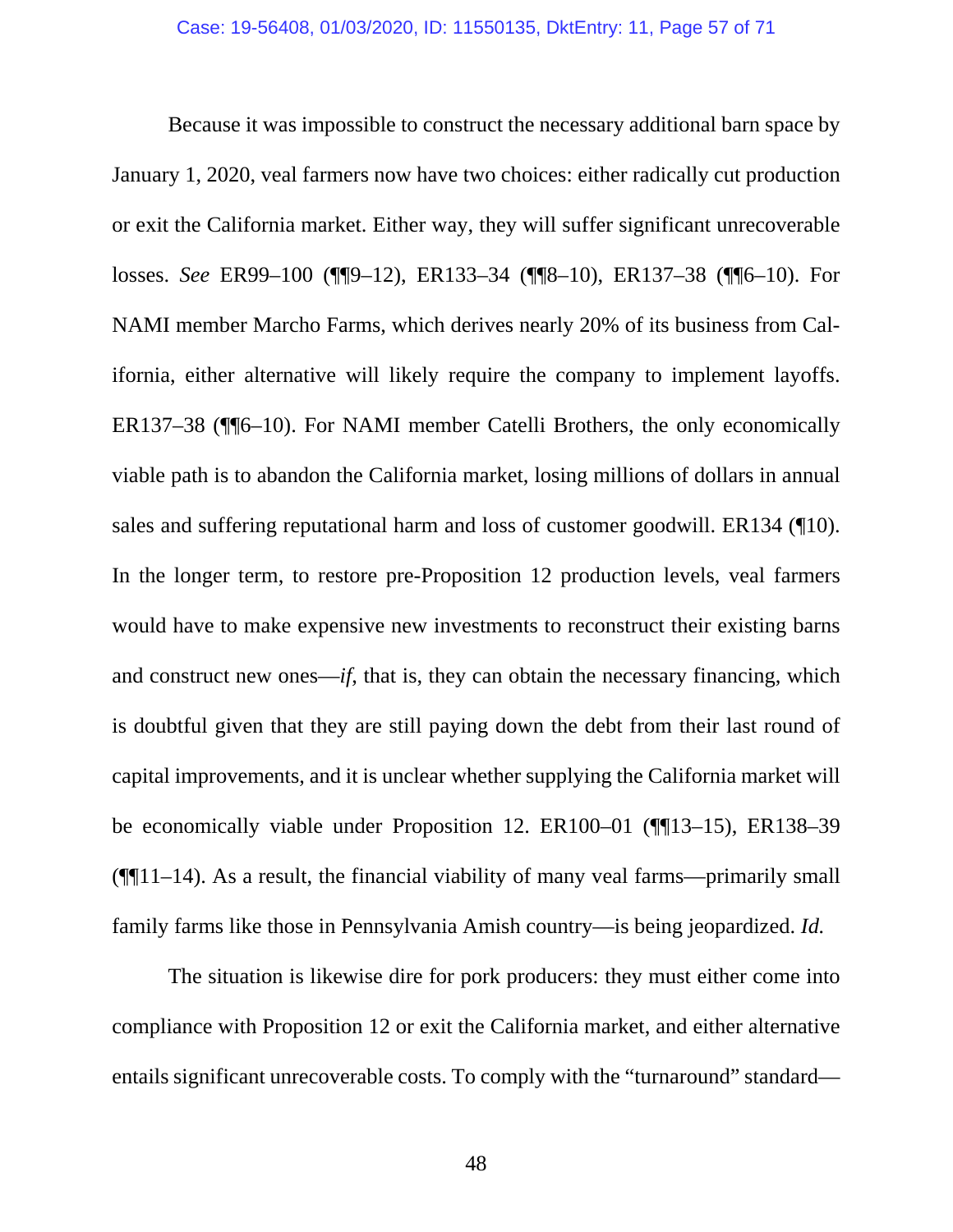#### Case: 19-56408, 01/03/2020, ID: 11550135, DktEntry: 11, Page 58 of 71

which may currently be in effect—pork producers and the independent farmers with whom they contract would have to make extensive changes to their facilities and operations. *See* ER141–42 (¶¶4–5), ER147–49 (¶¶9–13), ER153 (¶¶5–6), ER158– 60 (¶¶9–11), ER165–66 (¶¶7–8, 10). At a minimum, they would have to eliminate the "gestation stalls" in which many sows are housed throughout their pregnancies. *See id.* And they may also have to eliminate the "breeding stalls" in which sows are housed from insemination until confirmation of pregnancy. *See id.*<sup>18</sup>

Furthermore, to continue serving the California market at current production levels when the square-footage requirement for breeding sows takes effect in January 2022, suppliers immediately would have to begin the costly and time-consuming process of redesigning facilities and constructing new barn space, as well as persuading independent pig farmers who supply them to do the same by renegotiating production contracts. ER141–42 (¶¶4–6), ER148–49 (¶¶10–13), ER153–54 (¶¶4–8), ER158–60 ( $\P$  $\P$  $9$ –13), ER165–66 ( $\P$  $\P$  $8$ –12). These multi-layered efforts to satisfy Proposition 12's requirements would need to begin immediately because producers cannot "simply flip a switch" and come into compliance. *Id.*; *see Am. Trucking*, 559 F.3d at 1058. And they would be enormously expensive. Smithfield estimates that

<sup>&</sup>lt;sup>18</sup> Proposition 12 exempts animals from its confinement requirements "[d]uring examination, testing, individual treatment, or operation for veterinary purposes." Cal. Health & Safety Code § 25992(b). It is unclear whether "breeding stalls" as currently used in the pork industry would fall within this statutory exception.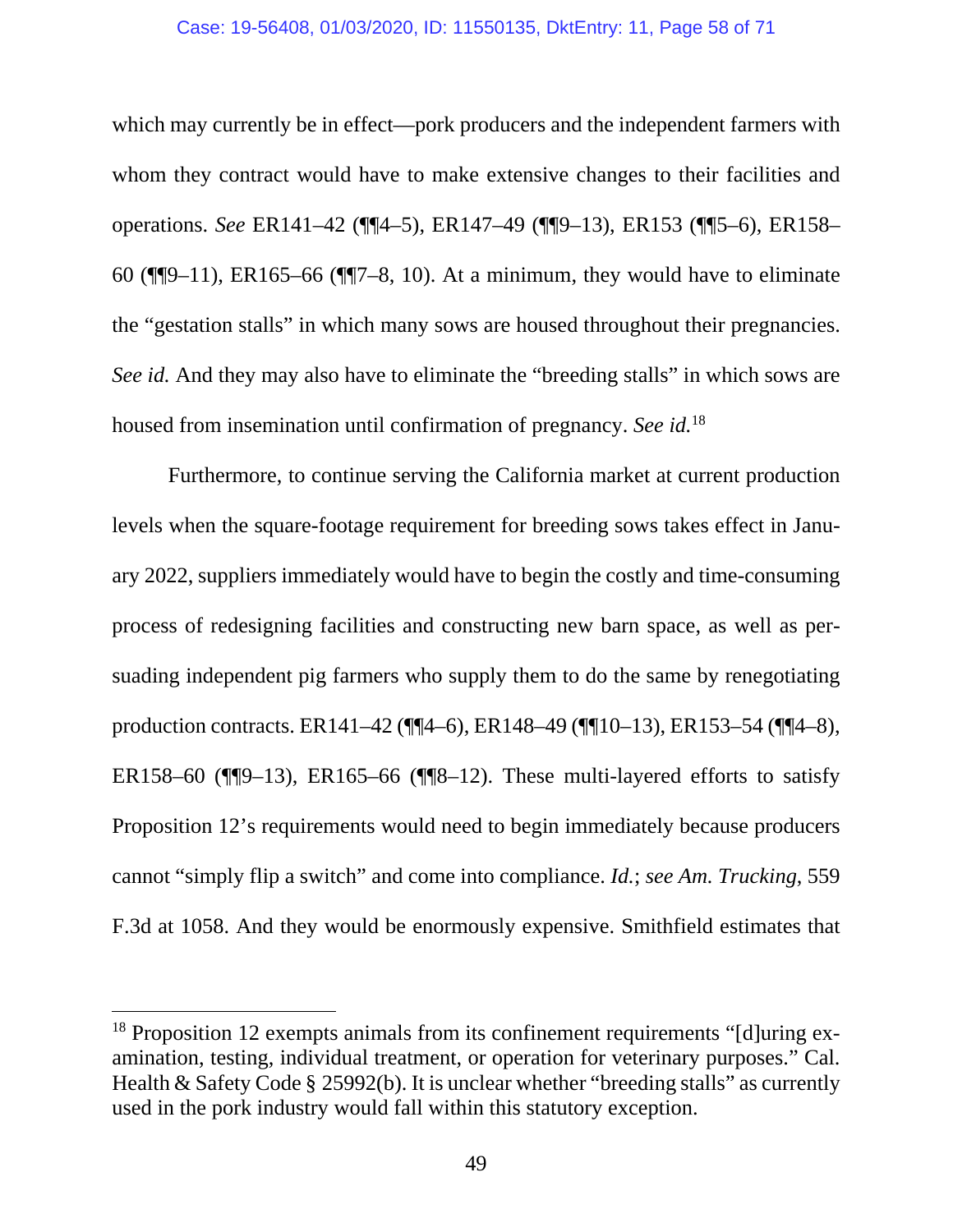#### Case: 19-56408, 01/03/2020, ID: 11550135, DktEntry: 11, Page 59 of 71

the costs to alter its facilities to comply with Proposition 12's square-footage requirement "would exceed \$100 million in capital investments and increased operating costs." ER148 (¶10); *see also* ER160 (¶12) ("Restructuring Clemens' and its suppliers' existing sow farms would require an exceptionally large capital investment in excess of \$45 million."). Compliance also would impose substantial costs on the processing and distribution of meat destined for California, which would require segregated production and distribution lines. ER142–43 (¶¶7–10), ER149 (¶14), ER154–55 (¶¶9–11), ER160–61 (¶14), ER167 (¶¶13–15).

Alternatively, Proposition 12 will force pork suppliers from the California market in whole or in part, which will likewise cause irreparable harm to NAMI's members by denying them the ability to generate revenue from the California market and harming their goodwill among customers. ER143 ( $\P$ [11–12), ER149–50 ( $\P$ 15), ER155 (¶¶12–13), ER161 (¶¶15–16), ER167–68 (¶¶16–17). California is an important market for pork products, with more than 39 million consumers, or 12% of the U.S. market. ER149–50 (¶15). Exclusion from California would thus be a significant lost opportunity. Clemens estimates that its cumulative net revenue financial impact from exiting California "could be in excess of \$150 million per year." ER161 (¶16); *see also* ER155 (¶12) (exiting California would cause Tyson to "los[e] millions of dollars in annual sales"); ER143 (¶11) ("If Hormel were driven from the California market, it would lose tens of millions of dollars in annual sales.").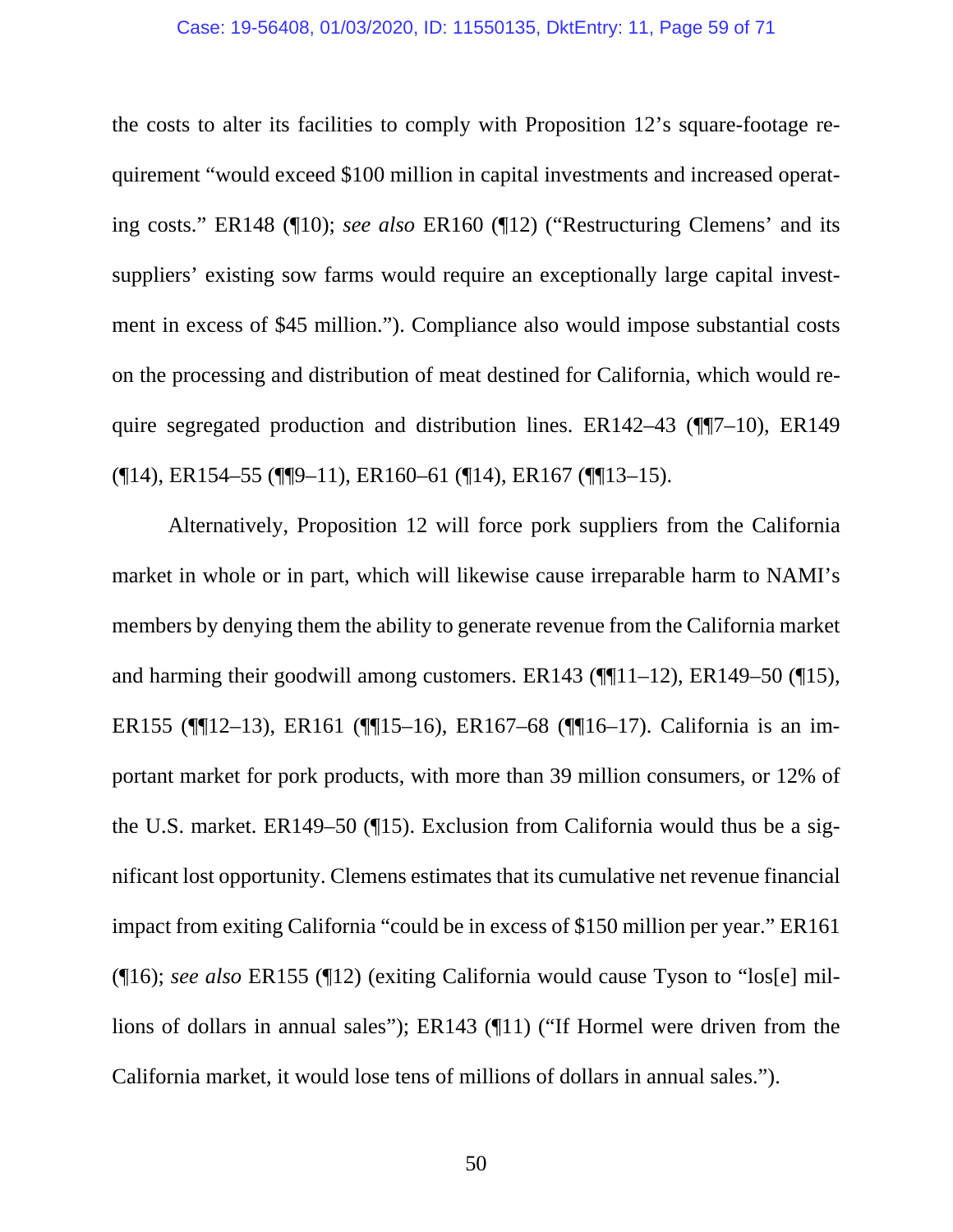<span id="page-59-0"></span>In sum, NAMI's members and thousands of independent veal and pork farmers throughout the nation are caught on the horns of a dilemma. Whichever alternative they select—comply with Proposition 12 or exit the California market—will inflict significant financial and other injuries, none of which are compensable through a damages action because of California's sovereign immunity. These irreparable harms weigh heavily in favor of preliminary injunctive relief.

#### **III. The Public Interest And Equities Favor An Injunction.**

Finally, the public interest and balance of equities strongly favor a preliminary injunction. Where, as here, governmental action is challenged, these inquiries merge. *See Nken v. Holder*, 556 U.S. 418, 435 (2009); *Drakes Bay Oyster Co. v. Jewell*, 747 F.3d 1073, 1092 (9th Cir. 2014). Both factors require compliance with the Constitution. *See Cal. Pharmacists Ass'n*, 563 F.3d at 852–53 ("[I]t is clear that it would not be equitable or in the public's interest to allow the state to continue to violate the requirements of federal law, especially when there are no adequate remedies available to compensate [plaintiffs] for the irreparable harm that would be caused by the continuing violation."); *Melendres*, 695 F.3d at 1002 ("[I]t is always in the public interest to prevent the violation of a party's constitutional rights").

Moreover, NAMI's members will suffer severe irreparable harm without a preliminary injunction, *see supra*, Part II, whereas California will suffer no harm if the Sales Ban is put on hold pending the lawsuit, since the ban serves no legitimate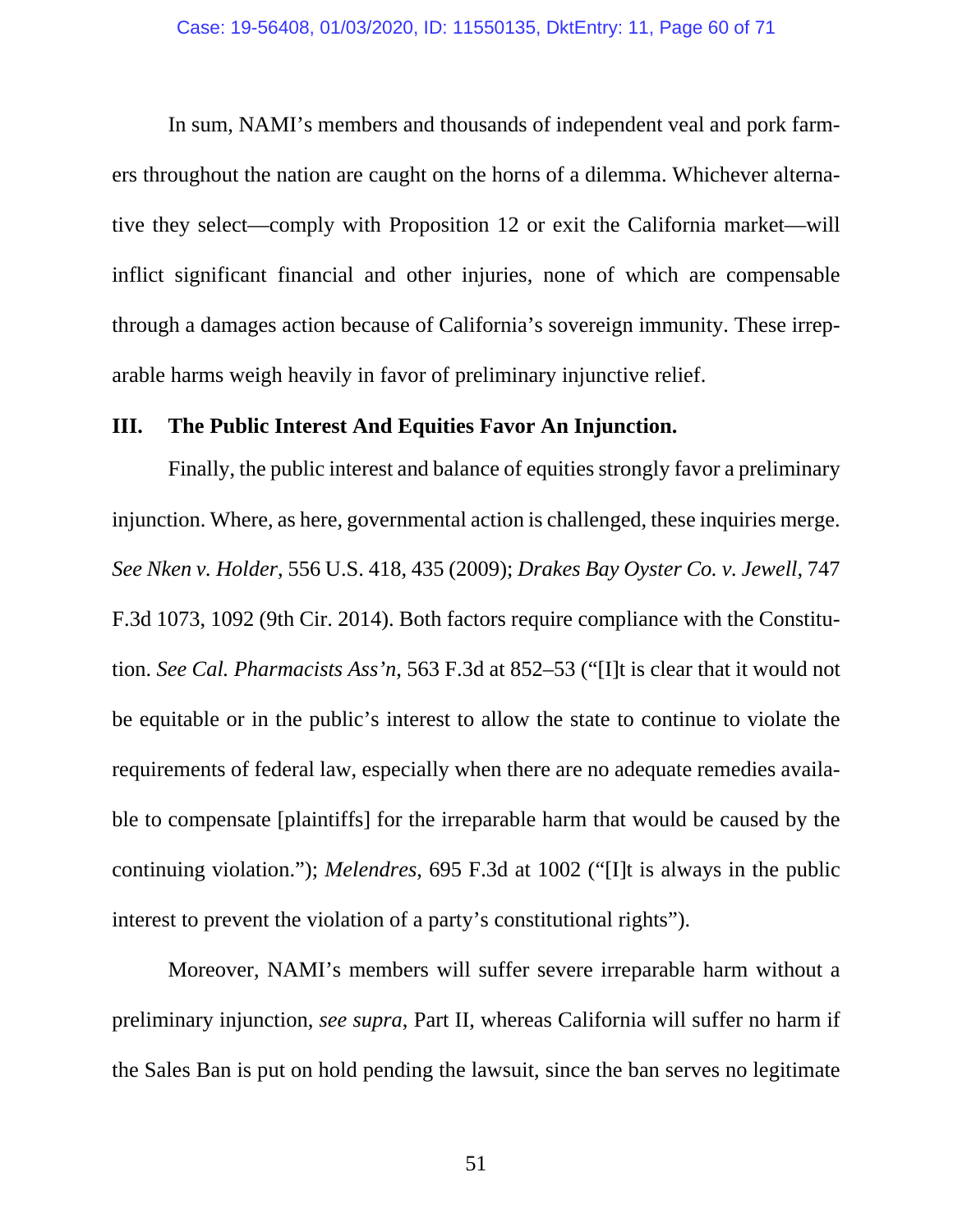<span id="page-60-0"></span>local interest, *see supra*, Parts I.A.3, I.C.2. As a result, the balance of hardships "tips sharply" in NAMI's favor, making injunctive relief appropriate where, as here, NAMI has raised "serious questions going to the merits." *Daniels*, 889 F.3d at 615; *see also hiQ Labs, Inc. v. LinkedIn Corp*., 938 F.3d 985, 992 (9th Cir. 2019).

### **CONCLUSION**

For these reasons, the Court should reverse and remand for entry of a preliminary injunction against implementation and enforcement of the Sales Ban as applied to imported pork and veal produced outside California.

## **STATEMENT OF RELATED CASES**

Pursuant to Circuit Rule 28-2.6, Plaintiff hereby states that it does not know of any related cases pending in this Court.

Date: January 3, 2020 Respectfully submitted,

 */s/ Paul J. Zidlicky*  Paul J. Zidlicky Eric D. McArthur SIDLEY AUSTIN LLP 1501 K Street, N.W. Washington, D.C. 20005 (202) 736-8000 pzidlicky@sidley.com

Sean A. Commons SIDLEY AUSTIN LLP 555 West Fifth Street Los Angeles, CA 90013 (213) 896-6000

*Attorneys for Plaintiff-Appellant North American Meat Institute*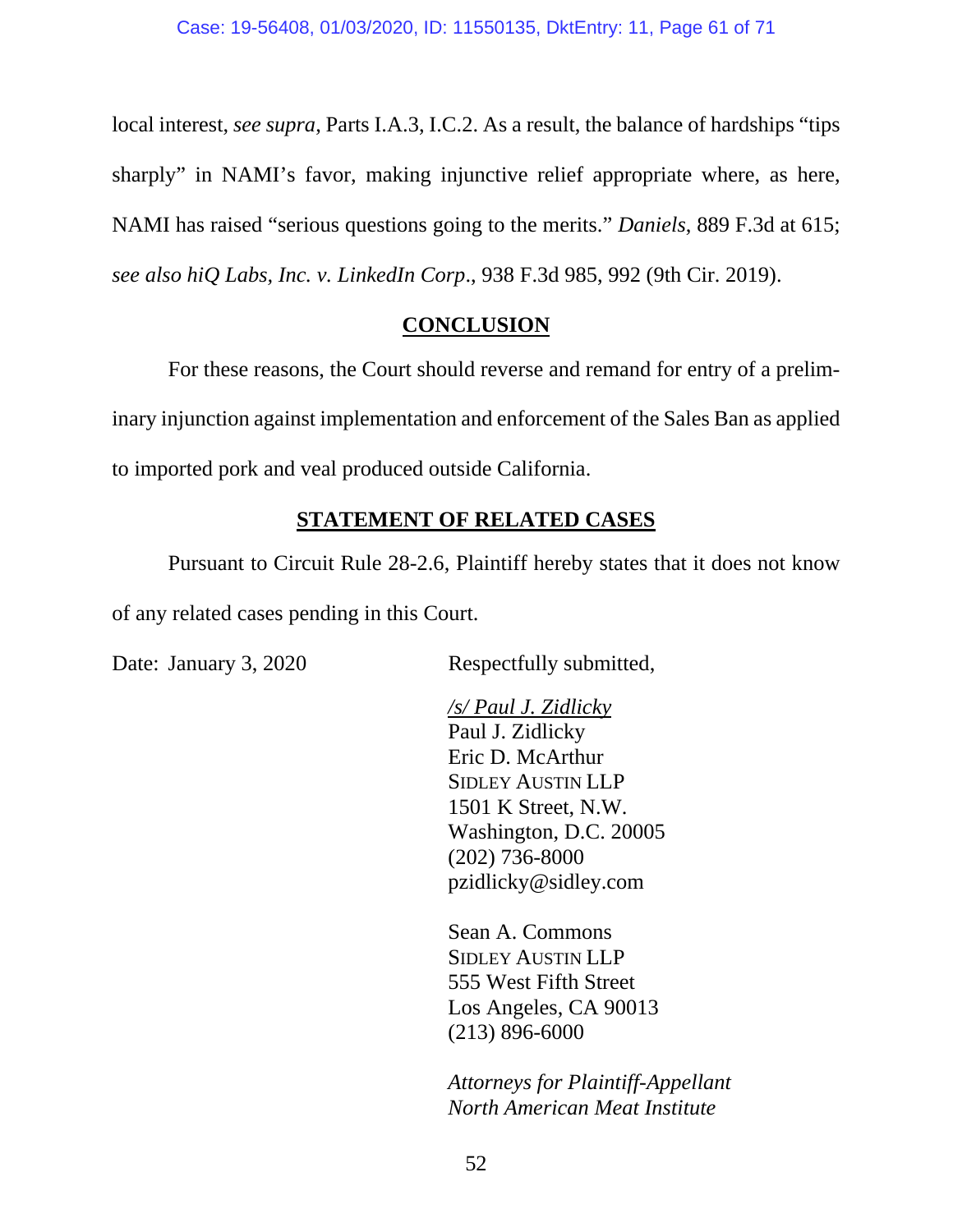### **CERTIFICATE OF COMPLIANCE**

<span id="page-61-0"></span>Pursuant to Fed. R. App. P.  $32(a)(7)(C)$ , I certify that this brief complies with the type-volume limitation of Fed. R. App. P.  $32(a)(7)(B)(i)$  because this brief contains 12,925 words, excluding the portions exempted by Fed. R. App. P. 32(f). This brief complies with the typeface requirements of Fed. R. App. P. 32(a)(5) and the type style requirements of Fed. R. App. P. 32(a)(6) because this brief has been prepared in a proportionately spaced typeface using Microsoft Word 2016 Times New Roman 14-point font.

Date: January 3, 2020

 */s/ Paul J. Zidlicky*  Paul J. Zidlicky Eric D. McArthur SIDLEY AUSTIN LLP 1501 K Street, N.W. Washington, D.C. 20005 (202) 736-8000 pzidlicky@sidley.com

Sean A. Commons SIDLEY AUSTIN LLP 555 West Fifth Street Los Angeles, CA 90013 (213) 896-6000

*Attorneys for Plaintiff-Appellant North American Meat Institute*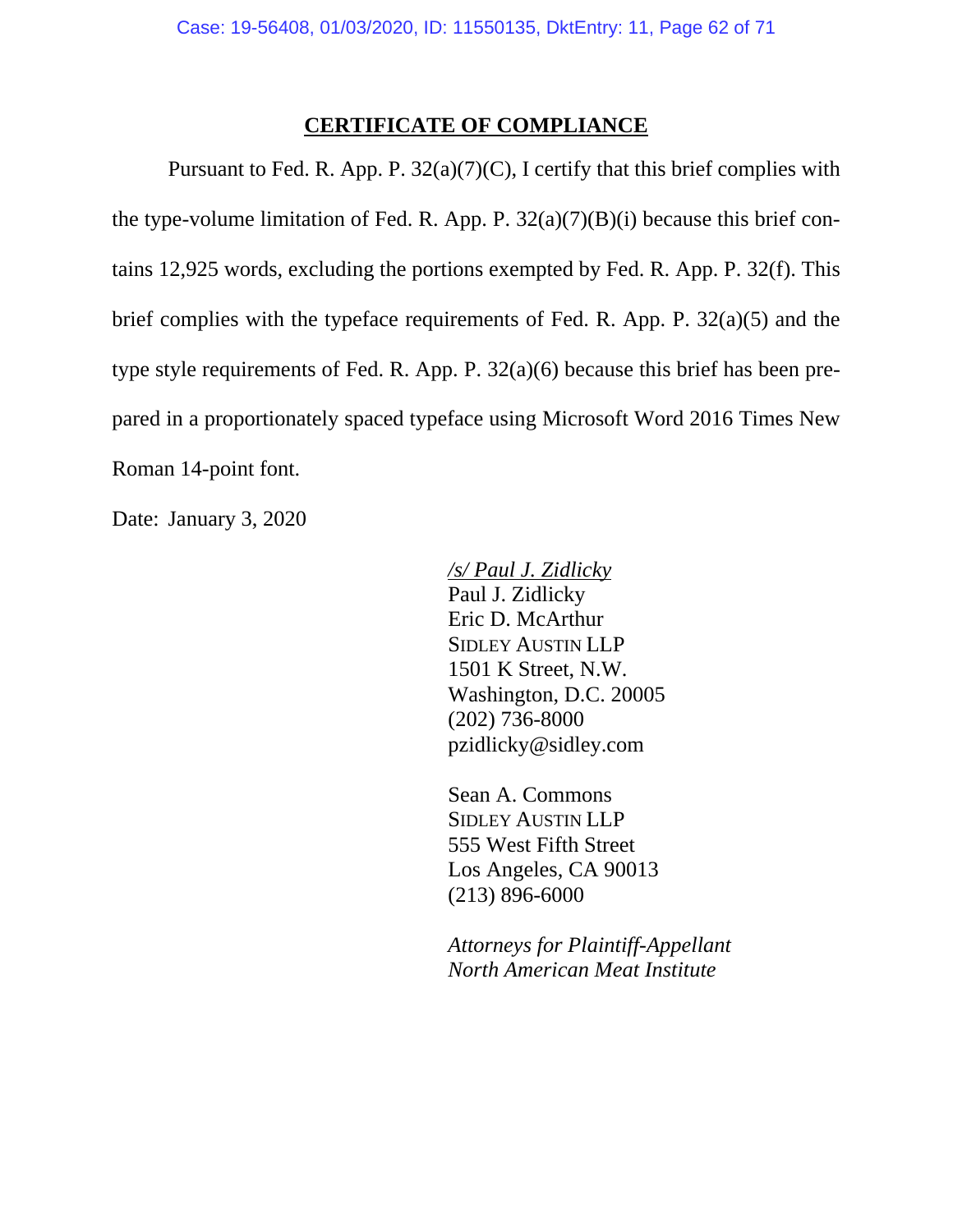<span id="page-62-0"></span>Case: 19-56408, 01/03/2020, ID: 11550135, DktEntry: 11, Page 63 of 71

# **STATUTORY ADDENDUM**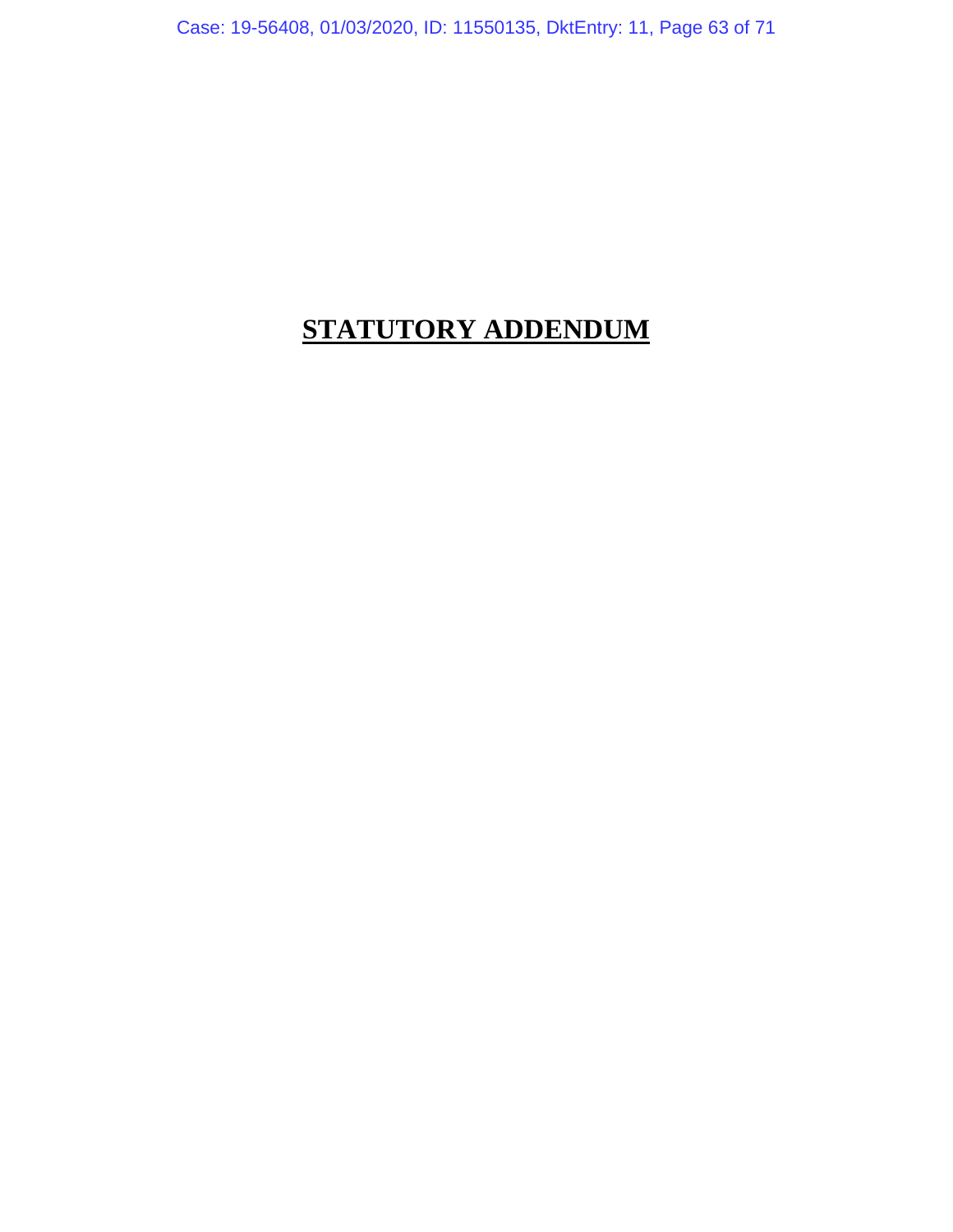Case: 19-56408, 01/03/2020, ID: 11550135, DktEntry: 11, Page 64 of 71

## **TABLE OF CONTENTS**

Prevention of Cruelty to Farm Animals Act, Cal. Proposition 12 (from Cal. Sec'y of State, *California General Election – Tuesday, November 6, 2018 – Text of Proposed Laws* 87–90 (Nov. 6, 2018), https://vig.cdn.sos. ca.gov/2018/general/pdf/topl.pdf) ............................................................. ADD-1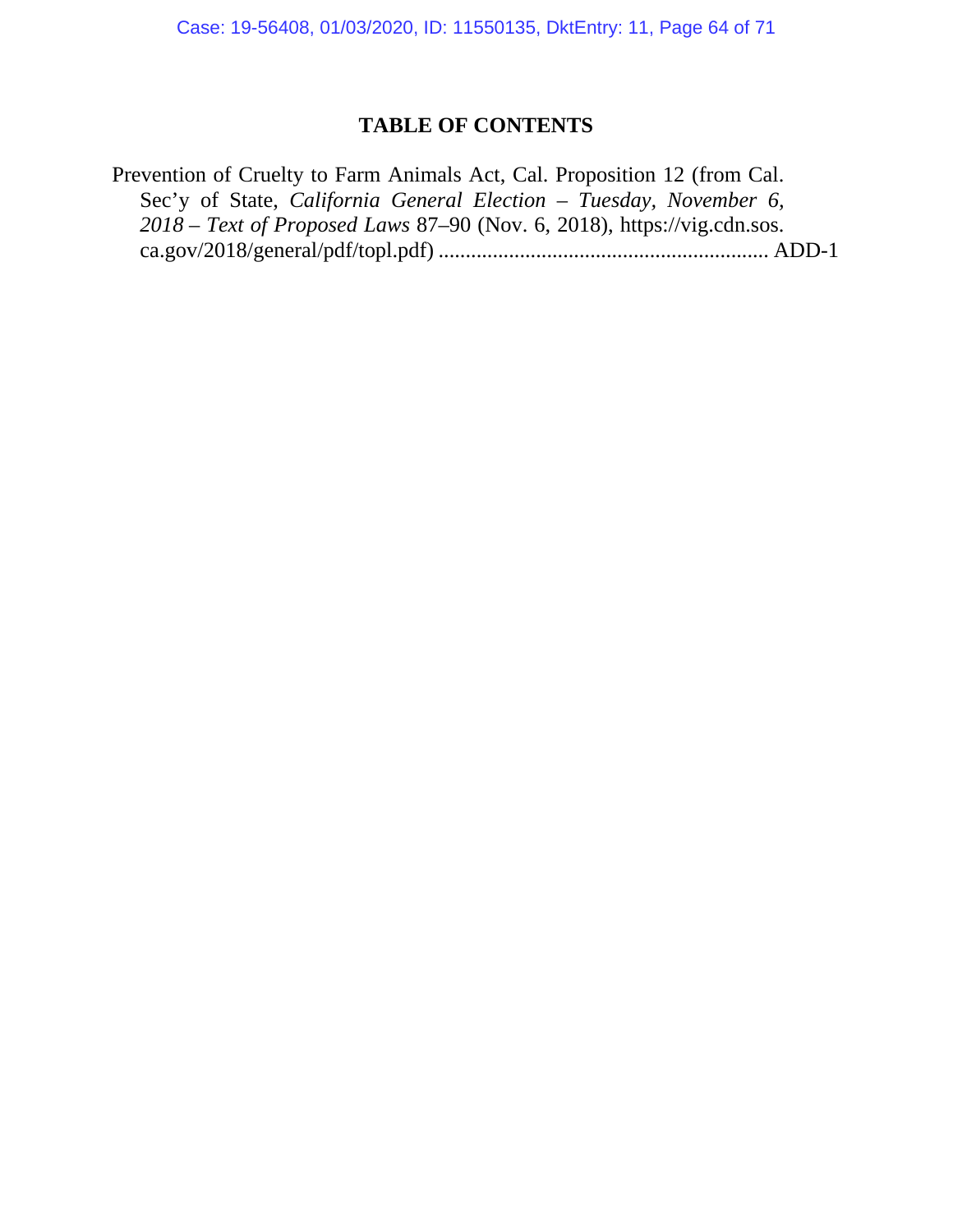## **PROPOSITION 12**

This initiative measure is submitted to the people in accordance with the provisions of Section 8 of Article II of the California Constitution.

This initiative measure amends and adds sections to the Health and Safety Code; therefore, existing provisions proposed to be deleted are printed in strikeout type and new provisions proposed to be added are printed in *italic type* to indicate that they are new.

## **PROPOSED LAW**

The people of the State of California do enact as follows:

SECTION 1. This act shall be known, and may be cited, as the Prevention of Cruelty to Farm Animals Act.

SEC. 2. The purpose of this act is to prevent animal cruelty by phasing out extreme methods of farm animal confinement, which also threaten the health and safety of California consumers, and increase the risk of foodborne illness and associated negative fiscal impacts on the State of California.

SEC. 3. Section 25990 of the Health and Safety Code is amended to read:

25990. PROHIBITIONS. In addition to other applicable provisions of law,*:* 

*(a)* a person *A farm owner or operator within the state* shall not tether or confine *knowingly cause* any covered animal, *to be confined in a cruel manner*. on a farm, for all or the majority of any day, in a manner that prevents such animal from:

(a) Lying down, standing up, and fully extending his or her limbs; and

(b) Turning around freely.

*(b) A business owner or operator shall not knowingly engage in the sale within the state of any of the following:*

*(1) Whole veal meat that the business owner or operator knows or should know is the meat of a covered animal who was confined in a cruel manner.*

*(2) Whole pork meat that the business owner or operator knows or should know is the meat of a covered animal who was confined in a cruel manner,*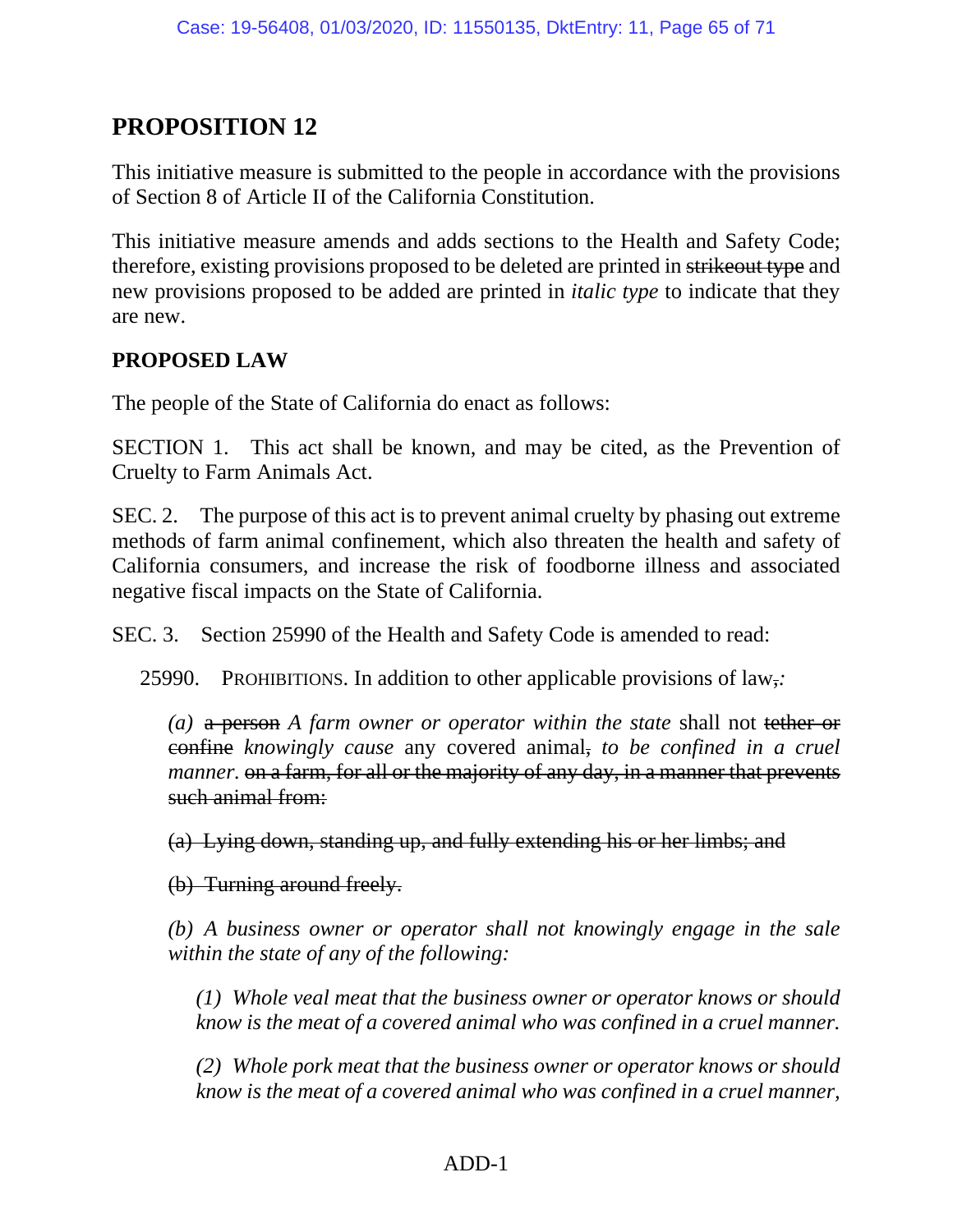*or is the meat of immediate offspring of a covered animal who was confined in a cruel manner.*

*(3) Shell egg that the business owner or operator knows or should know is the product of a covered animal who was confined in a cruel manner.*

*(4) Liquid eggs that the business owner or operator knows or should know are the product of a covered animal who was confined in a cruel manner.*

SEC. 4. Section 25991 of the Health and Safety Code is amended to read:

25991. DEFINITIONS. For the purposes of this chapter, the following terms have the following meanings:

*(a) "Breeding pig" means any female pig of the porcine species kept for the purpose of commercial breeding who is six months or older or pregnant.*

*(b) "Business owner or operator" means any person who owns or controls the operations of a business.* 

*(c) "Cage-free housing system" means an indoor or outdoor controlled environment for egg-laying hens within which hens are free to roam unrestricted; are provided enrichments that allow them to exhibit natural behaviors, including, at a minimum, scratch areas, perches, nest boxes, and dust bathing areas; and within which farm employees can provide care while standing within the hens' usable floorspace. Cage-free housing systems include, to the extent they comply with the requirements of this subdivision, the following:*

*(1) Multitiered aviaries, in which hens have access to multiple elevated platforms that provide hens with usable floorspace both on top of and underneath the platforms.*

*(2) Partially slatted systems, in which hens have access to elevated flat platforms under which manure drops through the flooring to a pit or litter removal belt below.*

*(3) Single-level all-litter floor systems bedded with litter, in which hens have limited or no access to elevated flat platforms.*

*(4) Any future systems that comply with the requirements of this subdivision.*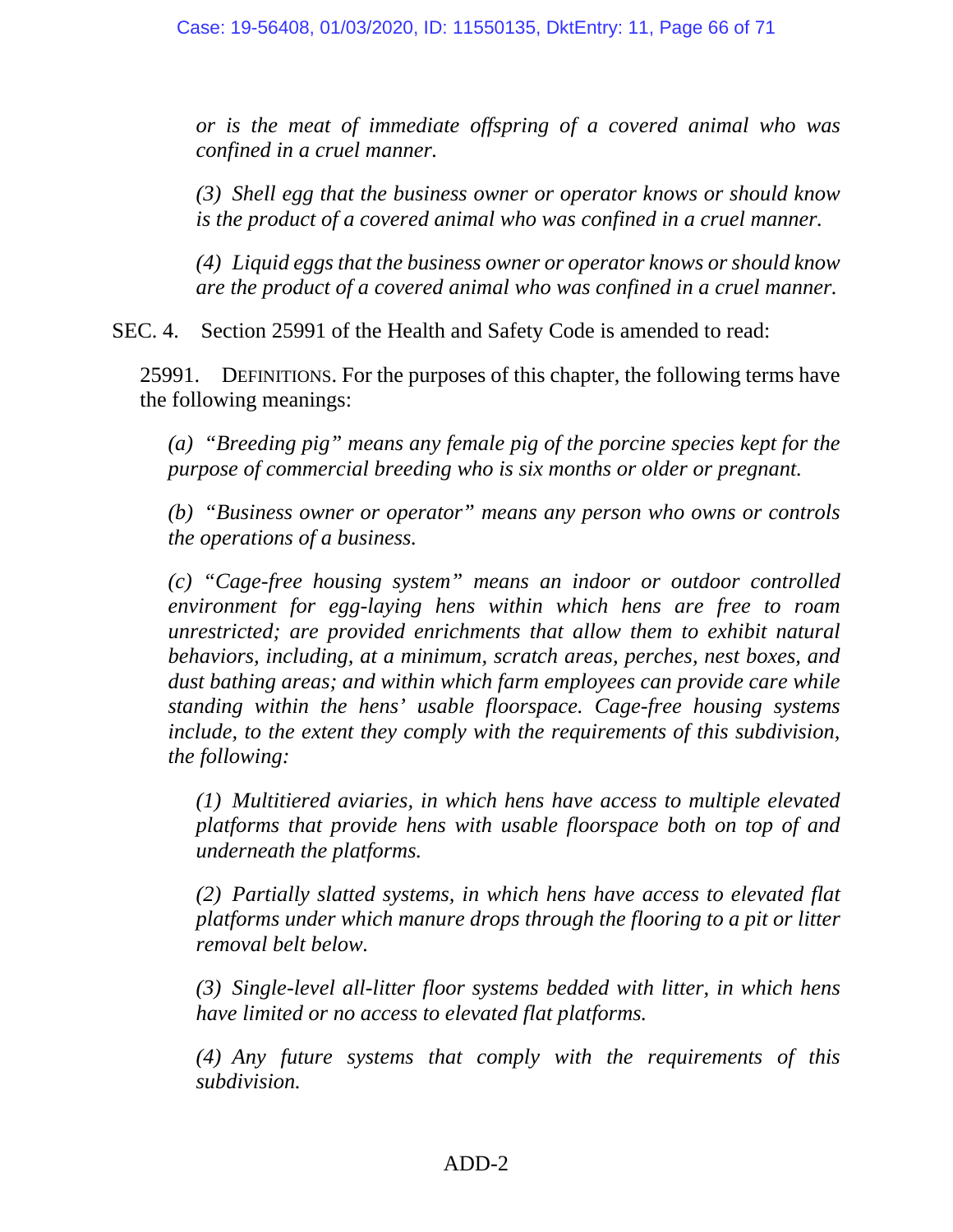$(a)(d)$  "Calf raised for veal" means any calf of the bovine species kept for the purpose of producing the food product described as veal.

*(e) "Confined in a cruel manner" means any one of the following acts:* 

*(1) Confining a covered animal in a manner that prevents the animal from lying down, standing up, fully extending the animal's limbs, or turning around freely.*

*(2) After December 31, 2019, confining a calf raised for veal with less than 43 square feet of usable floorspace per calf.*

*(3) After December 31, 2021, confining a breeding pig with less than 24 square feet of usable floorspace per pig.*

*(4) After December 31, 2019, confining an egg-laying hen with less than 144 square inches of usable floorspace per hen.* 

*(5) After December 31, 2021, confining an egg-laying hen with less than the amount of usable floorspace per hen required by the 2017 edition of the United Egg Producers' Animal Husbandry Guidelines for U.S. Egg-Laying Flocks: Guidelines for Cage-Free Housing or in an enclosure other than a cage-free housing system.* 

(b)*(f)* "Covered animal" means any pig during pregnancy, calf raised for veal, *breeding pig,* or egg-laying hen who is kept on a farm.

 $\left(\frac{e}{g}\right)$  "Egg-laying hen" means any female domesticated chicken, turkey, duck, goose, or guinea-fowl *guineafowl* kept for the purpose of egg production.

(d)*(h)* "Enclosure" means any cage, crate, or other *a* structure (including what is commonly described as a "gestation crate" for pigs; a "veal crate" for calves; or a "battery cage" for egg-laying hens) used to confine a covered animal *or animals*.

 $(e)(i)$  "Farm" means the land, building, support facilities, and other equipment that are wholly or partially used for the commercial production of animals or animal products used for food or fiber; and does not include live animal markets.*, establishments at which mandatory inspection is provided under the Federal Meat Inspection Act (21 U.S.C. Sec. 601 et seq.), or official*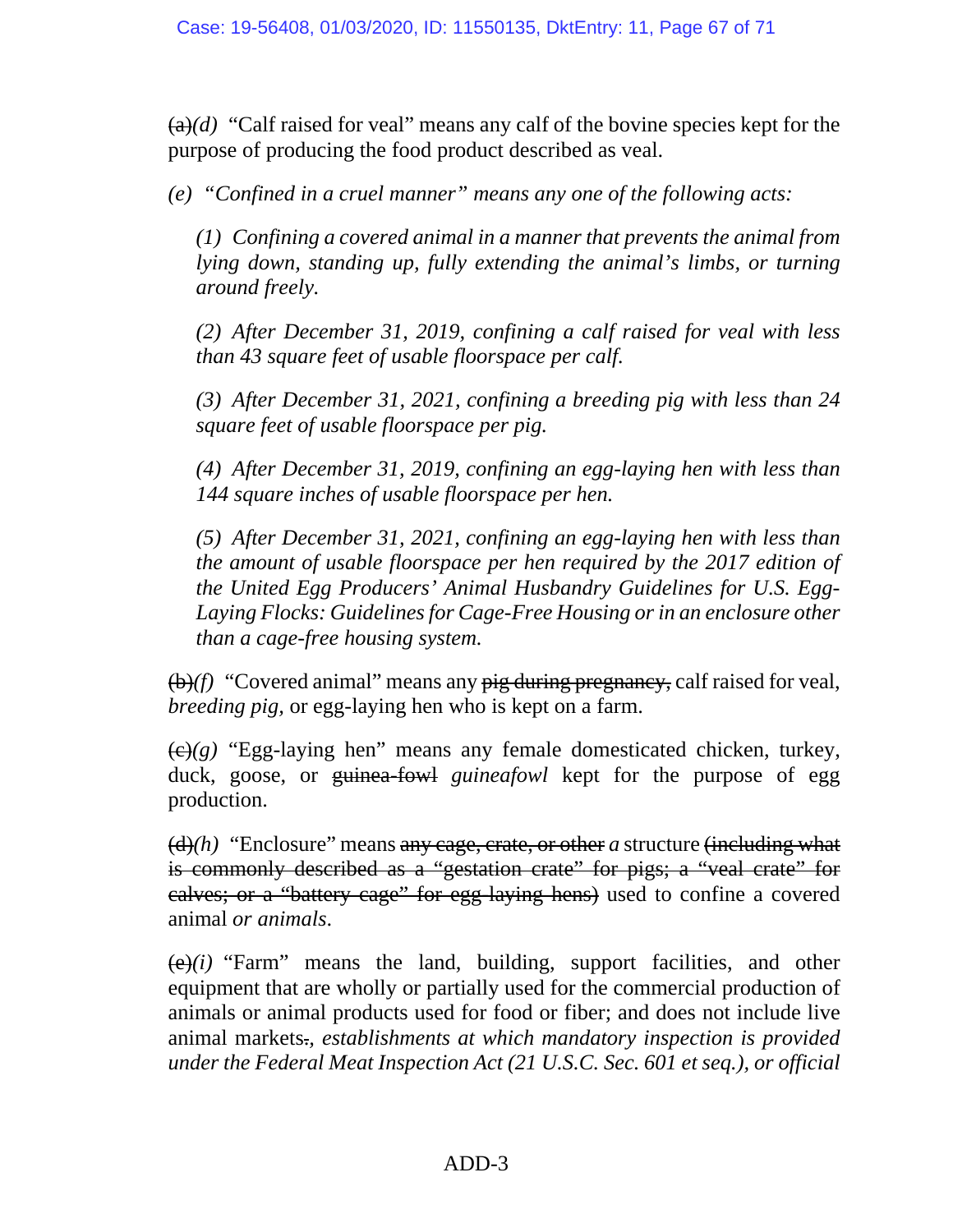*plants at which mandatory inspection is maintained under the federal Egg Products Inspection Act (21 U.S.C. Sec. 1031 et seq.).*

*(j) "Farm owner or operator" means any person who owns or controls the operations of a farm.* 

(f)*(k)* "Fully extending his or her *the animal's* limbs" means fully extending all limbs without touching the side of an enclosure, including, in the case of egg-laying hens, fully spreading both wings without touching the side of an enclosure or other egg-laying hens *or another animal*.

*(l) "Liquid eggs" means eggs of an egg-laying hen broken from the shells, intended for human food, with the yolks and whites in their natural proportions, or with the yolks and whites separated, mixed, or mixed and strained. Liquid eggs do not include combination food products, including pancake mixes, cake mixes, cookies, pizzas, cookie dough, ice cream, or similar processed or prepared food products, that are comprised of more than liquid eggs, sugar, salt, water, seasoning, coloring, flavoring, preservatives, stabilizers, and similar food additives.* 

 $\left(\frac{g}{g}\right)(m)$  "Person" means any individual, firm, partnership, joint venture, association, limited liability company, corporation, estate, trust, receiver, or syndicate.

(h) "Pig during pregnancy" means any pregnant pig of the porcine species kept for the primary purpose of breeding.*(n) "Pork meat" means meat, as defined in Section 900 of Title 3 of the California Code of Regulations as of August 2017, of a pig of the porcine species, intended for use as human food.* 

*(o) "Sale" means a commercial sale by a business that sells any item covered by this chapter, but does not include any sale undertaken at an establishment at which mandatory inspection is provided under the Federal Meat Inspection Act (21 U.S.C. Sec. 601 et seq.), or any sale undertaken at an official plant at which mandatory inspection is maintained under the federal Egg Products Inspection Act (21 U.S.C. Sec. 1031 et seq.). For purposes of this section, a sale shall be deemed to occur at the location where the buyer takes physical possession of an item covered by Section 25990.* 

*(p) "Shell egg" means a whole egg of an egg-laying hen in its shell form, intended for use as human food.*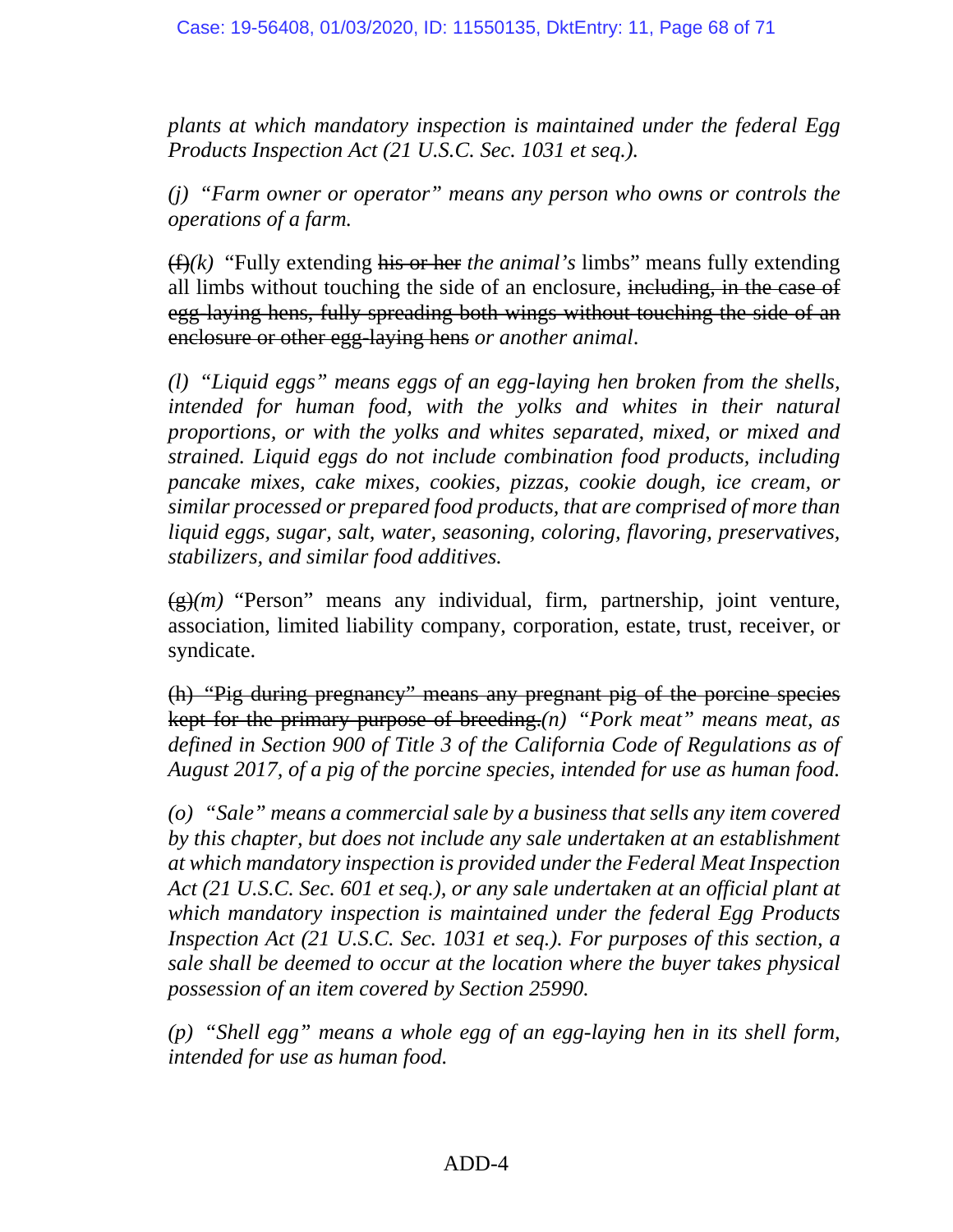$(i)(q)$  "Turning around freely" means turning in a complete circle without any impediment, including a tether, and without touching the side of an enclosure *or another animal*.

*(r) "Uncooked" means requiring cooking prior to human consumption.* 

*(s) "Usable floorspace" means the total square footage of floorspace provided to each covered animal, as calculated by dividing the total square footage of floorspace provided to the animals in an enclosure by the number of animals in that enclosure. In the case of egg-laying hens, usable floorspace shall include both groundspace and elevated level flat platforms upon which hens can roost, but shall not include perches or ramps.* 

*(t) "Veal meat" means meat, as defined in Section 900 of Title 3 of the California Code of Regulations as of August 2017, of a calf raised for veal intended for use as human food.* 

*(u) "Whole pork meat" means any uncooked cut of pork, including bacon, ham, chop, ribs, riblet, loin, shank, leg, roast, brisket, steak, sirloin, or cutlet, that is comprised entirely of pork meat, except for seasoning, curing agents, coloring, flavoring, preservatives, and similar meat additives. Whole pork meat does not include combination food products, including soups, sandwiches, pizzas, hotdogs, or similar processed or prepared food products, that are comprised of more than pork meat, seasoning, curing agents, coloring, flavoring, preservatives, and similar meat additives.* 

*(v) "Whole veal meat" means any uncooked cut of veal, including chop, ribs, riblet, loin, shank, leg, roast, brisket, steak, sirloin, or cutlet, that is comprised entirely of veal meat, except for seasoning, curing agents, coloring, flavoring, preservatives, and similar meat additives. Whole veal meat does not include combination food products, including soups, sandwiches, pizzas, hotdogs, or similar processed or prepared food products, that are comprised of more than veal meat, seasoning, curing agents, coloring, flavoring, preservatives, and similar meat additives.* 

SEC. 5. Section 25992 of the Health and Safety Code is amended to read:

25992. EXCEPTIONS. This chapter shall not apply:

(a) During scientific or agricultural *medical* research.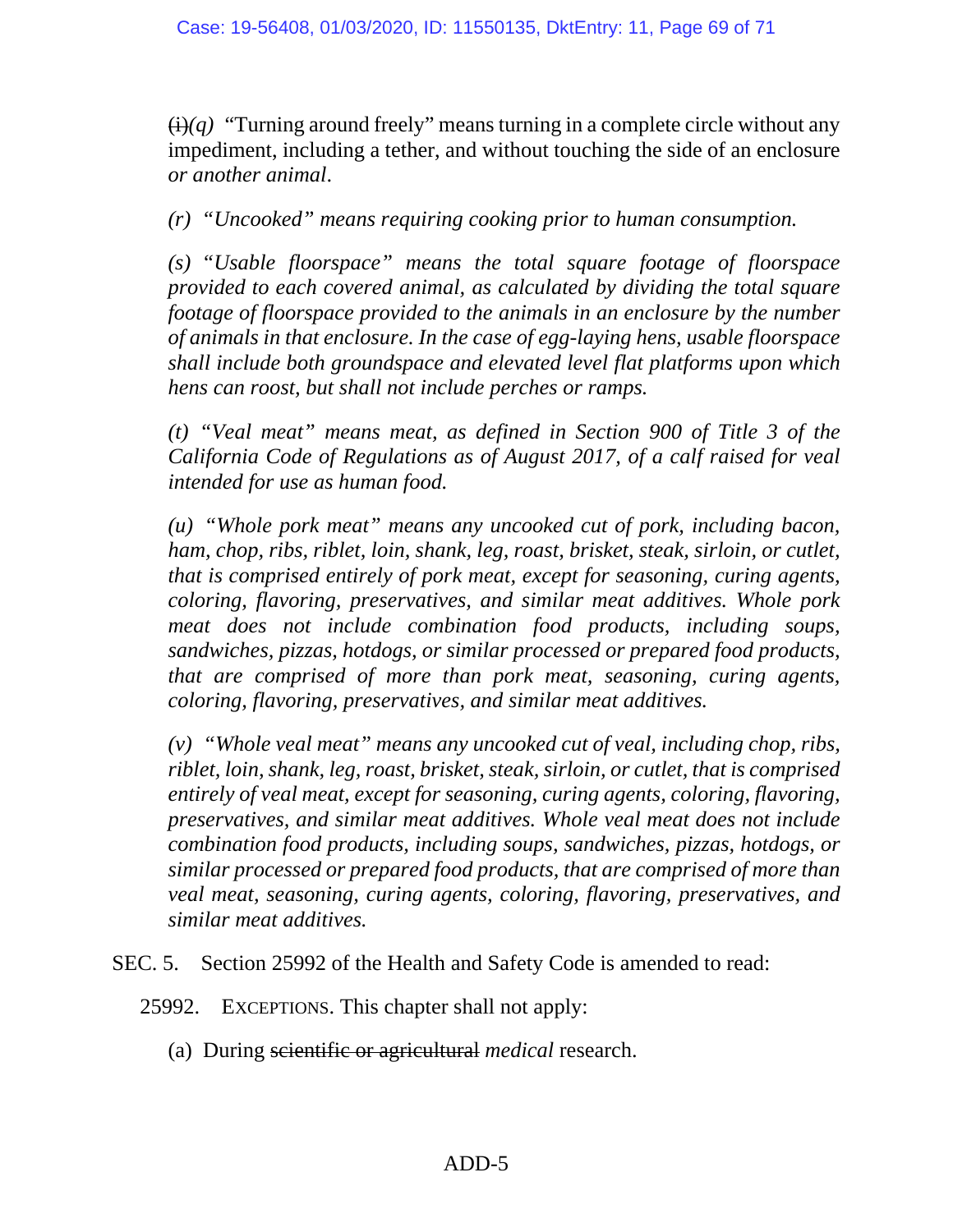(b) During examination, testing, individual treatment, or operation for veterinary purposes.

(c) During transportation.

(d) During rodeo exhibitions, state or county fair exhibitions, 4-H programs, and similar exhibitions.

(e) During the slaughter of a covered animal in accordance with the provisions of Chapter 6 (commencing with Section 19501) of Part 3 of Division 9 of the Food and Agricultural Code, relating to humane methods of slaughter, and other applicable law and regulations.

(f) To a *breeding* pig during the seven-day *five-day* period prior to the *breeding* pig's expected date of giving birth*, and any day that the breeding pig is nursing piglets*.

*(g) During temporary periods for animal husbandry purposes for no more than six hours in any 24-hour period, and no more than 24 hours total in any 30-day period.* 

SEC. 6. Section 25993 of the Health and Safety Code is amended to read:

25993. ENFORCEMENT. *(a) The Department of Food and Agriculture and the State Department of Public Health shall jointly promulgate rules and regulations for the implementation of this act by September 1, 2019.* 

*(b)* Any person who violates any of the provisions of this chapter is guilty of a misdemeanor, and upon conviction thereof shall be punished by a fine not to exceed one thousand dollars (\$1,000) or by imprisonment in the county jail for a period not to exceed 180 days or by both such fine and imprisonment. *In addition, a violation of subdivision (b) of Section 25990 constitutes unfair competition, as defined in Section 17200 of the Business and Professions Code, and is punishable as prescribed in Chapter 5 (commencing with Section 17200) of Part 2 of Division 7 of the Business and Professions Code.* 

*(c) The provisions of this chapter relating to cruel confinement of covered animals and sale of products shall supersede any conflicting regulations, including conflicting regulations in Chapter 6 (commencing with Section 40601) of Subdivision 6 of Division 2 of Title 22 of the California Code of Regulations.*